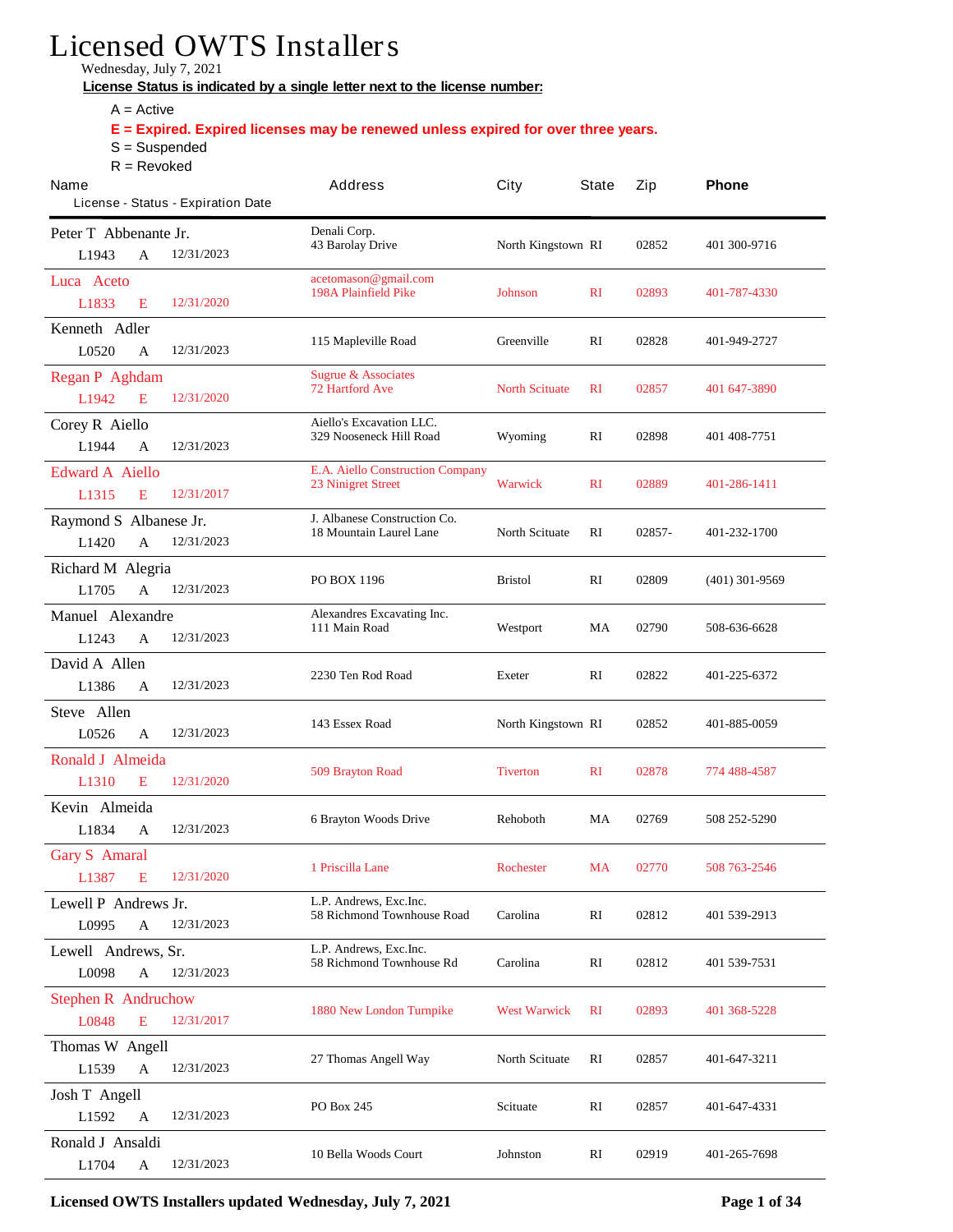| Name                              |              | License - Status - Expiration Date | Address                                                  | City                       | State        | Zip   | Phone        |
|-----------------------------------|--------------|------------------------------------|----------------------------------------------------------|----------------------------|--------------|-------|--------------|
| Norbert Ansay                     |              |                                    |                                                          |                            |              |       |              |
| L0173                             | E            | 12/31/2020                         | <b>6 Buttonwoods Road</b>                                | <b>Wyoming</b>             | $\mathbf{R}$ | 02898 | 401 539-2275 |
| Dean Antonelli                    |              |                                    | 4 Susan Circle                                           | Johnston                   | RI           | 02919 | 401 421 8133 |
| L1537                             | A            | 12/31/2023                         |                                                          |                            |              |       |              |
| James Aragona                     |              |                                    | 342 Hills Dale Road                                      | <b>Richmond</b>            | RI           | 02892 | 401-374-4777 |
| L1354                             | $\mathbf{A}$ | 12/31/2023                         |                                                          |                            |              |       |              |
| <b>Tom Arkins</b><br>L1543        | E            | 12/31/2020                         | <b>Arkins Construction</b><br><b>PO Box 136</b>          | <b>Little Compton</b>      | RI           | 02837 | 401-635-2329 |
|                                   |              |                                    |                                                          |                            |              |       |              |
| <b>Kevin R Armstrong</b><br>L0822 | A            | 12/31/2023                         | P.O. Box 343                                             | <b>Exeter</b>              | RI           | 02822 | 401-741-0445 |
|                                   |              |                                    |                                                          |                            |              |       |              |
| <b>Richard Armstrong</b>          |              | 12/31/2017                         | 355 William Reynolds Rd                                  | <b>Exeter</b>              | $\mathbf{R}$ | 02822 | 401 524-4069 |
| L0883                             | E            |                                    |                                                          |                            |              |       |              |
| Alan Arsenault                    |              |                                    | <b>Town of Charlestown</b><br>4540 S. County Trail       | Charlestown                | RI           | 02813 | 401 364-1230 |
| L0593                             | A            | 12/31/2023                         |                                                          |                            |              |       |              |
| Richard Arsenault                 |              |                                    | 212 Evans Road                                           | Chepachet                  | RI           | 02814 | 401-451-8399 |
| L0966                             | A            | 12/31/2023                         |                                                          |                            |              |       |              |
| <b>Russell A Ashworth</b>         |              |                                    | 1 Whispering Pines Terrace                               | <b>West Greenwich RI</b>   |              | 02817 | 401 862-6702 |
| L1316                             | A            | 12/31/2023                         |                                                          |                            |              |       |              |
| Michael T Atkinson                |              |                                    | <b>Farland Corporation</b><br>21 Ventura Drive           | <b>North Dartmouth MA</b>  |              | 02747 | 508-717-3479 |
| L1701                             | A            | 12/31/2023                         |                                                          |                            |              |       |              |
| <b>Lawrence A Aubin Jr.</b>       |              |                                    | 12 Sowansett Ave #2                                      | <b>Warren</b>              | $\mathbf{R}$ | 02885 | 508-677-7160 |
| L1317                             | E            | 12/31/2020                         |                                                          |                            |              |       |              |
| Patrick J Aubin                   |              |                                    | 339 Market Street                                        | Warren                     | RI           | 02885 | 401-289-2400 |
| L0647                             | A            | 12/31/2023                         |                                                          |                            |              |       |              |
| <b>Mitchell Audet</b>             |              |                                    | <b>O'Hearne Home Dev., LLC</b><br><b>185 Hanton Road</b> | <b>North Smithfield RI</b> |              | 02896 | 401 632-9856 |
| L1889                             | E            | 12/31/2020                         |                                                          |                            |              |       |              |
| Robert Autieri                    |              |                                    | <b>All Island Landscape</b>                              | <b>Portsmouth</b>          | $\mathbf{R}$ | 02871 |              |
| L1846                             | E            | 12/31/2017                         | 2829 East Main Road                                      |                            |              |       | 401 683-1588 |
| <b>Edward J Avizinis</b>          |              |                                    |                                                          |                            |              |       |              |
| L1919                             | E            | 12/31/2020                         | <b>11 Pioneer Road</b>                                   | <b>Charlestown</b>         | $\mathbf{R}$ | 02830 | 401-717-2161 |
| <b>Gene</b> Baasch                |              |                                    |                                                          |                            |              |       |              |
| L0985                             | E            | 12/31/2020                         | <b>62 Blanding Road</b>                                  | <b>Rehoboth</b>            | <b>MA</b>    | 02769 | 508 989-7306 |
| <b>Steven P Babbitt</b>           |              |                                    |                                                          |                            |              |       |              |
| L1776                             | E            | 12/31/2020                         | <b>53 Bishop Road</b>                                    | <b>Seekonk</b>             | <b>MA</b>    | 02771 | 508 802-3964 |
| <b>James N</b> Baccala Jr.        |              |                                    |                                                          |                            |              |       |              |
| L1318                             | E            | 12/31/2017                         | 23 Countryside Drive.                                    | <b>Johnston</b>            | $\mathbf{R}$ | 02919 | 401-231-1303 |
| Joseph D Baldini                  |              |                                    |                                                          |                            |              |       |              |
| L1052                             | $\mathbf{A}$ | 12/31/2023                         | 15 Lady Slipper Lane                                     | <b>North Scituate</b>      | RI           | 02919 | 401-640-8113 |
| <b>Robert J Baldwin</b>           |              |                                    | <b>Trinity Excavating Inc.</b>                           |                            |              |       |              |
| L1319                             | $\mathbf A$  | 12/31/2023                         | PO Box 374                                               | Lincoln                    | RI           | 02865 | 401 942-2202 |
| William Baldwin                   |              |                                    |                                                          |                            |              |       |              |
| L0598                             | E            | 12/31/2020                         | 1287 Central Ave.                                        | <b>Johnston</b>            | $\mathbf{R}$ | 02919 | 401-647-4222 |
| Ronald Ballou                     |              |                                    |                                                          |                            |              |       |              |
| L0469                             | A            | 12/31/2023                         | PO Box 395                                               | Chepachet                  | RI           | 02814 | 401-556-7626 |
| <b>Robert H Barber</b>            |              |                                    |                                                          |                            |              |       |              |
| L1419                             | A            | 12/31/2023                         | 2271 Tower Hill Road                                     | Saunderstown               | RI           | 02874 | 401 413-8221 |

**Licensed OWTS Installers updated Wednesday, July 7, 2021 Page 2 of 34**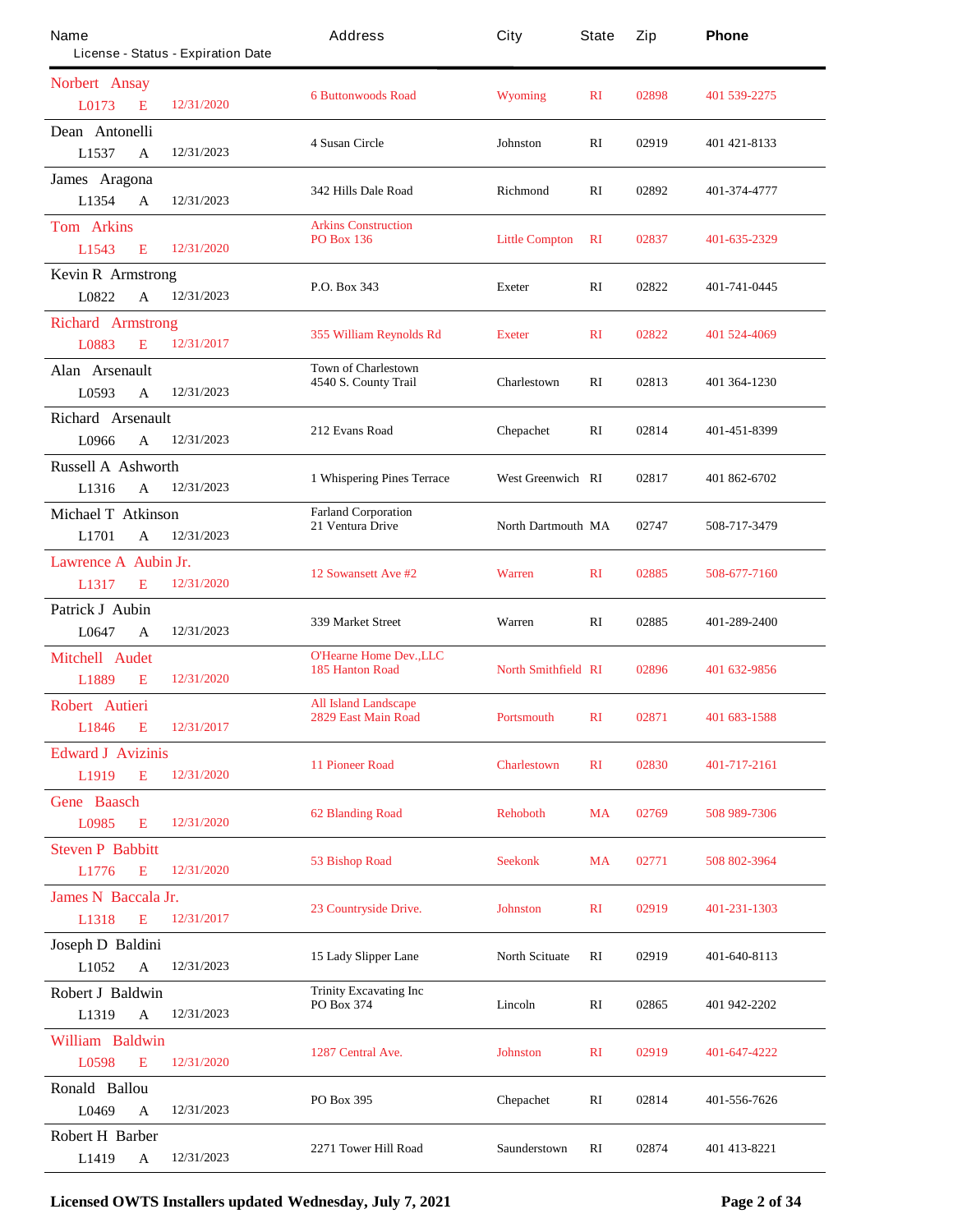| Name                           | License - Status - Expiration Date | Address                                                         | City                       | <b>State</b> | Zip   | Phone        |
|--------------------------------|------------------------------------|-----------------------------------------------------------------|----------------------------|--------------|-------|--------------|
| <b>Thomas M Barbosa</b>        |                                    |                                                                 |                            |              |       |              |
| L1835                          | 12/31/2023<br>A                    | 200 Midway Road, Unit 8471                                      | <b>Cranston</b>            | RI           | 02920 | 401 413 4502 |
| <b>Richard Barboza</b>         |                                    |                                                                 |                            |              |       |              |
| L0423                          | 12/31/2020<br>E                    | 890 Sanford Road                                                | Westport                   | <b>MA</b>    | 02790 | 508 636-8604 |
| <b>Dennis</b> Baril            |                                    |                                                                 |                            |              |       |              |
| L0624                          | 12/31/2020<br>E                    | <b>6 High Street Unit 1</b>                                     | <b>Plainville</b>          | <b>MA</b>    | 02762 | 508-695-4066 |
| <b>George M Barkan</b>         |                                    | <b>Metro Plumbing Co.LLC</b>                                    |                            |              |       |              |
| L1651                          | 12/31/2023<br>$\mathbf{A}$         | PO Box 191<br>111 Danielson Pike                                | Foster                     | RI           | 02825 | 401-316-4686 |
| <b>Arthur W Beauregard</b>     |                                    | 1 R Bella Vista Terrace                                         |                            | RI           | 02891 | 401-787-7674 |
| L0443                          | 12/31/2023<br>A                    |                                                                 | Westerly                   |              |       |              |
| David Benn                     |                                    | <b>David Benn Excavation</b><br>160 Ashaway Road                | <b>Bradford</b>            | RI           | 02808 | 401-644-7602 |
| L0679                          | 12/31/2023<br>A                    |                                                                 |                            |              |       |              |
| <b>Lucien E Benoit</b>         |                                    | <b>28 Ridge Hill Road</b>                                       | <b>North Smithfield RI</b> |              | 02896 | 401-769-8442 |
| L0997                          | E<br>12/31/2020                    |                                                                 |                            |              |       |              |
| James Bento                    |                                    | 378 Market Street                                               | Swansea                    | MA           | 02777 | 508-509-2705 |
| L1370                          | 12/31/2023<br>A                    |                                                                 |                            |              |       |              |
| <b>James K Benton</b>          |                                    | <b>Gem Plumbing</b><br>1 Wellington Road                        | Lincoln                    | $\mathbf{R}$ | 02865 | 401-867-5309 |
| L1541                          | 12/31/2017<br>E                    |                                                                 |                            |              |       |              |
| <b>Michael H Berck</b>         |                                    | TLC<br>389 Mishnock Road                                        | <b>West Greenwich RI</b>   |              | 02817 | 401 392-3300 |
| L1928                          | 12/31/2023<br>$\mathbf{A}$         |                                                                 |                            |              |       |              |
| <b>Donald P Berndt</b>         |                                    | <b>D.Bemdt Sanitation&amp;Excavation</b><br>120 Melody Drive    | Attleboro,                 | MA           | 02703 | 508 222-4963 |
| L0684                          | 12/31/2023<br>A                    |                                                                 |                            |              |       |              |
| <b>Jeffery Berube</b>          |                                    | <b>Nardella Excavating</b><br>289 Cowesett Ave. #4              | <b>West Warwick</b>        | $\mathbf{R}$ | 02893 | 401 641-6303 |
| L1890                          | 12/31/2020<br>E                    |                                                                 |                            |              |       |              |
| <b>Shane W Bettez</b><br>L1848 | 12/31/2023                         | <b>SWB</b> Industries Inc.<br>23 Spruce Drive                   | Hope                       | RI           | 02831 | 401 439-6100 |
|                                | A                                  |                                                                 |                            |              |       |              |
| Michael Biszko<br>L1874        | $\mathbf A$<br>12/31/2023          | <b>Biszko Contracting Corp.</b><br><b>20 Development Street</b> | <b>Fall River</b>          | MA           | 02721 | 508 679-0518 |
| <b>James R Blanton</b>         |                                    |                                                                 |                            |              |       |              |
| L1819                          | E<br>12/31/2020                    |                                                                 |                            |              |       |              |
| Michael Boisclair              |                                    | <b>L&amp;M Boisclair Construction, Co.</b>                      |                            |              |       |              |
| L0703                          | 12/31/2023<br>A                    | 3070 South County Trail                                         | West Kingstown RI          |              | 02892 | 401 783-7298 |
| <b>Andre E Boisvert</b>        |                                    | JNJ Construction & Excavation LLC                               |                            |              |       |              |
| L0552                          | 12/31/2023<br>A                    | 135 Biscuit City Rd                                             | <b>Charlestown</b>         | RI           | 02813 | 401-603-6253 |
| <b>Leo R Boisvert</b>          |                                    |                                                                 |                            |              |       |              |
| L0654                          | 12/31/2017<br>E                    | <b>PO Box 25</b>                                                | <b>Peace Dale</b>          | $\mathbf{R}$ | 02883 | 401-789-7000 |
| Peter Bonaminio Jr.            |                                    |                                                                 |                            |              |       |              |
| L1320                          | 12/31/2020<br>E                    | <b>10 Lauren Court</b>                                          | <b>Cranston</b>            | $\mathbf{R}$ | 02921 | 401-524-4797 |
| Charles N Botka Jr.            |                                    |                                                                 |                            |              |       |              |
| L1245                          | 12/31/2023<br>A                    | 158 C.Boka Drive                                                | Charlestown                | RI           | 02813 | 401 741 8199 |
| <b>Geoffrey N Bouchard</b>     |                                    |                                                                 |                            |              |       |              |
| L1891                          | 12/31/2023<br>A                    | 28 Smith Street                                                 | Wakefield                  | RI           | 02879 | 401 862-2069 |
| Duane C Boucher                |                                    | REPM, INC.                                                      |                            |              |       |              |
| L1849                          | 12/31/2023<br>A                    | 600 Cass Ave.                                                   | Woonsocket                 | RI           | 02895 | 401 796-1670 |
| <b>Kenneth R Boyer</b>         |                                    |                                                                 |                            |              |       |              |
| L0600                          | 12/31/2023<br>A                    | <b>43 Weeks Hill Road</b>                                       | Greene                     | RI           | 02827 | 401-397-3444 |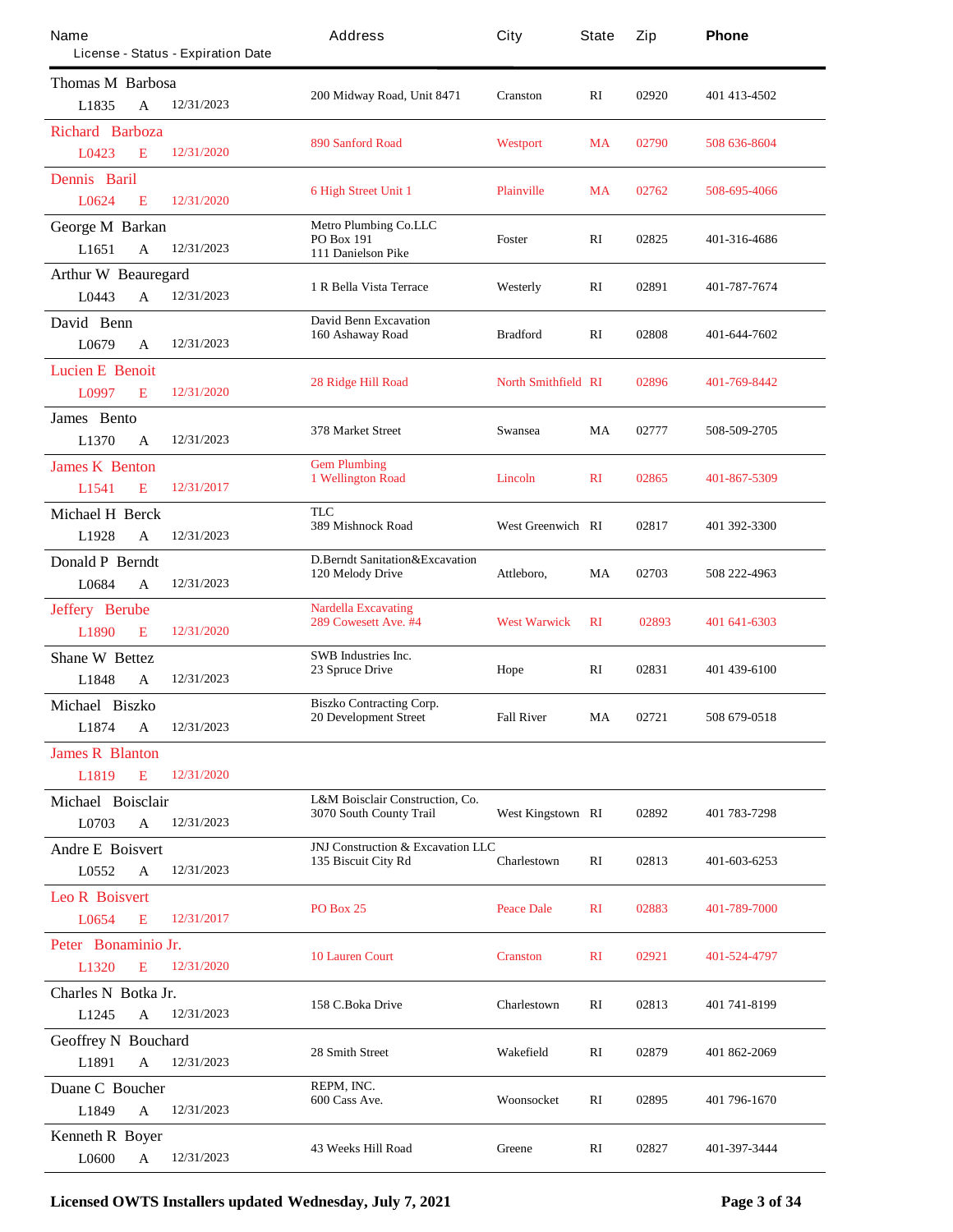| Name                         | License - Status - Expiration Date | Address                                                                 | City                     | <b>State</b> | Zip   | Phone        |
|------------------------------|------------------------------------|-------------------------------------------------------------------------|--------------------------|--------------|-------|--------------|
| <b>Mark D Boyer</b>          |                                    | <b>Boyer Associates</b>                                                 |                          |              |       |              |
| L1123<br>E                   | 12/31/2020                         | 1071 Main Street                                                        | <b>West Warwick</b>      | RI           | 02893 | 401-821-8872 |
| <b>Robert B Boyer</b>        |                                    | 1071 Main Street                                                        | <b>West Warwick</b>      | $\mathbf{R}$ | 02893 | 401-821-8872 |
| L0596<br>E                   | 12/31/2020                         |                                                                         |                          |              |       |              |
| <b>Russell Boyle</b>         |                                    | <b>Boyle &amp; Fogarty Const.</b><br>2 Industrial Drive South, Unit1    | Smithfield               | RI           | 02917 | 401 231-0007 |
| L0519<br>$\mathbf A$         | 12/31/2023                         |                                                                         |                          |              |       |              |
| Ralph D Bozzi                |                                    | 274 Veazie Street                                                       | Providence               | RI           | 02904 | 401-732-3650 |
| L0326<br>A                   | 12/31/2023                         |                                                                         |                          |              |       |              |
| <b>Arthur Brayman</b>        |                                    | 125 Black Plain Rd                                                      | <b>Exeter</b>            | $\mathbf{R}$ | 02822 | 401-397-3611 |
| L0692<br>E                   | 12/31/2020                         |                                                                         |                          |              |       |              |
| <b>Bruce Brayman</b>         |                                    | 135 Fairview Ave.                                                       | <b>Hope Valley</b>       | RI           | 02832 | 401 439-1950 |
| L0881<br>A                   | 12/31/2023                         |                                                                         |                          |              |       |              |
| Mark Brayman                 |                                    | 125 Black Plain Road                                                    | <b>Exeter</b>            | RI           | 02822 | 401-451-4647 |
| L1344<br>$\mathbf{A}$        | 12/31/2023                         |                                                                         |                          |              |       |              |
| Gary E Brayman               |                                    | 81 Fairview Ave                                                         | <b>Hope Valley</b>       | RI           | 02832 | 401-523-7135 |
| L1422<br>A                   | 12/31/2023                         |                                                                         |                          |              |       |              |
| <b>Ben</b> Brayton           |                                    | <b>PO Box 99</b>                                                        | <b>Jamestown</b>         | $\mathbf{R}$ | 02835 | 401 864-2232 |
| L1459<br>E                   | 12/31/2020                         | <b>13 Narragansett Ave</b>                                              |                          |              |       |              |
| Timothy Braz                 |                                    | <b>75 Park Avenue</b>                                                   | Portsmouth               | RI           | 02871 | 401-829-3651 |
| L1847<br>A                   | 12/31/2023                         |                                                                         |                          |              |       |              |
| <b>Steven F Breene</b>       |                                    | 21 D Victory Highway                                                    | <b>West Greenwich RI</b> |              | 02817 | 401 265-1541 |
| L1851<br>$\mathbf A$         | 12/31/2023                         |                                                                         |                          |              |       |              |
| <b>Gilbert A</b> Brennan Jr. |                                    | Cherenzia & Associates, Ltd<br><b>PO Box 513</b>                        | <b>Westerly</b>          | $\mathbf{R}$ | 02891 | 401-596-7747 |
| L1778<br>E                   | 12/31/2017                         |                                                                         |                          |              |       |              |
| <b>Peter W Brennan</b>       |                                    | 28 Cliff Ave                                                            | Portsmouth               | RI           | 02871 | 401-683-1116 |
| L0941<br>A                   | 12/31/2023                         |                                                                         |                          |              |       |              |
| James H Briggs Jr.           |                                    | <b>Briggs &amp; Sons Excavating</b>                                     | <b>Saunderstown</b>      | $\mathbf{R}$ |       | 401-783-8104 |
| <b>L0843</b><br>E            | 12/31/2017                         | <b>150 Stony Fort Road</b>                                              |                          |              | 02874 |              |
| James Briggs III             |                                    | Briggs Septic Pumping & Excavating, Inc.<br><b>112B Stony Fort Road</b> | Saunderstown             | RI           | 02874 | 401-783-8104 |
| L1545<br>$\mathbf{A}$        | 12/31/2023                         |                                                                         |                          |              |       |              |
| <b>Robert J Broccolo</b>     |                                    | <b>Professional Drain Services</b><br>288 Bradford Road                 | <b>Bradford</b>          | RI           | 02808 | 401 315-5450 |
| L1929<br>A                   | 12/31/2023                         | <b>PO Box 411</b>                                                       |                          |              |       |              |
| <b>Jonathan A Brown</b>      |                                    | <b>104 Bayview Ave</b>                                                  | Portsmouth               | RI           | 02871 | 401 835-1142 |
| L1945<br>A                   | 12/31/2023                         |                                                                         |                          |              |       |              |
| <b>Richard G Brown</b>       |                                    | <b>Richard G. Brown</b><br>376 Burnt Hill Road                          | Hope                     | RI           | 02831 | 401 864-5128 |
| L1912<br>A                   | 12/31/2023                         |                                                                         |                          |              |       |              |
| <b>Steven J Brown</b>        |                                    | 1443 South Road                                                         | <b>Kingston</b>          | $\mathbf{R}$ | 02881 | 401-255-2509 |
| L0702<br>E                   | 12/31/2017                         |                                                                         |                          |              |       |              |
| <b>Brian P Brown</b>         |                                    | <b>B. Brown Construction, Inc.</b><br>270 Burnt Hill Road               | Hope                     | RI           | 02831 | 401-822-7696 |
| L0760<br>A                   | 12/31/2023                         |                                                                         |                          |              |       |              |
| <b>Richard Brown</b>         |                                    | <b>114 Burnt Hill Road</b>                                              | <b>Hope Valley</b>       | $\mathbf{R}$ | 02831 | 401 822-0774 |
| L0037<br>E                   | 12/31/2020                         |                                                                         |                          |              |       |              |
| <b>Ted Buhre</b>             |                                    | 392 Weaver Hill Road                                                    | <b>West Greenwich RI</b> |              | 02817 | 401 225-5468 |
| L1547<br>A                   | 12/31/2023                         |                                                                         |                          |              |       |              |
| <b>Ronald Bulk</b>           |                                    | <b>248 Vaucluse Ave.</b>                                                | <b>Middletown</b>        | $\mathbf{R}$ | 02840 | 401 847-2224 |
| L0186<br>Е                   | 12/31/2017                         |                                                                         |                          |              |       |              |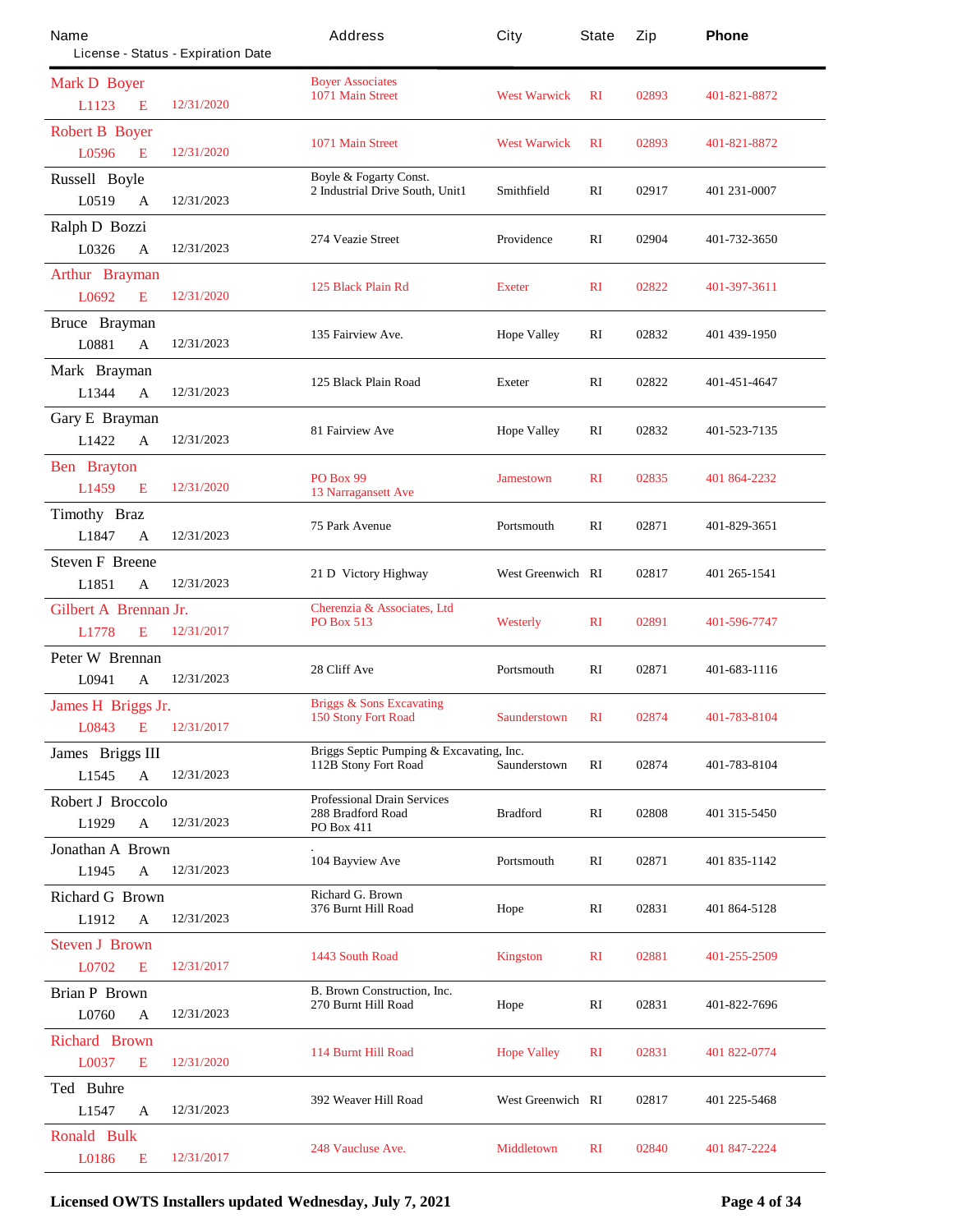| Name                          |               |                                    | Address                                        | City                      | <b>State</b> | Zip   | Phone                   |
|-------------------------------|---------------|------------------------------------|------------------------------------------------|---------------------------|--------------|-------|-------------------------|
|                               |               | License - Status - Expiration Date |                                                |                           |              |       |                         |
| <b>William W Bunker</b>       |               |                                    | 270 Boston Neck Road                           | North Kingstown RI        |              | 02852 | 401-749-7532            |
| L1548                         | A             | 12/31/2023                         |                                                |                           |              |       |                         |
| Thomas W Burdick Jr           |               |                                    | PO Box 1037                                    | Westerly                  | RI           | 02891 | 401-364-7262            |
| L1549                         | $\mathbf{A}$  | 12/31/2023                         |                                                |                           |              |       |                         |
| Randy Burt                    |               |                                    | <b>30 Mumford Street</b>                       | Coventry                  | RI           | 02816 | 401-573-4588            |
| L1779                         | A             | 12/31/2023                         |                                                |                           |              |       |                         |
| David Cabral                  |               |                                    | 1665 Drift Road                                | Westport                  | MA           | 02790 | 508 636-8069            |
| L1371                         | $\mathbf{A}$  | 12/31/2023                         |                                                |                           |              |       |                         |
| George Calcagni               |               |                                    | Alfred Calcagni & Sons, Inc.<br>34 Oakdale Ave | <b>Johnston</b>           | RI           | 02919 | 401 331 2100            |
| L0048                         | $\mathbf{A}$  | 12/31/2023                         |                                                |                           |              |       |                         |
| Peter Calcagni                |               |                                    | <b>24 Martin Street</b>                        | <b>Cumberland</b>         | RI           | 02864 | 401 255-3100            |
| L0444                         | A             | 12/31/2023                         |                                                |                           |              |       |                         |
| David A Caldwell              |               |                                    | Caldwell & Johnson, Inc.                       |                           |              |       |                         |
| L <sub>1001</sub>             | E             | 12/31/2017                         | <b>6500 Post Road</b>                          | <b>North Kingstown RI</b> |              | 02852 | 401-885-1770            |
| David A Caldwell Jr.          |               |                                    | Caldwell and Johnson, Inc.                     |                           |              |       |                         |
| L1706                         | Е             | 12/31/2017                         | <b>6500 Post Road</b>                          | <b>North Kingstown RI</b> |              | 02852 | $(401) 885 - 1770$      |
| Salvatore                     | <b>Calise</b> |                                    |                                                |                           |              |       |                         |
| L0925                         | E             | 12/31/2020                         | <b>284 Old Plainfield Pike</b>                 | <b>Foster</b>             | $\mathbf{R}$ | 02825 | 401 300-2956            |
| Mathew J Callahan             |               |                                    | <b>A&amp;C Site and Septic Contractors</b>     |                           |              |       |                         |
| L1930                         | A             | 12/31/2023                         | 330 Henry Brown Road                           | <b>West Greenwich RI</b>  |              | 02817 | 401 639-3967            |
| Joel W Camara                 |               |                                    |                                                |                           |              |       |                         |
| L1176                         | A             | 12/31/2023                         | 155 Schoolhouse Ln                             | Portsmouth                | $\mathbf{R}$ |       | 02871-2424 401 265-3364 |
| <b>Nicholas Cambio</b>        |               |                                    | Universal Truck & Equiment Leasing Inc.        |                           |              |       |                         |
| L0314                         | E             | 12/31/2017                         | 207 Quaker Lane, Suite 300                     | <b>West Warwick</b>       | $\mathbf{R}$ | 02893 | 401 828-3500            |
| Michael F Campopiano          |               |                                    | C & M Excavation                               |                           |              |       |                         |
| L0424                         | $\mathbf{A}$  | 12/31/2023                         | <b>18 Third Street</b>                         | <b>Bristol</b>            | RI           | 02809 | 401-286-5147            |
| <b>Christopher S</b> Caouette |               |                                    | <b>North Smithfield Landscaping</b>            |                           |              |       |                         |
| L1893                         | A             | 12/31/2023                         | 25 Manville Hill Road                          | <b>Cumberland</b>         | $\mathbf{R}$ | 02864 | 401 744-1063            |
| <b>Garry J Carberry</b>       |               |                                    |                                                |                           |              |       |                         |
| L1808                         | E             | 12/31/2017                         | <b>369 Greenville Avenue</b>                   | <b>Johnston</b>           | $\mathbf{R}$ | 02919 | $(401)$ 595-6532        |
| <b>Joseph S Carlson</b>       |               |                                    | <b>New England Gravel Haulers</b>              |                           |              |       |                         |
| L1892                         | $\mathbf A$   | 12/31/2023                         | <b>38 Winthrop Street</b>                      | <b>Rehoboth</b>           | MA           | 02769 | 774-565-0768            |
| <b>David E Carlton</b>        |               |                                    |                                                |                           |              |       |                         |
| L0722                         | E             | 12/31/2017                         | 625 Town Farm Rd                               | <b>Pascoag</b>            | $\mathbf{R}$ | 02859 | 401-568-8120            |
| David B Camevale              |               |                                    |                                                |                           |              |       |                         |
| L1084                         | $\mathbf A$   | 12/31/2023                         | 81 BellaVista Circle                           | <b>Chepachet</b>          | RI           | 02814 | 401-640-5600            |
| Craig W Carpenter             |               |                                    | Carpenter Brothers, Inc.                       |                           |              |       |                         |
| L1755                         | $\mathbf{A}$  | 12/31/2023                         | PO Box 270                                     | <b>Harrisville</b>        | RI           | 02830 | 401-651-4447            |
| <b>George W Carpenter</b>     |               |                                    | Carpenter Brothers, Inc.                       |                           |              |       |                         |
| L1390                         | A             | 12/31/2023                         | <b>PO Box 270</b>                              | <b>Harrisville</b>        | RI           | 02830 | 401-767-7002            |
| <b>Robert J Carr</b>          |               |                                    |                                                |                           |              |       |                         |
| L1645                         | E             | 12/31/2020                         | 17 Indian Road                                 | <b>Little Compton</b>     | $\mathbf{R}$ | 02887 | $(401)$ 835-2049        |
| <b>Jay</b> Carvalho           |               |                                    | <b>Case Consulting</b>                         |                           |              |       |                         |
| L1913                         | E             | 12/31/2020                         | 21 Watson Way                                  | <b>Little Compton</b>     | $\mathbf{R}$ | 02837 | 401 626-2790            |
| <b>Stephen A Cary</b>         |               |                                    |                                                |                           |              |       |                         |
| L1599                         | A             | 12/31/2023                         | <b>7 Englewood Lane</b>                        | Warwick                   | RI           | 02888 | 401 497-7344            |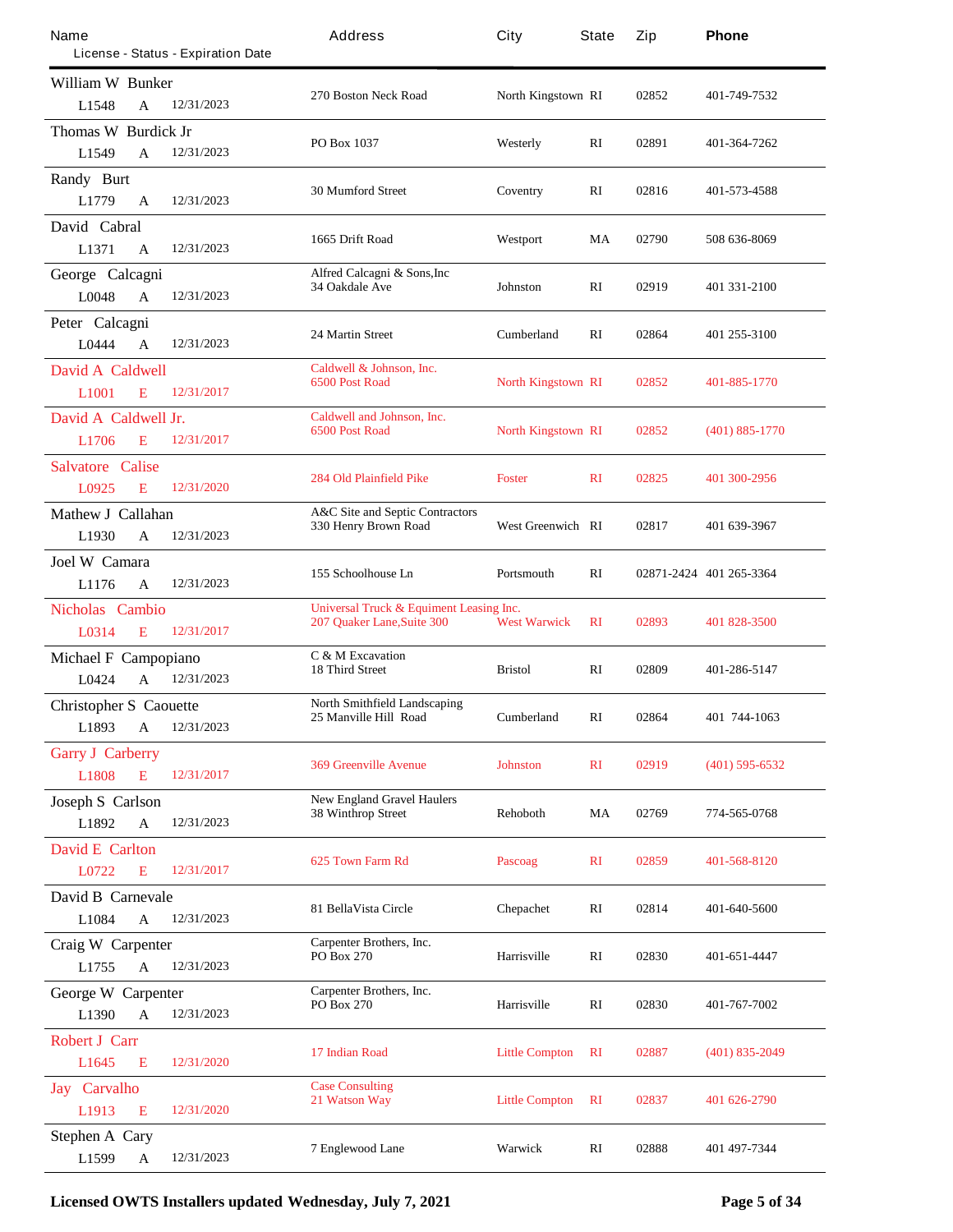| Name<br>License - Status - Expiration Date |            | Address                                                  | City                     | <b>State</b> | Zip   | Phone          |
|--------------------------------------------|------------|----------------------------------------------------------|--------------------------|--------------|-------|----------------|
| John E Case, III                           |            | J.E. Case, Inc.                                          |                          |              |       |                |
| <b>L0458</b><br>E                          | 12/31/2017 | <b>1320 South Washington Street</b>                      | <b>North Attleboro</b>   | MA           | 02760 | 508-695-1461   |
| <b>Francesco Cassisi</b>                   |            |                                                          | <b>Providence</b>        | $\mathbf{R}$ | 02919 | 401 258-3229   |
| L1313<br>$\mathbf{A}$                      | 12/31/2023 |                                                          |                          |              |       |                |
| <b>Russell A Catanzaro</b>                 |            |                                                          |                          |              |       |                |
| L1055<br>A                                 | 12/31/2023 | 316 Love Lane                                            | Warwick                  | RI           | 02886 | 401-640-9544   |
| <b>Michael D Cesaro</b>                    |            |                                                          |                          |              |       |                |
| L1002<br>A                                 | 12/31/2023 | <b>3 Buena Vista Drive</b>                               | North Kingstown RI       |              | 02852 | 401-232-5192   |
| <b>Evan T</b> Chace                        |            | <b>Chace Trucking, LLC</b>                               |                          |              |       |                |
| L1946<br>A                                 | 12/31/2023 | 110 Carpenter Road                                       | <b>Foster</b>            | RI           | 02825 | 401 255-1711   |
| Richard E Champlin III                     |            |                                                          |                          |              |       |                |
| L1754<br>A                                 | 12/31/2023 | <b>24 Dunns Corner Road</b>                              | Westerly                 | RI           | 02891 | 401-322-7203   |
| Kenneth Chapdelaine                        |            |                                                          |                          |              |       |                |
| L0643<br>$\mathbf{A}$                      | 12/31/2023 | N.Chapdelaine Excavating<br>700 Knotty Oak Rd.           | Coventry                 | RI           | 02816 | 401 821-9303   |
| Norman Chapdelaine                         |            | <b>Norman Chapdelaine Excavating</b>                     |                          |              |       |                |
| L0025<br>A                                 | 12/31/2023 | 700 Knotty Oak Rd.                                       | Coventry                 | RI           | 02816 | 401 556-0301   |
| <b>Oscar B</b> Chapman                     |            | <b>Chapman Construction</b>                              |                          |              |       |                |
| L0180<br>$\mathbf{A}$                      | 12/31/2023 | 79 Old Hopkinton Road                                    | Westerly                 | RI           | 02891 | 401-316-3929   |
| <b>Joseph P Charron</b>                    |            | <b>Maple Valley Construction</b>                         |                          |              |       |                |
| L1551<br>E                                 | 12/31/2020 | <b>123 Maple Valley Road</b>                             | <b>Coventry</b>          | $\mathbf{R}$ | 02816 | 401-569-7001   |
| <b>Richard R Chartier</b>                  |            |                                                          |                          |              |       |                |
| L1650<br>A                                 | 12/31/2023 | 9 High Meadow Road                                       | <b>Little Compton</b>    | RI           | 02837 | 401 635-8600   |
| <b>Alfred R Chatelle Jr.</b>               |            | <b>ARC</b> Excavation                                    |                          |              |       |                |
| L0681<br>E                                 | 12/31/2017 | <b>563 Hammet Road</b>                                   | <b>Coventry</b>          | $\mathbf{R}$ | 02816 | 401-286-4439   |
| <b>Salvatore E</b> Cherenzia Jr.           |            | <b>Cherenzia Excavation, Inc.</b>                        |                          |              |       |                |
| L0138<br>E                                 | 12/31/2017 | <b>99 Mechanic Street</b>                                | <b>Pawcatuck</b>         | CT           | 06379 | 401 596-2857   |
|                                            |            |                                                          |                          |              |       |                |
| Salvatore E Cherenzia IV                   | 12/31/2023 | 99 Mechanic Street, 2nd floor                            | <b>Pawcatuck</b>         | ct           | 06379 | 860 629-6500   |
| <b>L1780</b><br>A                          |            |                                                          |                          |              |       |                |
| <b>Jay D</b> Chimside<br>E                 | 12/31/2020 | <b>800 Gravely Hill Road</b>                             | <b>South Kingtown RI</b> |              | 02879 | 401 789-4822   |
| L1552                                      |            |                                                          |                          |              |       |                |
| <b>Roger F Chrissos</b>                    |            | 25 Fairview Ave                                          | <b>Hope Vally</b>        | RI           | 02832 | 401 569-1702   |
| L1600<br>A                                 | 12/31/2023 |                                                          |                          |              |       |                |
| <b>Ivan L</b> Cindrich                     |            | <b>381c Waites Corner Road</b>                           | <b>West Kingston</b>     | $\mathbf{R}$ | 02892 | 401 743-4457   |
| L1753<br>E                                 | 12/31/2020 |                                                          |                          |              |       |                |
| Victor H Cipriano                          |            | 144 PoleBridge Road                                      | <b>Scituate</b>          | RI           | 02857 | 561-674-2979   |
| L1003<br>$\mathbf A$                       | 12/31/2023 |                                                          |                          |              |       |                |
| Chris J Cipriano                           |            | 280 Mayfield Ave.                                        | Cranston                 | RI           | 02920 | 401 641 - 2558 |
| L1873<br>$\mathbf A$                       | 12/31/2023 |                                                          |                          |              |       |                |
| <b>Richard G Clark</b>                     |            | 711 Kingstown Road                                       | Wakefield                | RI           | 02879 | 401-783-8844   |
| L1355<br>A                                 | 12/31/2023 |                                                          |                          |              |       |                |
| <b>Mathew C Clark</b>                      |            | <b>Green Site Services</b><br>24 William Way             | <b>Bellingham</b>        | <b>MA</b>    | 02019 | 508-657-3117   |
| L1425<br>E                                 | 12/31/2020 |                                                          |                          |              |       |                |
| Thomas S Clark Jr.                         |            | <b>Green Site Services Group, Inc.</b><br>24 William Way | <b>Bellingham</b>        | <b>MA</b>    | 02019 | 508-657-3117   |
| L1445<br>E                                 | 12/31/2020 |                                                          |                          |              |       |                |
| Terry L Clark                              |            | <b>Simply Septic's</b><br>P.O. Box 508                   | Chepachet                | RI           | 02814 | 401-255-3364   |
| L1292<br>A                                 | 12/31/2023 |                                                          |                          |              |       |                |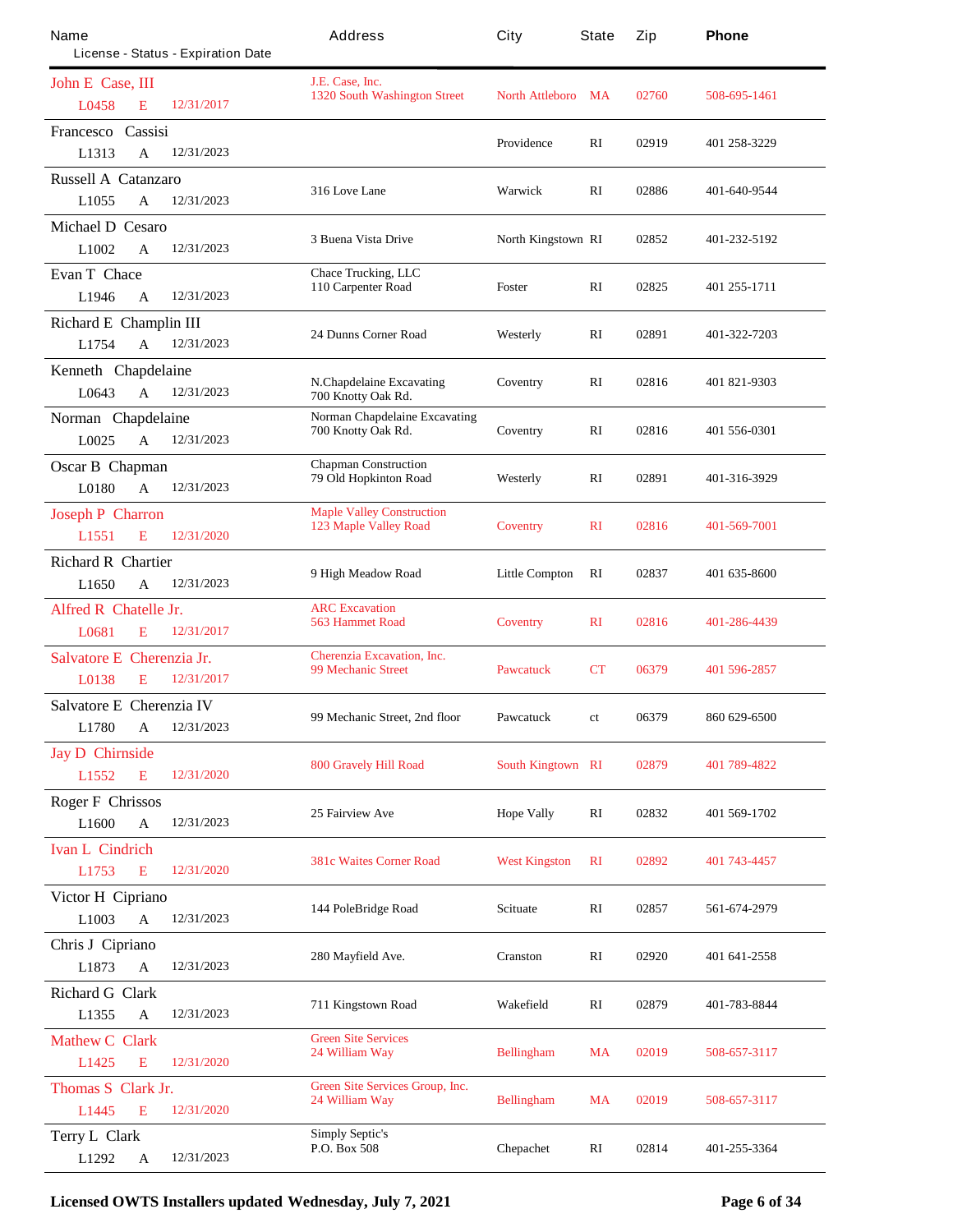| Name                      |                                    | Address                                                    | City                      | <b>State</b> | Zip   | Phone            |
|---------------------------|------------------------------------|------------------------------------------------------------|---------------------------|--------------|-------|------------------|
|                           | License - Status - Expiration Date |                                                            |                           |              |       |                  |
| William A Clarke          |                                    | 3880 Old Post Road                                         | Charlestown               | RI           | 02813 | 401-364-0300     |
| L1357<br>A                | 12/31/2023                         |                                                            |                           |              |       |                  |
| Arthur S Clarke, III      |                                    | <b>48 Soutwest Avenue</b>                                  | Jamestown                 | RI           | 02835 | 401-486-7940     |
| L0130<br>A                | 12/31/2023                         |                                                            |                           |              |       |                  |
| Vincent A Cleri           |                                    | 105 Peck Hill Road                                         | Johnston                  | RI           | 02919 | 401 647-7660     |
| L0906<br>A                | 12/31/2023                         |                                                            |                           |              |       |                  |
| <b>Matthew E Clukies</b>  |                                    | <b>Right Choice Landscaping</b><br>173 Heidi Drive         | Portsmouth                | RI           | 02871 | 401-683-5207     |
| L1521<br>A                | 12/31/2023                         |                                                            |                           |              |       |                  |
| <b>Gregory R Coe</b>      |                                    | <b>Trademark Builders LLC</b><br>1 Trimble Road            | Middletown                | RI           | 02842 | 401 619-3690     |
| L1931<br>A                | 12/31/2023                         |                                                            |                           |              |       |                  |
| Alfred Cole Jr.           |                                    | 771 Lafayette Road                                         | North Kingstown RI        |              | 02852 | 401 255-1832     |
| L0299<br>A                | 12/31/2023                         |                                                            |                           |              |       |                  |
| Harry Cole                |                                    | 1220 LaFayette Road                                        | North Kingstown RI        |              | 02852 | 401 294-9450     |
| L0259<br>$\mathbf{A}$     | 12/31/2023                         |                                                            |                           |              |       |                  |
| Kenneth R Cole Jr         |                                    | <b>Ninigret Environmental</b><br>37 Sea Island Drive North | <b>Ormond Beach</b>       | FL           | 32176 |                  |
| L1474<br>A                | 12/31/2023                         |                                                            |                           |              |       | 401-364-6085     |
| <b>Thomas P Colucci</b>   |                                    |                                                            |                           |              |       |                  |
| L1085<br>$\mathbf{A}$     | 12/31/2023                         | 16 Arrow Head Trail                                        | <b>North Scituate</b>     | $\mathbf{R}$ | 02857 | 401-949-1167     |
| Stephen J Colucci         |                                    |                                                            |                           |              |       |                  |
| L1850<br>A                | 12/31/2023                         | 28 Iroquois Trail                                          | <b>Glocester</b>          | RI           | 02857 | 401 413-7343     |
| Keith Compart             |                                    |                                                            |                           |              |       |                  |
| L1504<br>$\mathbf{A}$     | 12/31/2023                         | <b>46 Harvard Avenue</b>                                   | Warwick                   | RI           | 02889 | 401-787-8421     |
| <b>Sean P Condon</b>      |                                    | Northern Landscape Corp.                                   |                           |              |       |                  |
| L1781<br>$\mathbf{A}$     | 12/31/2023                         | 601 Putnam Pike                                            | <b>Chepachet</b>          | RI           | 02814 | 401-309-6601     |
| Thomas J Condon III       |                                    | Northern Landscaping Corp.                                 |                           |              |       |                  |
| L1782<br>A                | 12/31/2023                         | 601 Putnam Pike                                            | <b>Chepachet</b>          | RI           | 02814 | 401 949-2330     |
| <b>Paul D Conway</b>      |                                    |                                                            |                           |              |       |                  |
| L1178<br>$\mathbf{E}$     | 12/31/2017                         | <b>37 Sanwood Drive</b>                                    | <b>Harrisville</b>        | $\mathbf{R}$ | 02830 | 401 568-2779     |
| David P Coppola           |                                    |                                                            |                           |              |       |                  |
| L1601<br>$\mathbf{A}$     | 12/31/2023                         | 3486 Post Road                                             | <b>South Kingstown RI</b> |              | 03879 | 401 862-4635     |
| David Corso               |                                    |                                                            |                           |              |       |                  |
| L0253<br>$\mathbf{A}$     | 12/31/2023                         | 1 Carlo Ct.                                                | <b>Cranston</b>           | RI           | 02921 | 401-944-6912     |
| <b>Demetno P Costa</b>    |                                    |                                                            |                           |              |       |                  |
| L1649<br>$\mathbf A$      | 12/31/2023                         | 415 Lake Road                                              | <b>Tiverton</b>           | RI           | 02878 | 774 263-2197     |
| <b>Robert W</b> Costa     |                                    |                                                            |                           |              |       |                  |
| L1809<br>E                | 12/31/2020                         | <b>308 Elm Ave.</b>                                        | <b>Seekonk</b>            | $\mathbf{R}$ | 02771 | $(508)$ 294-7903 |
| Michael Costa             |                                    | <b>Costa Development LLC</b>                               |                           |              |       |                  |
| L1914<br>A                | 12/31/2023                         | 950 Taunton Ave                                            | <b>Seekonk</b>            | MA           | 02771 | 508 336-2500     |
| <b>William A Coulter</b>  |                                    |                                                            |                           |              |       |                  |
| L1126<br>$\mathbf{A}$     | 12/31/2023                         | <b>PO Box 147</b>                                          | Wood River Jct RI         |              | 02894 | 401 932-6010     |
| <b>John Courtemanche</b>  |                                    |                                                            |                           |              |       |                  |
| L0768<br>E                | 12/31/2020                         | <b>473 Ellis Road</b>                                      | <b>North Attleboro</b> MA |              | 02760 | 508-410-0643     |
| <b>Robert A Crandall</b>  |                                    |                                                            |                           |              |       |                  |
| L1005<br>E                | 12/31/2020                         | <b>118 Dunns Corners Road</b>                              | <b>Westerly</b>           | $\mathbf{R}$ | 02891 | 401-322-1877     |
| <b>Michael H Crawford</b> |                                    |                                                            |                           |              |       |                  |
| L1603<br>E                | 12/31/2017                         | <b>20 Donald Avenue</b>                                    | <b>Cumberland</b>         | $\mathbf{R}$ | 02864 | 401 228-4089     |

**Licensed OWTS Installers updated Wednesday, July 7, 2021 Page 7 of 34**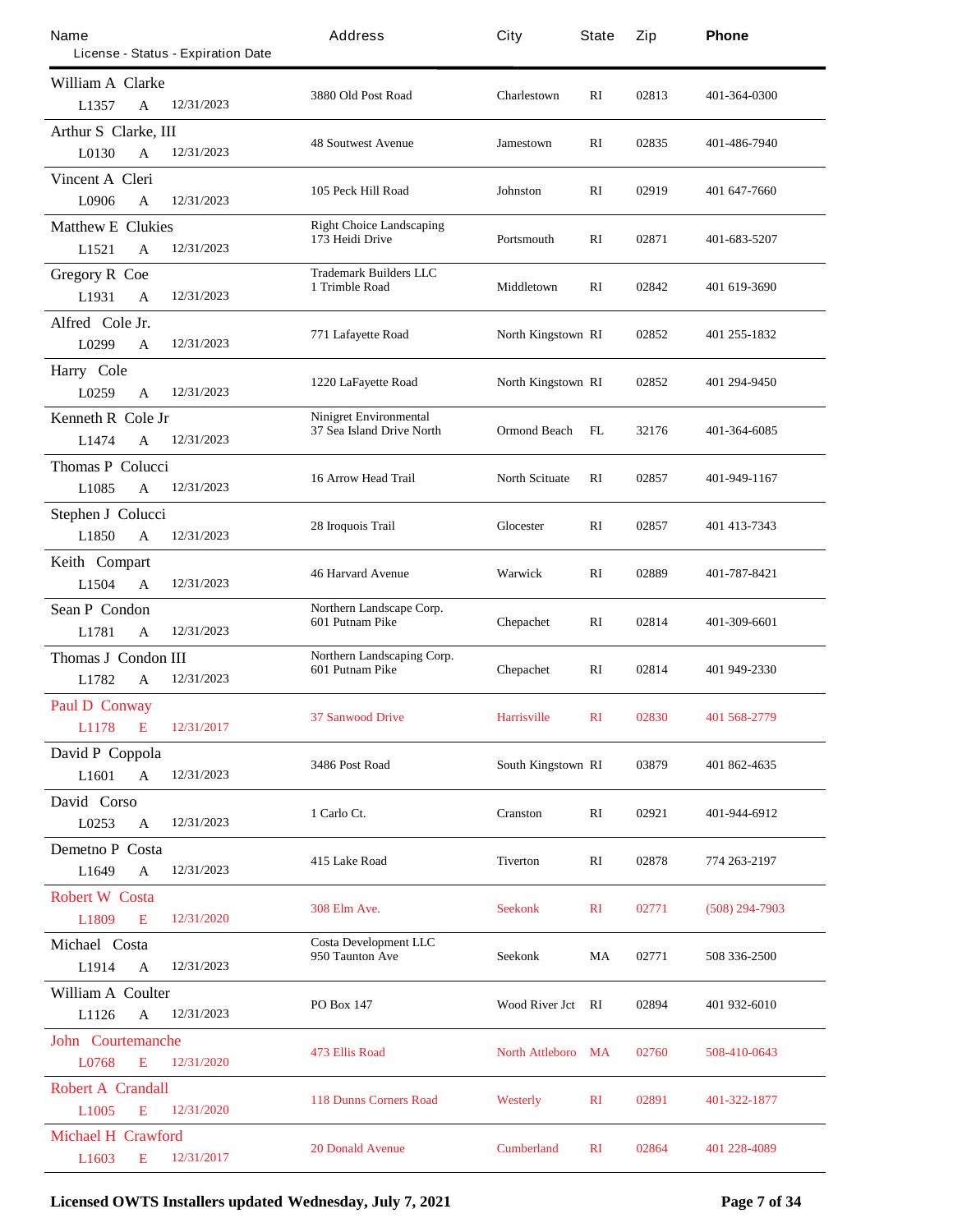| Name<br>License - Status - Expiration Date             | Address                                                 | City                 | <b>State</b> | Zip    | Phone        |
|--------------------------------------------------------|---------------------------------------------------------|----------------------|--------------|--------|--------------|
|                                                        |                                                         |                      |              |        |              |
| James P Crider Jr.<br>12/31/2020<br>L0522<br>E         | <b>182 Fenner Hill Road</b>                             | <b>Hope Valley</b>   | $\mathbf{R}$ | 02832  | 401-539-7220 |
| Luigi Crispino<br>12/31/2023<br>L1452<br>$\mathbf{A}$  | 94 Carriage Drive                                       | Lincoln              | RI           | 02865- | 401-480-1915 |
| <b>Christopher J Crook</b>                             | <b>CJC</b> Construction Corp.                           |                      |              |        |              |
| 12/31/2023<br>L1323<br>A                               | 700 Wrentham Road                                       | <b>Bellington</b>    | MA           | 02019  | 508-883-5442 |
| <b>Steven A Croteau</b>                                | <b>All American Landscaping</b>                         |                      |              |        |              |
| 12/31/2023<br>L1875<br>A                               | 2 Aspinet Road                                          | Middletown           | RI           | 02842  | 401 258-9702 |
| <b>Andrew F Crowshaw</b>                               | Narragansett Improvement                                |                      |              |        |              |
| 12/31/2023<br>L1415<br>A                               | 223 Allens Avenue                                       | <b>Providence</b>    | RI           | 02903  | 401-331-7420 |
| <b>Christopher P Crowshaw</b>                          | <b>Northeast Construction Services, Inc.</b>            |                      |              |        |              |
| L1604<br>12/31/2023<br>A                               | 319 Post Road                                           | Wakefield            | RI           | 02879  | 401-439-2201 |
| <b>Stephen D Cutting</b>                               | Stephen D. Cutting Exc., Inc.                           | <b>West Kingston</b> | $\mathbf{R}$ | 02892  | 401-256-6304 |
| 12/31/2020<br>L0879<br>E                               | 451 Usquepaugh Road                                     |                      |              |        |              |
| Patrick A Czerwien                                     | 57 Pine Ridge Drive                                     | Cranston             | RI           | 02921  | 401 461-9767 |
| 12/31/2023<br>L <sub>1605</sub><br>A                   |                                                         |                      |              |        |              |
| Richard D'Abate                                        | <b>Extreme Excavation, Inc.</b><br>9 Acom Street        | <b>Johnston</b>      | $\mathbf{R}$ | 02919  | 401 639-3700 |
| 12/31/2023<br>L1294<br>A                               |                                                         |                      |              |        |              |
| Lucas D D'Allesandro                                   | <b>Foster Excavation, Inc.</b><br>21 Green Street       | Johnston             | RI           | 02919  | 401-623-1626 |
| L1554<br>12/31/2023<br>A                               |                                                         |                      |              |        |              |
| John C D'Amato                                         | <b>D'Amato Brothers Builders</b><br>106 Watch Hill Road | Westerly             | $\mathbf{R}$ | 02891  | 203-877-3276 |
| 12/31/2023<br>L1209<br>A                               |                                                         |                      |              |        |              |
| <b>Michael D'Ambra</b>                                 | 800 Jefferson Blvd.                                     | <b>Warwick</b>       | $\mathbf{R}$ | 02886  | 401 737-1300 |
| 12/31/2017<br>L0446<br>E                               |                                                         |                      |              |        |              |
| Michael D D'Ambra                                      | 80 Centre of New England Blvd                           | Warwick              | $\mathbf{R}$ | 02816  | 401 737-1300 |
| 12/31/2023<br>L1210<br>A                               |                                                         |                      |              |        |              |
| <b>Richard A D'Amico</b>                               | <b>PO BOX 4791</b>                                      | Rumford              | RI           | 02916  | 401-952-3985 |
| L <sub>1606</sub><br>$\mathbf A$<br>12/31/2023         |                                                         |                      |              |        |              |
| John R D'Angelo                                        | 160 Old County Road                                     | <b>Smithfield</b>    | RI           | 02917  | 401 301 5071 |
| L1428<br>12/31/2023<br>$\mathbf{A}$                    |                                                         |                      |              |        |              |
| Thomas E D'Angelo                                      | The Terry Lane Corp.<br>15A Terry Lane                  | <b>Glocester</b>     | RI           | 02814  | 401-568-8006 |
| 12/31/2023<br>L0649<br>A                               | PO Box 338                                              |                      |              |        |              |
| <b>John T</b> Dagostino                                | 697 Moonstone Beach Road                                | Wakefield            | RI           | 02879  | 401 741 3569 |
| 12/31/2023<br>$\mathbf{A}$<br>L1947                    |                                                         |                      |              |        |              |
| <b>Roderick L Dair</b><br>12/31/2020<br>L1647<br>E     | <b>10 Champlin Drive</b>                                | <b>Westerly</b>      | $\mathbf{R}$ | 02891  | 401-315-0065 |
|                                                        |                                                         |                      |              |        |              |
| Chris Dansereau<br>L1008<br>12/31/2023<br>$\mathbf{A}$ | 132 Putnam Plike                                        | Johnston             | RI           | 02919  | 401 231 3439 |
| <b>Michael DaPonte</b>                                 | Landscaping Services, Inc.                              |                      |              |        |              |
| 12/31/2023<br>L0866<br>A                               | 700 Wood Street                                         | <b>Bristol</b>       | RI           | 02809  | 401 253-6225 |
| Seraphin DaPonte                                       | Landscaping Services Inc.                               |                      |              |        |              |
| 12/31/2023<br>L0837<br>A                               | 700 Wood Street                                         | <b>Bristol</b>       | RI           | 02809  | 401 253-6225 |
| <b>Ethan P DaPonte</b>                                 | Landscaping Services Inc.                               |                      |              |        |              |
| L1876<br>12/31/2023<br>$\mathbf A$                     | 700 Wood Street                                         | <b>Bristol</b>       | RI           | 02809  | 401 253-6225 |
| <b>Brian M DaPonte</b>                                 |                                                         |                      |              |        |              |
| 12/31/2023<br>L1836<br>A                               | <b>44 Sowams Drive</b>                                  | <b>Bristol</b>       | RI           | 02809  | 401 439-9909 |

**Licensed OWTS Installers updated Wednesday, July 7, 2021 Page 8 of 34**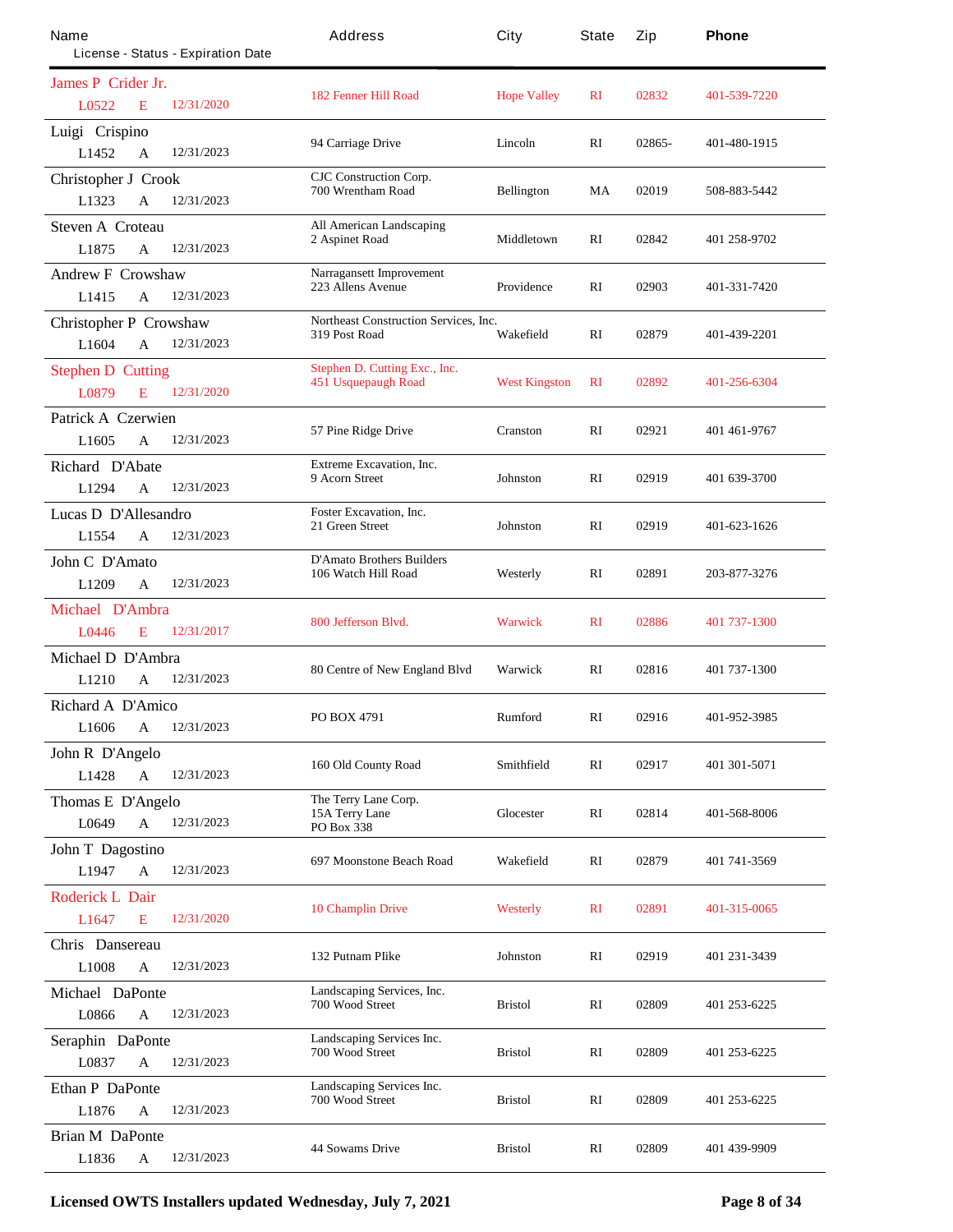| Name                              |              | License - Status - Expiration Date | Address                                                    | City                       | <b>State</b> | Zip   | Phone            |
|-----------------------------------|--------------|------------------------------------|------------------------------------------------------------|----------------------------|--------------|-------|------------------|
| <b>Timothy T DaSilva</b><br>L1915 | A            | 12/31/2023                         | DaSilva Landscaping & Construction, LLC<br>1 Atlantic BLVD | <b>Fall River</b>          | MA           | 02724 | 774-365-7511     |
| <b>Scott S DaSilveira</b>         |              |                                    |                                                            |                            |              |       |                  |
| L1810                             | A            | 12/31/2023                         | <b>280 Market Street</b>                                   | Warren                     | RI           | 02885 | $(401)$ 265-4206 |
| <b>Jonathan Davis</b><br>L1852    | A            | 12/31/2023                         | <b>139 Fairview Ave</b>                                    | Portsmouth                 | <b>NH</b>    | 03801 | 401 487-6316     |
| <b>Edwin W Davis</b>              |              |                                    | Davis Inc.                                                 |                            |              |       |                  |
| L1932                             | A            | 12/31/2023                         | 74 Barber Hill Road                                        | <b>Broad Brook</b>         | СT           | 06016 | 860 872-1400     |
| <b>Edwin</b> Davis                |              |                                    |                                                            |                            |              |       |                  |
| L0483                             | E            | 12/31/2020                         | 74 Barber Hill Rd.                                         | <b>Broad Brook</b>         | CT           | 06016 | 860-872-1400     |
| Thomas A Davis Jr.                |              |                                    | <b>TNT Construction&amp;Excavation</b>                     |                            |              |       |                  |
| L1393                             | A            | 12/31/2023                         | 79 Rico Way #2                                             | <b>Cumberland</b>          | $\mathbf{R}$ | 02864 | 401 725-2240     |
| <b>Anthony</b> De Bellis          |              |                                    |                                                            |                            |              |       |                  |
| L0298                             | E            | 12/31/2017                         | P. O. Box 735                                              | <b>Chepachet</b>           | $\mathbf{R}$ | 02814 | 401-487-1487     |
| <b>Christopher J DeAngelis</b>    |              |                                    |                                                            |                            |              |       |                  |
| L1478                             | A            | 12/31/2023                         | 1 Bourne Ave                                               | Seekonk                    | MA           | 02806 | 401-474-1917     |
| <b>John P DeAngelis</b>           |              |                                    |                                                            |                            |              |       |                  |
| L1653                             | $\mathbf{A}$ | 12/31/2023                         | 121 Anoka Ave                                              | <b>Barrington</b>          | RI           | 02806 | $(401)$ 996-1385 |
| Philip A DeBartolo                |              |                                    | Andrew Keena & Sons Inc.                                   |                            |              |       |                  |
| L1894                             | A            | 12/31/2023                         | 114 Post Road                                              | Westerly                   | RI           | 02891 | 401 596-2789     |
| Robert E DeBlois Jr.              |              |                                    |                                                            |                            |              |       |                  |
| L1086                             | $\mathbf{A}$ | 12/31/2023                         | 420 ScrabbletownRoad SuiteG                                | <b>North Kingstown RI</b>  |              | 02852 | 401 268-5357     |
| <b>Stephen A DeCastro</b>         |              |                                    | <b>DeCastro Excavating</b>                                 |                            |              |       |                  |
| L1895                             | A            | 12/31/2023                         | 997 Middle Road                                            | Portsmouth                 | RI           | 02871 | 401-265-3139     |
| <b>Jeffrey R Decker</b>           |              |                                    |                                                            |                            |              |       |                  |
| L1556                             | E            | 12/31/2020                         | <b>PO Box 101</b>                                          | <b>Rhinecliff</b>          | NY           | 12574 | 845-206-2532     |
| Pietrangelo DeGiacomo             |              |                                    | <b>Excavation &amp; Septic Service</b>                     |                            |              |       |                  |
| <b>L1708</b>                      | A            | 12/31/2023                         | 14 Edgewood Ave                                            | Ashaway                    | RI           | 02804 | 401 255-8157     |
| <b>Gerald Del Signore</b>         |              |                                    |                                                            |                            |              |       |                  |
| L0913                             | A            | 12/31/2023                         | 191 Pray Hill Road                                         | <b>Glocester</b>           | RI           | 02814 | 401 568-3237     |
| <b>Scot E</b> Deledda             |              |                                    | <b>Deledda Engineers</b>                                   |                            |              |       |                  |
| L1751                             | A            | 12/31/2023                         | <b>20 Billings Lake Road</b>                               | <b>North Stonington CT</b> |              | 06359 | 860-912-7098     |
| <b>Richard D Delfino</b>          |              |                                    |                                                            |                            |              |       |                  |
| L0741                             | $\mathbf A$  | 12/31/2023                         | <b>44 Cross Park Avenue</b>                                | North Kingstown RI         |              | 02852 | 401 295-1500     |
| John DeLuca                       |              |                                    |                                                            |                            |              |       |                  |
| L0771                             | A            | 12/31/2023                         | <b>236 West Ouasset Road</b>                               | Woodstock                  | $_{\rm CT}$  | 06281 | 860-974-0268     |
| Mark A DeMello                    |              |                                    | Home & Site Nursery                                        |                            |              |       |                  |
| L1607                             | A            | 12/31/2023                         | 1588 Bulgarmarsh Road                                      | <b>Tiverton</b>            | RI           | 02878 | $(401)$ 855-4911 |
| <b>Michael F DePrete</b>          |              |                                    |                                                            |                            |              |       |                  |
| L1699                             | A            | 12/31/2023                         | <b>36 Woodmist Circle</b>                                  | Coventry                   | RI           | 02816 | 401 580-8024     |
| <b>Jay A Desilva</b>              |              |                                    |                                                            |                            |              |       |                  |
| L1513                             | $\mathbf A$  | 12/31/2023                         | 599 Rocky Hill Road                                        | <b>Scituate</b>            | RI           | 02857 | 401-633-2163     |
| <b>Stephen R DeSimone</b>         |              |                                    |                                                            |                            |              |       |                  |
| L1783                             | E            | 12/31/2017                         | <b>4 Auke Way</b>                                          | <b>Westerly</b>            | $\mathbf{R}$ | 02891 | 401 419-2330     |
| Lawrence G Desormier Jr.          |              |                                    | <b>Desomier Construction, LLC</b>                          |                            |              |       |                  |
| L1325                             | A            | 12/31/2023                         | 65 Slavin Path                                             | Chepachet                  | RI           | 02814 | 401-226-3901     |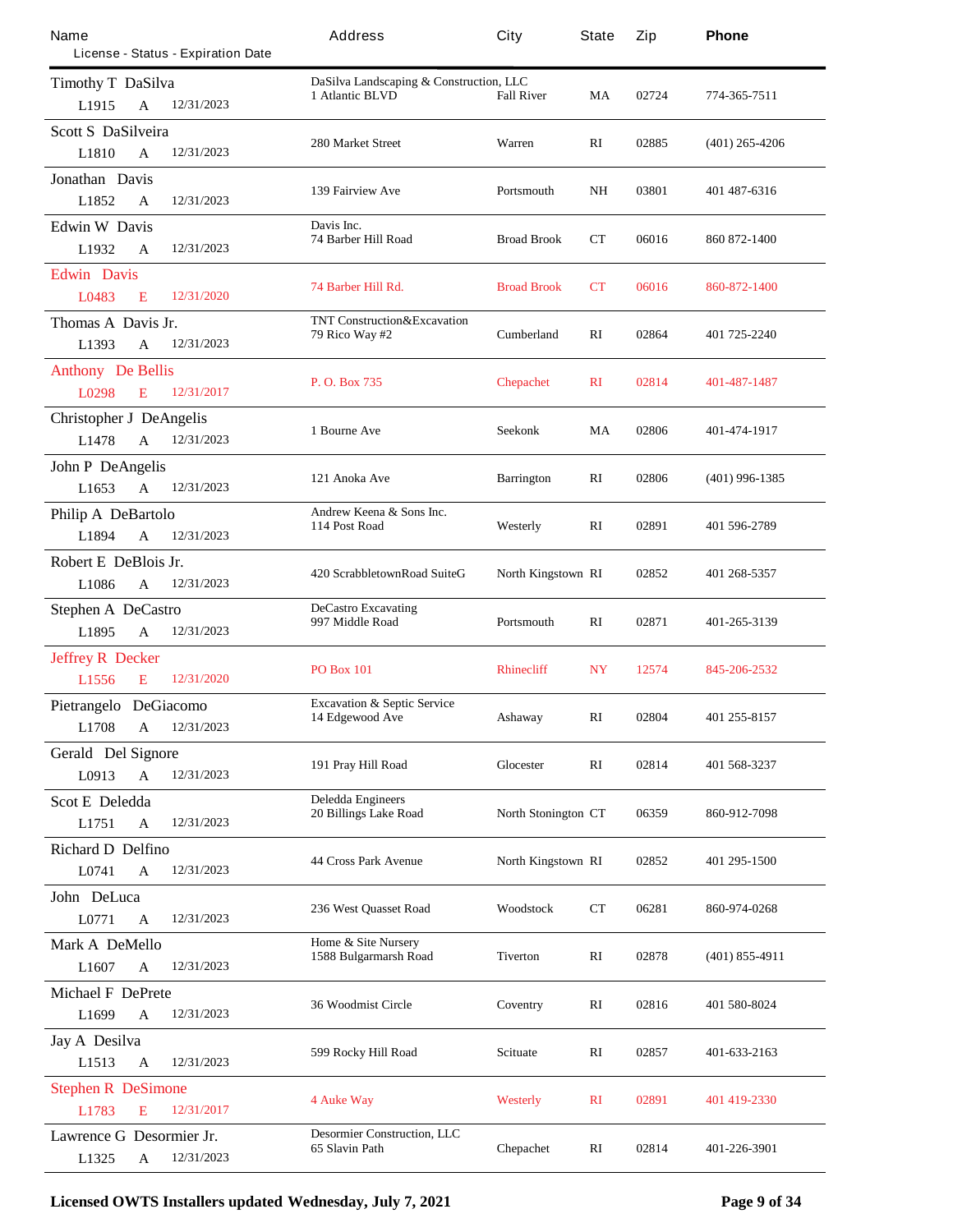| Name                            |                                                                | License - Status - Expiration Date | Address                                                           | City                     | State        | Zip   | Phone                   |
|---------------------------------|----------------------------------------------------------------|------------------------------------|-------------------------------------------------------------------|--------------------------|--------------|-------|-------------------------|
|                                 |                                                                |                                    |                                                                   |                          |              |       |                         |
| <b>Jackson</b> Despres<br>L0141 | $\mathbf{A}$                                                   | 12/31/2023                         | 295 Washington Highway                                            | Smithfield               | RI           | 02917 | 401 231-1111            |
| <b>Paul E Desrosiers</b>        |                                                                |                                    | <b>Desrosiers Landscaping/Construction</b><br><b>1077 East Rd</b> | <b>Tiverton</b>          | RI           | 02878 | 401-266-8658            |
| L1326                           | $\mathbf{A}$                                                   | 12/31/2023                         |                                                                   |                          |              |       |                         |
| Marc Desrosiers                 |                                                                |                                    | 221 Lakehurst Drive                                               | Coventry                 | RI           | 02816 | 774 330-9242            |
| L1941                           | $\mathbf{A}$                                                   | 12/31/2023                         |                                                                   |                          |              |       |                         |
| Peter DeTerra                   |                                                                |                                    | 279 Mill Road                                                     | Fairhaven                | MA           | 02719 | 508 992-1838            |
| L1129                           | A                                                              | 12/31/2023                         |                                                                   |                          |              |       |                         |
| <b>Paul L Detonnancourt</b>     |                                                                |                                    | <b>P&amp;R</b> Construction Co. Inc.<br>805 East Avenue           | <b>Harrisville</b>       | RI           | 02830 | 401 568-0179            |
| L1423                           | A                                                              | 12/31/2023                         |                                                                   |                          |              |       |                         |
| <b>Patrick T Devlin</b>         |                                                                |                                    | <b>Kev's Lawn &amp; Yard</b>                                      |                          |              |       |                         |
| L1853                           | E                                                              | 12/31/2017                         | <b>33 Carter Ave</b>                                              | <b>Blackstone</b>        | <b>MA</b>    | 01504 | 508 883-4357            |
| <b>Anthony A DiFazio</b>        |                                                                |                                    |                                                                   |                          |              |       |                         |
| L1295                           | $\mathbf{A}$                                                   | 12/31/2023                         | 132 Shun Pike                                                     | <b>Johnston</b>          | RI           | 02919 | 401 944-8817            |
|                                 | Dennis Diffley Sewer Cleaning & Repair<br>Dennis J Diffley Jr. |                                    |                                                                   |                          |              |       |                         |
| L1327                           | $\mathbf{A}$                                                   | 12/31/2023                         | 2650 Warwick Avenue                                               | Warwick                  | $\mathbf{R}$ | 02889 | 401-737-0560            |
| <b>Patrick S Diffley</b>        |                                                                |                                    |                                                                   |                          |              |       |                         |
| L1558                           | $\mathbf{A}$                                                   | 12/31/2023                         | 33 Amold Farm Road                                                | <b>West Greenwich RI</b> |              | 02817 | 401 385-9255            |
| Henry DiLibero                  |                                                                |                                    | D'Libero Excavating, Inc.                                         |                          |              |       |                         |
| L0269                           | A                                                              | 12/31/2023                         | <b>5 Daisy Street</b>                                             | <b>West Warwick</b>      | RI           | 02893 | 401-884-8884            |
| Emelio DiLibero Jr.             |                                                                |                                    |                                                                   |                          |              |       |                         |
| L0619                           | $\mathbf{A}$                                                   | 12/31/2023                         | 106 Pine Grove Ave                                                | Warwick                  | RI           | 02889 | 401-322-1979            |
| <b>Michael A Dillon</b>         |                                                                |                                    | <b>TerraWorks LLC</b>                                             |                          |              |       |                         |
| L1948                           | A                                                              | 12/31/2023                         | 24 Scott Road                                                     | <b>Cumberland</b>        | RI           | 02864 | 401 474-6606            |
| <b>Frank H Dimartino</b>        |                                                                |                                    |                                                                   |                          |              |       |                         |
| L1759                           | A                                                              | 12/31/2023                         | 475 Robin Hollow Road                                             | <b>West Greenwich RI</b> |              | 02897 | 401 241 - 9475          |
| <b>Dennis P DiMascio</b>        |                                                                |                                    | <b>DiMascio Construction L.L.C.</b>                               |                          |              |       |                         |
| L1296                           | E                                                              | 12/31/2017                         | <b>44 Wayland Avenue</b>                                          | <b>Cranston</b>          | $\mathbf{R}$ | 02920 | 401-569-1133            |
| <b>Michael T DiMeglio</b>       |                                                                |                                    |                                                                   |                          |              |       |                         |
| L1837                           | E                                                              | 12/31/2017                         | <b>96 Lake View Drive</b>                                         | <b>Chepachet</b>         | $\mathbf{R}$ |       | 02814-2053 401 523-6871 |
| <b>Vincent J DiMeglio</b>       |                                                                |                                    | <b>DiMeglio Builders, LLC</b>                                     |                          |              |       |                         |
| L1896                           | $\mathbf{A}$                                                   | 12/31/2023                         | <b>290 Beechwood Drive</b>                                        | <b>Cranston</b>          | RI           | 02921 | 401-826-2709            |
| John Dimon                      |                                                                |                                    | C and V Excavation LLC                                            |                          |              |       |                         |
| L1609                           | $\mathbf{A}$                                                   | 12/31/2023                         | 26 Hawks bill Way                                                 | <b>Charlestown</b>       | RI           | 02813 | 401-473-6203            |
| <b>Alfred W DiOrio</b>          |                                                                |                                    | Alfred W. DiOrio, RLS, Inc.                                       |                          |              |       |                         |
| L0662                           | A                                                              | 12/31/2023                         | Post Office Box 999                                               | Ashaway                  | RI           | 02804 | 401-377-8124            |
| <b>Michael R DiRobbio</b>       |                                                                |                                    |                                                                   |                          |              |       |                         |
| L1749                           | E                                                              | 12/31/2017                         | <b>32 Perkins Lane</b>                                            | <b>Charlestown</b>       | $\mathbf{R}$ | 02813 | 401 714-5016            |
| Robert DiScuillo Jr.            |                                                                |                                    |                                                                   |                          |              |       |                         |
| L0795                           | E                                                              | 12/31/2020                         | <b>675 Pippin Orchard Road</b>                                    | <b>Cranston</b>          | $\mathbf{R}$ | 02921 | 401 943-7524            |
| Karop Dnrazonian                |                                                                |                                    | <b>KDEE</b> Construction                                          |                          |              |       |                         |
| L1949                           | $\mathbf{A}$                                                   | 12/31/2023                         | 2 Alawna Lane                                                     | <b>Burrillville</b>      | RI           | 02830 | 508 479-6250            |
| Michael A Dobridnia             |                                                                |                                    |                                                                   |                          |              |       |                         |
| L1182                           | A                                                              | 12/31/2023                         | PO Box 2884                                                       | Pawtucket                | RI           | 02861 | 401-725-1033            |
| David B Dow                     |                                                                |                                    |                                                                   |                          |              |       |                         |
| L1314                           | A                                                              | 12/31/2023                         | <b>308 Sneech Pond Road</b>                                       | <b>Cumberland</b>        | RI           | 02864 | 401-318-4300            |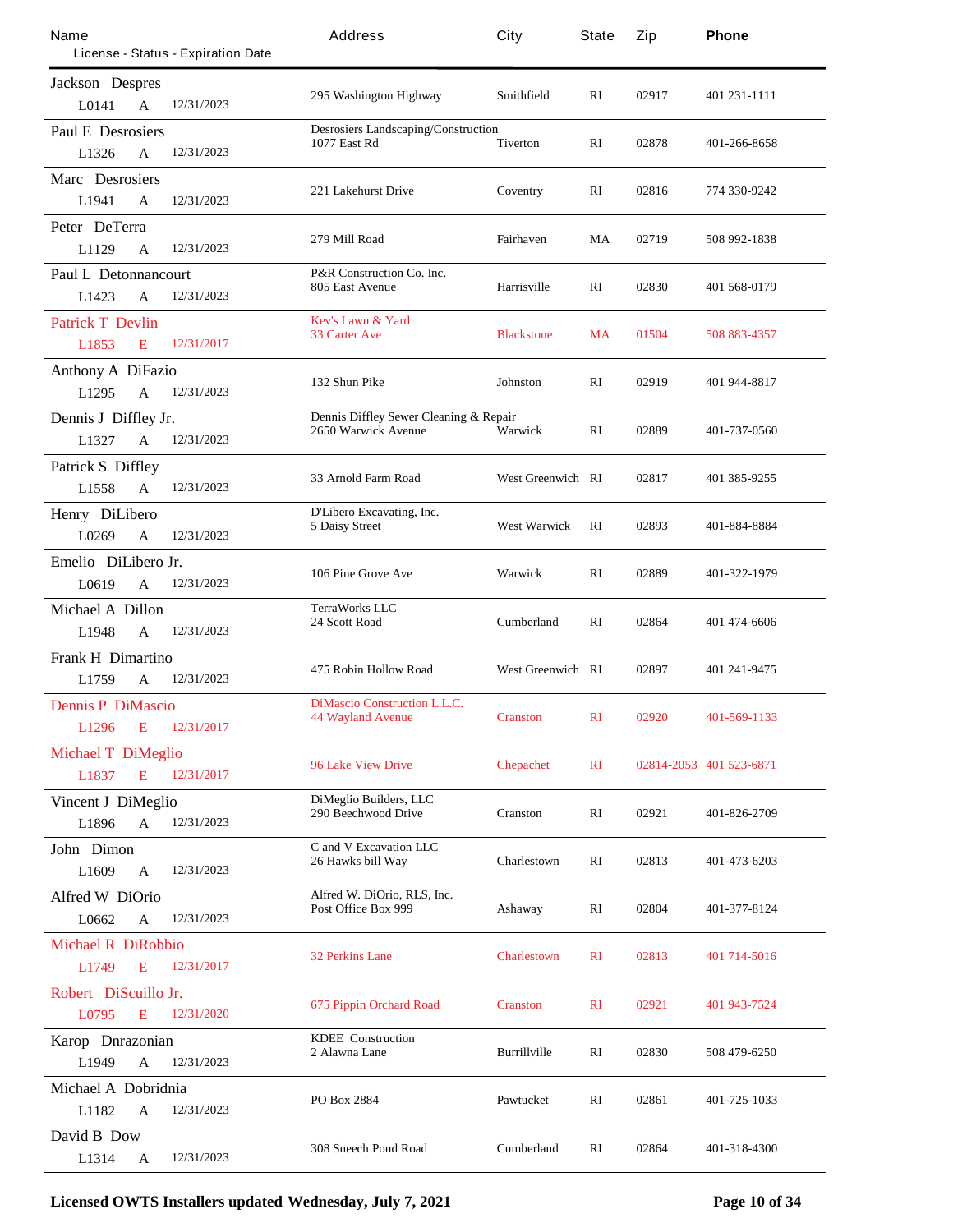| Name                             |              | License - Status - Expiration Date | Address                                                               | City                      | State          | Zip   | Phone          |
|----------------------------------|--------------|------------------------------------|-----------------------------------------------------------------------|---------------------------|----------------|-------|----------------|
| <b>Gashtash D</b> Dowlatshahi    |              |                                    |                                                                       |                           |                |       |                |
| L1088                            | A            | 12/31/2023                         | 1150 Oaklawn Ave.                                                     | <b>Cranston</b>           | RI             | 02920 | 401 463 8588   |
| <b>Mathew J Dowling</b><br>L1805 | $\mathbf{A}$ | 12/31/2023                         | PO Box 791                                                            | Charlestown               | $\mathbf{R}$   | 02813 | 401-309-3893   |
| <b>William P Drexel</b>          |              |                                    | <b>Northwest Engineering Services, LLC</b>                            |                           |                |       |                |
| L1927                            | E            | 12/31/2020                         | <b>302 Greenville Avenue</b>                                          | <b>Johnston</b>           | $\mathbf{R}$   | 02919 | 401-952-7011   |
| Daniel DuBreuil                  |              |                                    |                                                                       |                           |                |       |                |
| L0973                            | A            | 12/31/2023                         | 475 Mowry Street                                                      | <b>Cumberland</b>         | $\mathbf{R}$   | 02864 | 401-334-3733   |
| <b>Richard Dubuc</b>             |              |                                    |                                                                       |                           |                |       |                |
| L0667                            | A            | 12/31/2023                         | 65 Picard Rd.                                                         | So. Attleboro             | MA             | 02703 | 508-761-5221   |
| <b>Evan L Dubuc</b>              |              |                                    | Dubuc Excavating Inc<br><b>65 Picard Road</b>                         | Attleboro                 | MA             | 02703 | 508 761 5221   |
| L1888                            | A            | 12/31/2023                         |                                                                       |                           |                |       |                |
| <b>Edward P Duffin</b>           |              |                                    | E.P.D. Excavation&Landscaping<br><b>74 Dean Avenue</b>                | <b>North Kingstown RI</b> |                | 02852 | 401-294-7614   |
| L0359                            | E            | 12/31/2020                         |                                                                       |                           |                |       |                |
| Lee W Duffin                     |              |                                    | <b>LMD</b> Construction<br><b>1254 Tower Hill Road</b>                | North Kingstown RI        |                | 02852 | 401-294-3786   |
| L1254                            | A            | 12/31/2023                         |                                                                       |                           |                |       |                |
| <b>Alfred R Dufresne</b>         |              |                                    | 174 Seckar Rd                                                         | Ashford                   | CT             | 06278 | 860-576-2908   |
| L1394                            | A            | 12/31/2023                         |                                                                       |                           |                |       |                |
| <b>Daniel Duprez</b>             |              |                                    | <b>EMRAY Excavating</b><br>51 Nashoba Trail                           | <b>Littleton</b>          | <b>MA</b>      | 01460 | 978-727-5473   |
| L1748                            | E            | 12/31/2020                         |                                                                       |                           |                |       |                |
| <b>Jayson J Durand</b>           |              |                                    | <b>Durand Septic Designs and Services</b><br><b>39 Bayonne Avenue</b> | Warwick                   | RI             | 02889 | 401-332-4597   |
| L1784                            | $\mathbf{A}$ | 12/31/2023                         |                                                                       |                           |                |       |                |
| <b>Nicholas L Dusablan</b>       |              |                                    | 960 Round Top Road                                                    | <b>Harrisville</b>        | $\mathbf{R}$   | 02830 | 401 413-9893   |
| L1747                            | E            | 12/31/2020                         |                                                                       |                           |                |       |                |
| <b>Richard Dussault</b>          |              |                                    | 67 Sloop Street                                                       | Jamestown                 | RI             | 02835 | 401 423 - 1575 |
| L0480                            | A            | 12/31/2023                         |                                                                       |                           |                |       |                |
| <b>Mark M Dutilly</b>            |              |                                    | 1130 Maple Valley Road                                                | Greene                    | RI             | 02827 | 401 641-9117   |
| L1395                            | A            | 12/31/2023                         |                                                                       |                           |                |       |                |
| <b>Herbert G Dyer</b><br>L0812   | $\mathbf A$  | 12/31/2023                         | 13 Yawgoo Pond Road                                                   | <b>West Kingston</b>      | RI             | 02892 | 401-783-6713   |
|                                  |              |                                    |                                                                       |                           |                |       |                |
| <b>James M Dzwil</b><br>L1461    | E            | 12/31/2020                         | <b>107 Arnolda Round Road</b>                                         | <b>Charlestown</b>        | $\mathbf{R}$   | 02813 | 401-364-8685   |
| <b>John G Edwards</b>            |              |                                    |                                                                       |                           |                |       |                |
| L1089                            | E            | 12/31/2017                         | <b>69 South Avenue</b>                                                | <b>Tiverton</b>           | $\mathbf{R}$   | 02878 | 401-662-6280   |
| Eugene T Edwards Jr              |              |                                    |                                                                       |                           |                |       |                |
| L1514                            | $\mathbf{A}$ | 12/31/2023                         | 91 Rachelle Avenue                                                    | <b>Stamford</b>           | CT             | 06905 | 917-593-2149   |
| David W Egan                     |              |                                    |                                                                       |                           |                |       |                |
| L0809                            | E            | 12/31/2020                         | 31 Fisher Rd.                                                         | <b>Cumberland</b>         | R <sub>I</sub> | 02864 | 508 294-0004   |
| <b>Brian K Ennis</b>             |              |                                    |                                                                       |                           |                |       |                |
| L1695                            | A            | 12/31/2023                         | 73 Old Coach Road                                                     | Charlestown               | RI             | 02813 | 401-218-5328   |
| <b>Michael D Ernst</b>           |              |                                    | <b>M.Ernst Excavating, Inc.</b>                                       |                           |                |       |                |
| L1498                            | $\mathbf A$  | 12/31/2023                         | <b>PO BOX 1015</b>                                                    | <b>Block Island</b>       | RI             | 02807 | 401 741 5710   |
| Micheal Esposito                 |              |                                    | <b>Esposito Landscaping</b>                                           |                           |                |       |                |
| L1855                            | A            | 12/31/2023                         | 999 Tarkiln Road                                                      | Harrisville               | RI             | 02830 | 401 568-2924   |
| <b>Arthur C Faria</b>            |              |                                    |                                                                       |                           |                |       |                |
| L1785                            | E            | 12/31/2017                         | <b>306 South Road</b>                                                 | <b>Wakefield</b>          | $\mathbf{R}$   | 02848 | 401-789-3902   |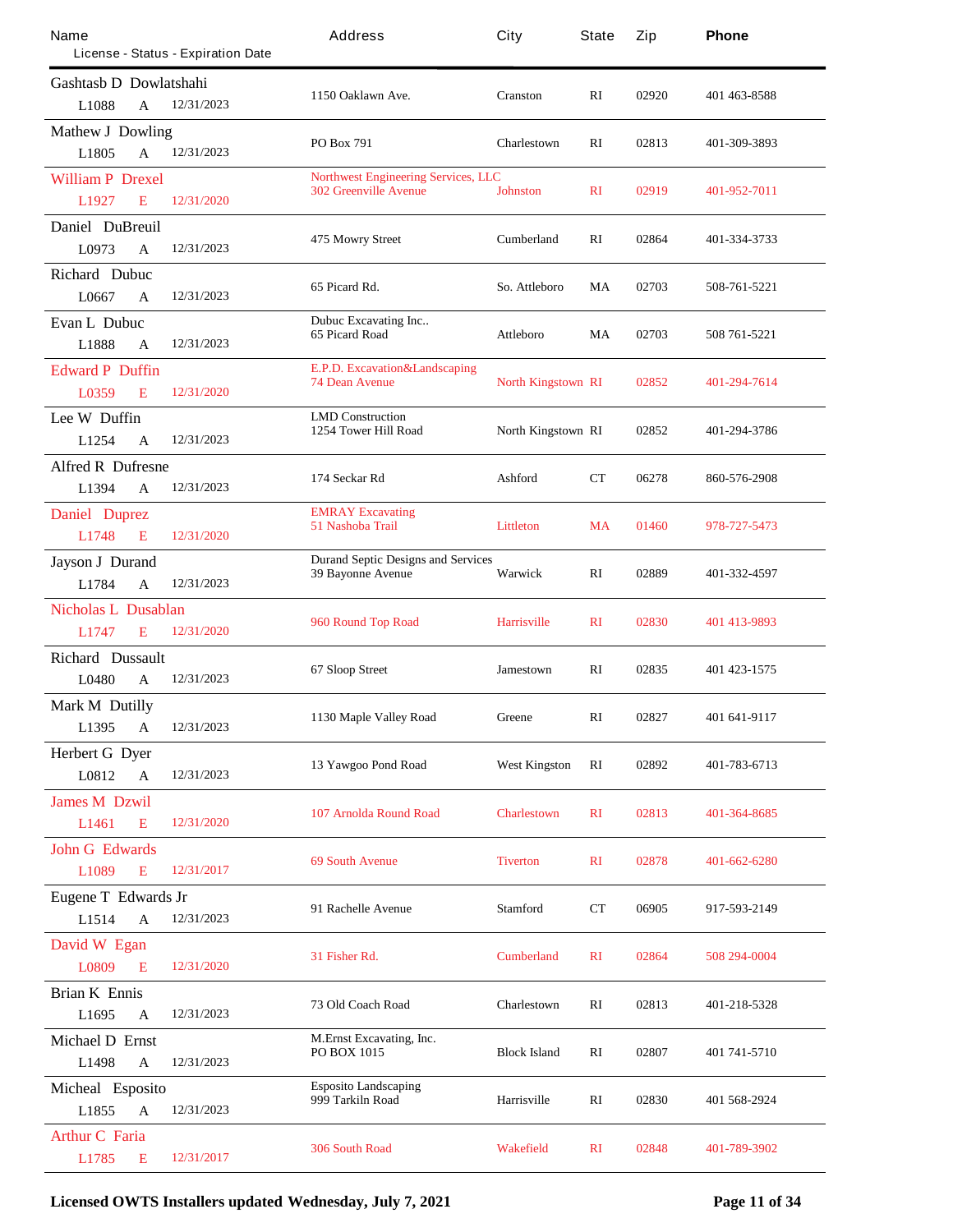| Name                                |              | License - Status - Expiration Date | Address                                                              | City                | <b>State</b> | Zip    | Phone                   |
|-------------------------------------|--------------|------------------------------------|----------------------------------------------------------------------|---------------------|--------------|--------|-------------------------|
| Joseph Farias Jr.<br>L0110          | $\mathbf{A}$ | 12/31/2023                         | 911 Bulgarmarsh Rd.                                                  | Tiverton            | RI           | 02878  | 401 624-4917            |
| James E Feeney, III<br>L1255        | $\mathbf{A}$ | 12/31/2023                         | <b>129 Shamrock Drive</b>                                            | Warwick             | RI           | 02886  | 401-595-7859            |
| <b>Brian D Ferguson</b><br>L1897    | E            | 12/31/2020                         | 1215 Hill Road                                                       | <b>Pascoag</b>      | $\mathbf{R}$ | 02859  | 401 710-7706            |
| Roger Ferrara<br>L0618              | $\mathbf{A}$ | 12/31/2023                         | 132 Elton Circle                                                     | <b>Cranston</b>     | RI           | 02921  | 401-639-1351            |
| <b>Brian M Ferrare</b><br>L1610     | E            | 12/31/2020                         | <b>Advanced Landscaping</b><br><b>PO Box 383</b>                     | <b>Wakefield</b>    | $\mathbf{R}$ | 02880  | 401 932-7050            |
| Robert A Ferreira Jr.<br>L1786      | A            | 12/31/2023                         | 99 Mechanic St.2nd floor                                             | Pawcatuck           | СT           | 06379  | 860-629-6500 ext 141    |
| <b>William T Ferreira</b><br>L1709  | E            | 12/31/2020                         | <b>PO Box 277</b>                                                    | <b>Swansea</b>      | <b>MA</b>    | 02777  | 860 558-5138            |
| <b>Raymond J Ferreira</b><br>L0873  | E            | 12/31/2017                         | R.J. Ferreira Builder. Inc.<br><b>15 Church Lane</b>                 | <b>Portsmouth</b>   | $\mathbf{R}$ | 02871  | 401-683-1968            |
| <b>Roy A Ferrell</b><br>L1013       | E            | 12/31/2020                         | <b>Quality Island Construction</b><br>1246 Fish Road                 | <b>Tiverton</b>     | $\mathbf{R}$ | 02878  | 401 624-6168            |
| Robert L Ferri<br>L1559             | A            | 12/31/2023                         | <b>PO Box 208</b>                                                    | <b>Exeter</b>       | RI           | 02822  | 401-639-3291            |
| <b>James M Fielding</b><br>L1710    | E            | 12/31/2020                         | <b>Fielding Construction Co. LLC</b><br><b>65 Hatfield Street</b>    | <b>Pawtucket</b>    |              | 02861  | $(401)$ 725-0575        |
| Paul O Filippi<br>L1480             | $\mathbf{A}$ | 12/31/2023                         | Post Office Box 967                                                  | <b>Block Island</b> | RI           | 02807- | 401-744-2231            |
| <b>Brandon</b> Fish<br>L1373        | A            | 12/31/2023                         | 100 Oakwoods Drive                                                   | Wakefield           | RI           | 02879  | 401-639-2040            |
| Charles Fisher, III<br>L0784 E      |              | 12/31/2017                         | <b>586 County Street</b>                                             | <b>Somerset</b>     | <b>MA</b>    | 02726  | 508 678-6127            |
| Francis X Flynn<br>L0672            | $\mathbf{A}$ | 12/31/2023                         | <b>Wood River Industries</b><br>803 Kingsfactory Road<br>PO Box 1170 | <b>Charlestown</b>  | RI           | 02813  | 401-742-3195            |
| Paul J Flynn<br>L0486               | $\mathbf{A}$ | 12/31/2023                         | <b>Paul J. Flynn Excavating</b><br>180 Red House Road                | Wakefield           | RI           |        | 02879-4804 401-783-4314 |
| <b>Andrew J Flynn</b><br>L1611      | $\mathbf A$  | 12/31/2023                         | 182 Red House Road                                                   | Wakefield           | RI           | 02879  | 401 783-0900            |
| David G Flynn<br>L1898              | $\mathbf{A}$ | 12/31/2023                         | <b>Cryon Landscape Contractors</b><br><b>41 Walton Street</b>        | Attleboro           | MA           | 02703  | 508 261-3363            |
| John Fogarty<br>L0521               | $\mathbf{A}$ | 12/31/2023                         | 2 Industrial Drive South, Unit1                                      | Smithfield          | RI           | 02917  | 401 231-0007            |
| <b>Charles Fogarty</b><br>L0369     | E            | 12/31/2017                         | <b>PO Box 736</b>                                                    | <b>Wakefield</b>    | $\mathbf{R}$ | 02880  | 401 965-6417            |
| <b>Kenneth J Foley</b><br>L0687     | $\mathbf{A}$ | 12/31/2023                         | 50 French St.                                                        | <b>Rehoboth</b>     | MA           | 02769  | 401-434-0111            |
| <b>Christopher Fonseca</b><br>L1076 | $\mathbf A$  | 12/31/2023                         | <b>CFC CORP</b><br>PO Box 1261                                       | <b>Bristol</b>      | RI           | 02809  | 401-301-4491            |
| Michael Fonseca<br>L0981            | A            | 12/31/2023                         | NCD Developers Inc.<br>370 Metacom Ave                               | <b>Bristol</b>      | RI           | 02809  | 401-253-5825            |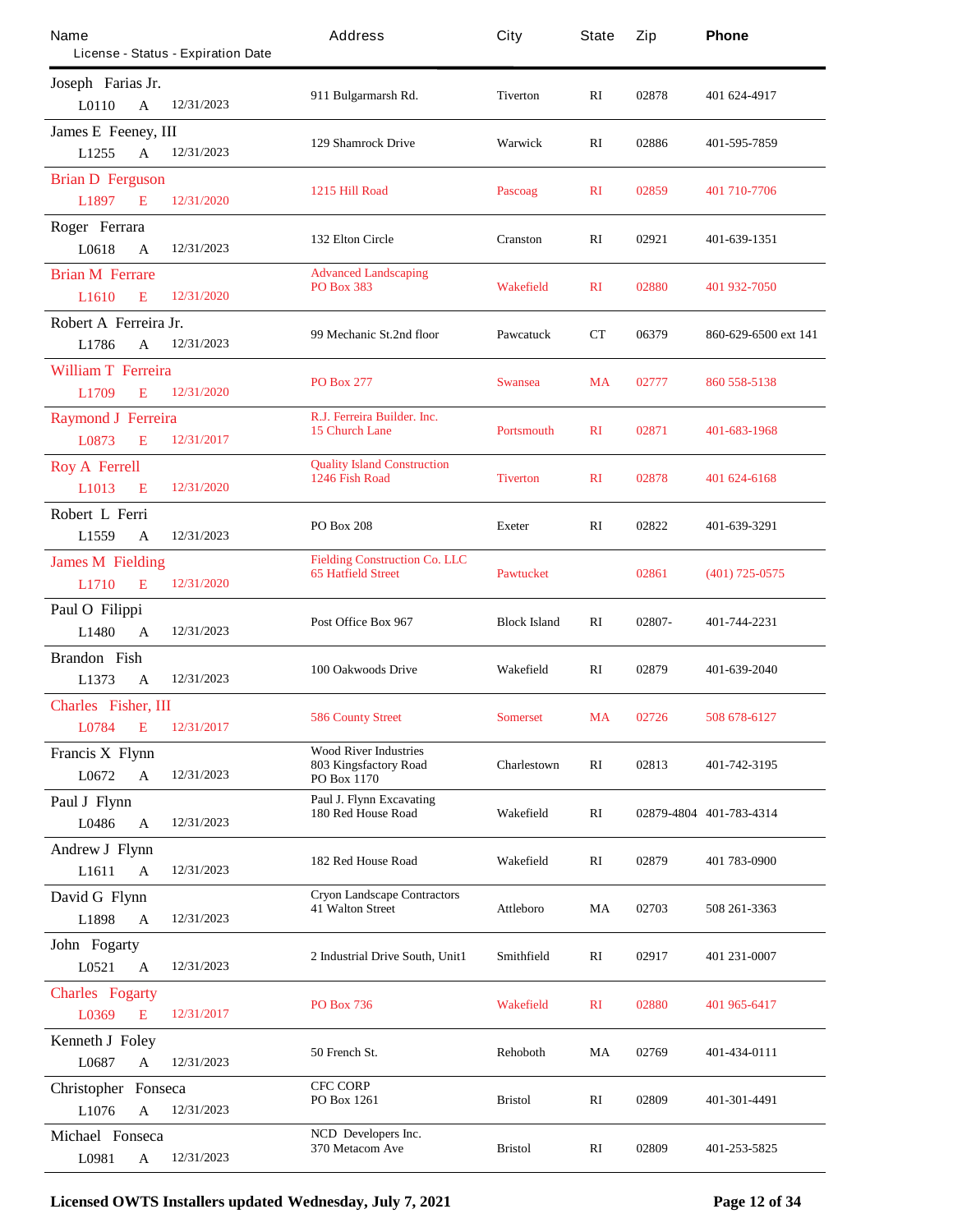| Name<br>License - Status - Expiration Date             | Address                                                     | City                   | <b>State</b>   | Zip   | Phone        |
|--------------------------------------------------------|-------------------------------------------------------------|------------------------|----------------|-------|--------------|
| <b>Kenneth R Fontaine</b>                              | <b>Main Street Construction</b>                             |                        |                |       |              |
| 12/31/2023<br>L1854<br>A                               | <b>PO Box 331</b>                                           | Portsmouth             | RI             | 02871 | 401 862-9800 |
| <b>Michael P Fox</b>                                   |                                                             |                        |                |       |              |
| 12/31/2020<br>L1511<br>E                               | 1309 Warwick Ave.                                           | <b>Warwick</b>         | $\mathbf{R}$   | 02888 | 401-465-4750 |
| <b>John J Fox</b>                                      | Fox Construction Co., Inc.                                  |                        |                |       |              |
| 12/31/2023<br>L0651<br>$\mathbf{A}$                    | 5 Wood Road                                                 | Wyoming                | RI             | 02898 | 401-487-1983 |
| <b>Vincent Francis</b>                                 | ELJ, INC.                                                   |                        |                |       |              |
| L0205<br>12/31/2023<br>A                               | 703 Metcom Ave.                                             | <b>Bristol</b>         | RI             | 02809 | 401 253-9696 |
| Kevin Francis                                          | ELJ, INC.                                                   |                        |                |       |              |
| L1056<br>12/31/2023<br>A                               | 703 Metcom Ave.                                             | <b>Bristol</b>         | RI             | 02809 | 401 253-9696 |
| <b>Christopher Francis</b>                             | ELJ, INC.                                                   |                        |                |       |              |
| L1090<br>12/31/2023<br>$\mathbf{A}$                    | 703 Metcom Ave.                                             | <b>Bristol</b>         | RI             | 02809 | 401 253-9696 |
| <b>Charles R Franklin</b>                              | 1595 Ten Rod Road                                           | <b>Exeter</b>          | $\mathbf{R}$   | 02822 | 401-524-3160 |
| 12/31/2023<br>L1560<br>A                               |                                                             |                        |                |       |              |
| Robert Franklin                                        | 365 Nooseneck Hill Rd.                                      | <b>Exeter</b>          | RI             | 02822 | 401-397-3125 |
| 12/31/2023<br>L0191<br>A                               |                                                             |                        |                |       |              |
| <b>Arthur J Frattini</b>                               | <b>P.O. Box 90</b>                                          | <b>Charlestown</b>     | $\mathbf{R}$   | 02813 | 203-733-4000 |
| L0787<br>12/31/2023<br>A                               |                                                             |                        |                |       |              |
| <b>Mark E</b> Frechette                                | <b>M.F. Builder's</b><br><b>PO Box 1095</b>                 | <b>Hope Valley</b>     | $\mathbf{R}$   | 02832 | 401 374-1312 |
| L <sub>1656</sub><br>12/31/2020<br>E                   |                                                             |                        |                |       |              |
| <b>Howard I Frederickson Jr</b>                        | <b>65 Peeptoad Rd</b>                                       | N. Scituate            | $\mathbf{R}$   | 02857 | 401-934-1350 |
| 12/31/2020<br>L1561<br>E                               |                                                             |                        |                |       |              |
| <b>William E</b> Frederickson                          | 73 Peeptoad Road                                            | <b>North Scituate</b>  | RI             | 02857 | 401-864-7718 |
| 12/31/2023<br>L1562<br>A                               |                                                             |                        |                |       |              |
| Howard I Frederickson,                                 | <b>Frederickson Construction</b><br>1051 Chopmist Hill Road | <b>North Scituate</b>  | RI             | 02857 | 401-641-5164 |
| L1091<br>12/31/2023<br>A                               |                                                             |                        |                |       |              |
| <b>Brendan M Friend</b>                                | 4 Wildwood Court                                            | Wyoming                | RI             | 02898 | 401 742-2988 |
| <b>L1787</b><br>$\mathbf A$<br>12/31/2023              |                                                             |                        |                |       |              |
| Robert D Frost Jr.                                     | Septic Preservation RI, Inc.<br>319 A West Beach Road       | Charlestown            | RI             | 02813 | 401-525-6372 |
| L1694<br>12/31/2023<br>$\mathbf A$                     |                                                             |                        |                |       |              |
| <b>Robert J Fruggiero</b>                              | 1320 S. Washington St.                                      | <b>North Attleboro</b> | RI             | 02920 | 508 695-1461 |
| L0740<br>E<br>12/31/2017                               |                                                             |                        |                |       |              |
| <b>James G Furtado</b>                                 | James Furtado Excavating Inc<br><b>204 Stevens Road</b>     | Swansea                | MA             | 02777 | 508-677-3014 |
| 12/31/2023<br>L1481<br>$\mathbf{A}$                    |                                                             |                        |                |       |              |
| Christopher Furtado                                    | Dream Modular Homes, LLC<br>1861 Somerset Ave               | <b>Dighton</b>         | MA             | 02715 | 508-789-9993 |
| 12/31/2023<br>L1950<br>A                               |                                                             |                        |                |       |              |
| Peter M Fusaro                                         | <b>41 Yankee Drive</b>                                      | Westerly               | RI             | 02891 | 401 265-3337 |
| 12/31/2023<br>L1736<br>$\mathbf A$                     |                                                             |                        |                |       |              |
| <b>Thomas M Gadoury</b>                                | 1 Sail Street                                               | <b>Jamestown</b>       | RI             | 02835 | 401-965-6434 |
| L1501<br>12/31/2023<br>A                               |                                                             |                        |                |       |              |
| Michael Gadrow<br>12/31/2023                           | <b>MM</b> Contracting<br>481 Lafayette Road                 | North Kingstown RI     |                | 02852 | 401-741-0555 |
| L0497<br>A                                             |                                                             |                        |                |       |              |
| <b>Frank Gaglione</b><br>E<br>12/31/2020               | 98 Scenery Lane Unit 98                                     | <b>Johnston</b>        | R <sub>I</sub> | 02919 | 401-742-6787 |
| L0898                                                  |                                                             |                        |                |       |              |
| John H Gallagher<br>12/31/2023<br>L1563<br>$\mathbf A$ | 2650 Victory Highway                                        | <b>Burillville</b>     | RI             | 02830 | 508 889-1649 |
|                                                        |                                                             |                        |                |       |              |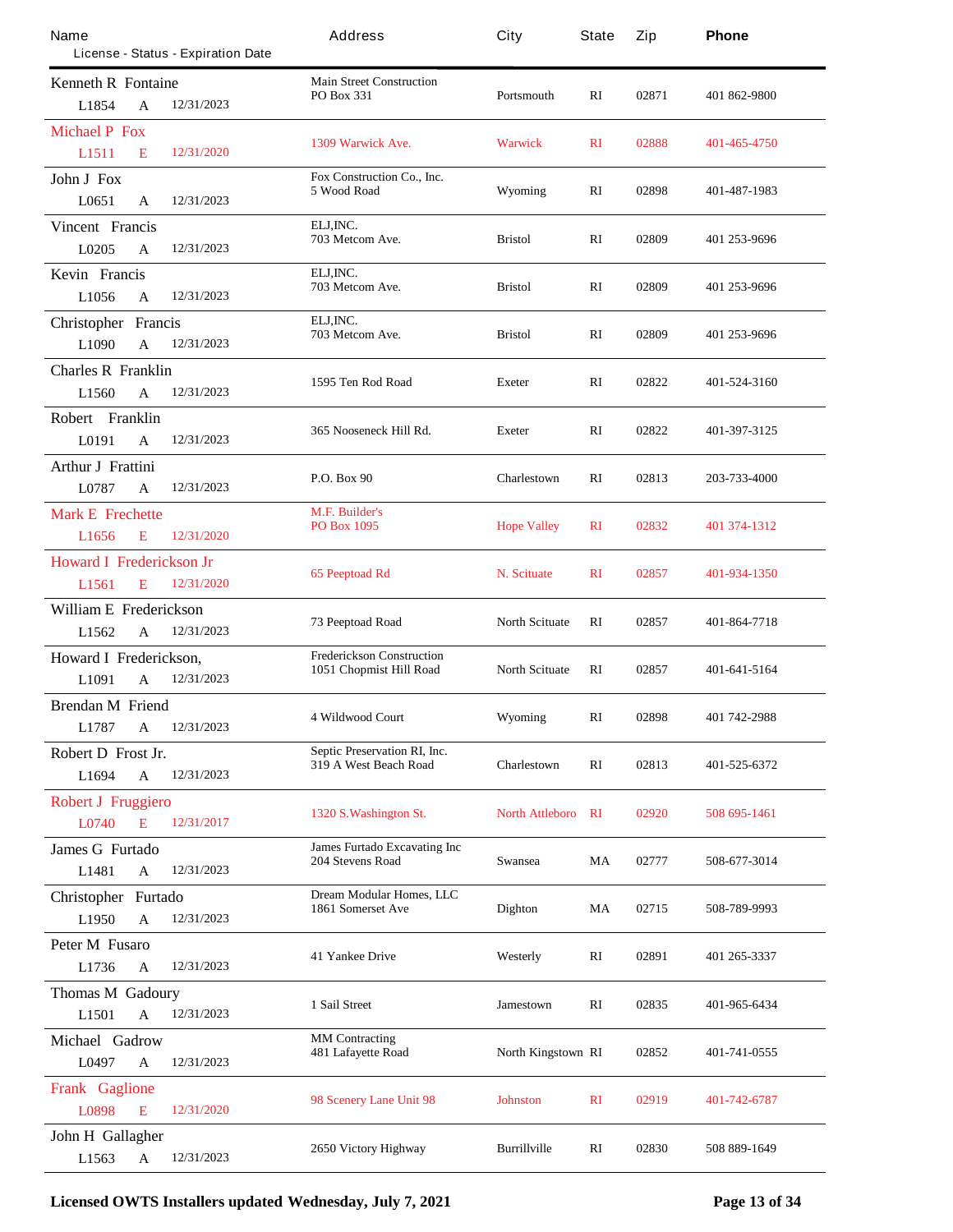| Name                      |                                    | Address                                                        | City                       | <b>State</b> | Zip   | Phone            |
|---------------------------|------------------------------------|----------------------------------------------------------------|----------------------------|--------------|-------|------------------|
|                           | License - Status - Expiration Date |                                                                |                            |              |       |                  |
| Michael E Galligan        |                                    | 52 Baker Street                                                | <b>Rehoboth</b>            | MA           | 02769 | $(508)$ 328-3100 |
| L1761<br>A                | 12/31/2023                         |                                                                |                            |              |       |                  |
| <b>Richard G Gardner</b>  |                                    | 841 A-1 Mooresfield Road                                       | Saunderstown               | RI           | 02874 | 401-789-9360     |
| L1622<br>$\mathbf{A}$     | 12/31/2023                         |                                                                |                            |              |       |                  |
| Darlene M Gardner         |                                    | Superior Septic Service, Inc.<br>841A Mooresfield Road         | Saunderstown               | $\mathbf{R}$ | 02874 | 401-789-9360     |
| L1397<br>A                | 12/31/2023                         |                                                                |                            |              |       |                  |
| <b>Robert M Garlick</b>   |                                    | <b>PO Box 81</b>                                               | Prudence                   | 'n           | 02872 | 401 683-4988     |
| L1566<br>$\mathbf{A}$     | 12/31/2023                         |                                                                |                            |              |       |                  |
| <b>John R Gavitt Jr.</b>  |                                    | <b>J.R. Gavitt Construction, Inc.</b><br>100 Watch Hill Road   | <b>Westerly</b>            | $\mathbf{R}$ | 02891 | 401-596-1972     |
| L0660<br>E                | 12/31/2017                         |                                                                |                            |              |       |                  |
| <b>William S</b> Gavitt   |                                    | <b>W.S. Gavitt Excavation</b><br><b>31 B Robin Hollow Lane</b> | <b>Westerly</b>            |              |       |                  |
| L1137<br>E                | 12/31/2020                         |                                                                |                            | $\mathbf{R}$ | 02891 | 401-864-6968     |
| Robert Geddes             |                                    |                                                                | <b>Cumberland</b>          | $\mathbf{R}$ | 02864 |                  |
| L0817<br>A                | 12/31/2023                         | <b>44 Angel Street</b>                                         |                            |              |       | 401 333-1959     |
| Peter A Gervasio          |                                    | <b>A.Gervasio Constuction</b>                                  |                            |              |       |                  |
| L0854<br>A                | 12/31/2023                         | 203 Bungy Road                                                 | <b>North Scituate</b>      | RI           | 02857 | 401-258-1782     |
| <b>Albert Gervasio</b>    |                                    |                                                                |                            |              |       |                  |
| L0085<br>E                | 12/31/2017                         | 15 Jenks Road                                                  | <b>Foster</b>              | $\mathbf{R}$ | 02825 | 401 397-3001     |
| Steven Gianlorenzo        |                                    |                                                                |                            |              |       |                  |
| L1260<br>A                | 12/31/2023                         | <b>356 Dover Avenue</b>                                        | <b>East Providence RI</b>  |              | 02914 | 401-639-2711     |
| <b>Paul L Girard</b>      |                                    | Mill City Construction, Inc.                                   |                            |              |       |                  |
| L0677<br>E                | 12/31/2017                         | <b>7 Old Great Road</b>                                        | <b>Lincoln</b>             | $\mathbf{R}$ | 02865 | 401 766-3100     |
| <b>Andre Girard</b>       |                                    | Mill City Construction, Inc.                                   |                            |              |       |                  |
| L0678<br>E                | 12/31/2017                         | <b>7 Old Great Road</b>                                        | <b>Lincoln</b>             | $\mathbf{R}$ | 02865 | 401 766-3100     |
| <b>Kenneth M Gladding</b> |                                    | M.T. Lott, LLC                                                 |                            |              |       |                  |
| L1215<br>A                | 12/31/2023                         | <b>645 North Main Street</b>                                   | Jamestown                  | RI           | 02835 | 401-423-3221     |
| Donald Gliottone          |                                    |                                                                |                            |              |       |                  |
| L0566<br>$\mathbf A$      | 12/31/2023                         | <b>35 Forest Street</b>                                        | <b>North Providence RI</b> |              | 02911 | 401-439-6660     |
| <b>Glenn R</b> Goguen     |                                    |                                                                |                            |              |       |                  |
| L1482<br>$\mathbf{A}$     | 12/31/2023                         | PO Box 811                                                     | Charlestown                | RI           | 02813 | 401-226-3628     |
| <b>Femando D Gomes</b>    |                                    |                                                                |                            |              |       |                  |
| L1398<br>A                | 12/31/2023                         | 55 Bleachery CT.                                               | <b>Warwick</b>             | RI           | 02886 | 401 738-1294     |
| <b>Alexander J Gomes</b>  |                                    | <b>Lucky 13 Excavation</b>                                     |                            |              |       |                  |
| L1951<br>$\mathbf A$      | 12/31/2023                         | 53 Juniper Hill Drive                                          | Raynham                    | MA           | 02767 | 774 226-6478     |
| <b>Donald J Gordon</b>    |                                    |                                                                |                            |              |       |                  |
| L1811<br>E                | 12/31/2020                         | <b>143 Spring Street</b>                                       | <b>Hope Valley</b>         | $\mathbf{R}$ | 02832 | 401 524-3051     |
| Donald G Gordon           |                                    |                                                                |                            |              |       |                  |
| L1019<br>A                | 12/31/2023                         | <b>PO BOX 3242</b>                                             | <b>Narraganseet</b>        | RI           | 02882 | 401-623-1145     |
| Glenn H Gough Jr.         |                                    | <b>Ridgewood Landscaping</b>                                   |                            |              |       |                  |
| L1138<br>$\mathbf{A}$     | 12/31/2023                         | 8 Miranda Drive                                                | <b>West Kingston</b>       | RI           | 02892 | 401-623-7604     |
| <b>Jason M Gouveia</b>    |                                    |                                                                |                            |              |       |                  |
| L1613<br>E                | 12/31/2017                         | <b>5174 Flat River Road</b>                                    | <b>Greene</b>              | $\mathbf{R}$ | 02827 | 401 256-6647     |
| <b>Andrew J Grant</b>     |                                    | DR. DIG LLC                                                    |                            |              |       |                  |
| L1917<br>A                | 12/31/2023                         | P.O. Box 455                                                   | <b>Assonet</b>             | MA           | 02702 | 401 523-7874     |
| <b>Frederick S</b> Gremza |                                    |                                                                |                            |              |       |                  |
| L0742<br>A                | 12/31/2023                         | 213 Mendon Street                                              | <b>Blackstone</b>          | MA           | 01504 | 508-883-9297     |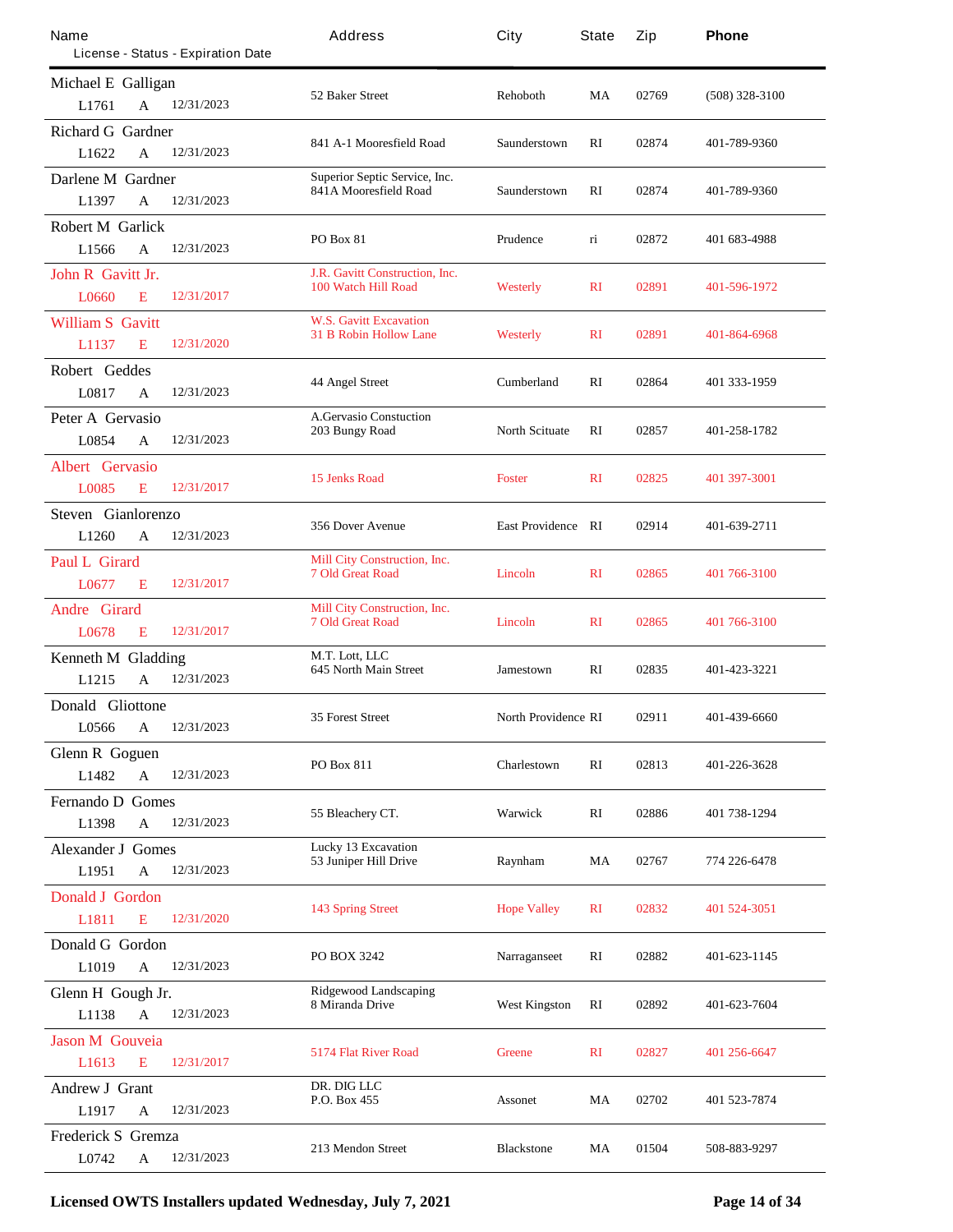| Name                                 | License - Status - Expiration Date | Address                                           | City                     | State          | Zip   | Phone            |
|--------------------------------------|------------------------------------|---------------------------------------------------|--------------------------|----------------|-------|------------------|
| Scott Grenon                         |                                    | Grenco, Inc.                                      |                          |                |       |                  |
| L1614<br>A                           | 12/31/2023                         | 35 Raymond Potter Lane                            | <b>Exeter</b>            | RI             | 02822 | 401-295-9119     |
| <b>Roy</b> Grinnell                  |                                    | The Grinnell Phillips Corp.                       |                          |                |       |                  |
| L0385<br>E                           | 12/31/2017                         | <b>3964 South County Trail</b>                    | <b>Charlestown</b>       | $\mathbf{R}$   | 02813 | 401 364-9400     |
| <b>Sean P Grundy</b>                 |                                    |                                                   |                          |                |       |                  |
| L1435<br>$\mathbf{A}$                | 12/31/2023                         | 318 Dry Bridge Road                               | North Kingstown RI       |                | 02852 | 401 255-1026     |
| Kevin Guarreillo                     |                                    |                                                   |                          |                |       |                  |
| L0674<br>A                           | 12/31/2023                         | 102 RoseHill Road                                 | Peacedale                | RI             | 02883 | 789-9000         |
| David Guiliano                       |                                    |                                                   |                          |                |       |                  |
| L0225<br>E                           | 12/31/2020                         | <b>PO Box 478</b>                                 | <b>Narragansett</b>      | $\mathbf{R}$   | 02882 | 401 783-1933     |
| <b>Adolf F Haffenreffer</b>          |                                    | P.O.Box 472                                       | <b>Little Compton</b>    | RI             | 02837 | 401-635-2771     |
| L0940<br>A                           | 12/31/2023                         |                                                   |                          |                |       |                  |
| <b>James E Hall</b>                  |                                    | <b>PO Box 177</b>                                 | <b>Portsmouth</b>        | $\mathbf{R}$   | 02871 | 401-683-9036     |
| L1187<br>E                           | 12/31/2020                         |                                                   |                          |                |       |                  |
| <b>Gene A Hall</b>                   |                                    | 911 Coast Guard Road                              | <b>Block Island</b>      | RI             | 02807 | 401 466-5694     |
| L1092<br>A                           | 12/31/2023                         |                                                   |                          |                |       |                  |
| <b>Clifford A Hall</b>               |                                    | <b>PO Box 5361</b>                                | <b>Wakefield</b>         | $\mathbf{R}$   | 02880 | 401-788-3501     |
| L <sub>1020</sub><br>E               | 12/31/2020                         |                                                   |                          |                |       |                  |
| <b>Michael M Harbour</b>             |                                    | Ray Plante & Sons<br>1 Abbotts Crossing Road      | Coventry                 | RI             | 02816 | 401-821-2929     |
| L1856<br>A                           | 12/31/2023                         |                                                   |                          |                |       |                  |
| Gary Harrington                      |                                    | 135-B Sharpe Street                               | <b>West Greenwich RI</b> |                | 02817 | 401 397-5604     |
| L0091<br>$\mathbf{A}$                | 12/31/2023                         |                                                   |                          |                |       |                  |
| <b>Charles W Harris</b>              |                                    | 19 Harris Way                                     | <b>Harmony</b>           | $\mathbf{R}$   | 02829 | 401-949-0481     |
| <b>L0224</b><br>E                    | 12/31/2020                         | <b>PO Box 398</b>                                 |                          |                |       |                  |
| Charles W Harris Jr                  |                                    | Harris Construction Inc.<br><b>PO Box 398</b>     | <b>Harmony</b>           | RI             | 02829 | 401-949-0481     |
| L0919<br>A                           | 12/31/2023                         |                                                   |                          |                |       |                  |
| Harry Hawker                         |                                    | 227 West Shore Road                               | <b>Exeter</b>            | RI             | 02822 | $(401)$ 392-1237 |
| L1658<br>A                           | 12/31/2023                         |                                                   |                          |                |       |                  |
| <b>Wayne J Hawkins</b><br>L1299<br>A | 12/31/2023                         | Hawkins Maintenance, Inc.<br>225 Franklin Road    | Coventry                 | RI             | 02816 | 401-265-6678     |
|                                      |                                    |                                                   |                          |                |       |                  |
| Jesse Helger<br>L1857<br>A           | 12/31/2023                         | 31 Willow Ave.                                    | <b>Little Compton</b>    | RI             | 02837 | 774 292-9691     |
| <b>Albert I Hendrickson</b>          |                                    |                                                   |                          |                |       |                  |
| L0645<br>A                           | 12/31/2023                         | 307 Diamond Hill Road                             | Warwick                  | RI             | 02886 | 401-639-4640     |
| David E Henrici                      |                                    | <b>Henrici Excavating</b>                         |                          |                |       |                  |
| L1021<br>A                           | 12/31/2023                         | 149 Round Hill Road                               | Salem                    | CT             | 06420 | 860 859-0871     |
| <b>Brandon D Heroux</b>              |                                    | <b>Expert Landscaping Inc.</b>                    |                          |                |       |                  |
| L1775<br>E                           | 12/31/2020                         | <b>6 Franconia Drive</b>                          | <b>Harrisville</b>       | $\mathbf{R}$   | 02830 | 401 597-0505     |
| <b>Michael Hevey</b>                 |                                    | <b>J.H.Lynch &amp; Sons, Inc.</b>                 |                          |                |       |                  |
| L0888<br>E                           | 12/31/2017                         | <b>50 Lynch Place</b>                             | <b>Cumberland</b>        | $\mathbf{R}$   | 02864 | 401 333-4300     |
| <b>Keith J Hickey</b>                |                                    | <b>JH</b> Landscaping & Construction              |                          |                |       |                  |
| L1933<br>A                           | 12/31/2023                         | 1102 Sharps Lot Road                              | Swansea                  | MA             | 02777 | 508-675-8030     |
| <b>Andrew Hood</b>                   |                                    | <b>Environmental Planning and Surveying, Inc.</b> |                          |                |       |                  |
| L1400<br>E                           | 12/31/2017                         | <b>P.O. Box 248</b>                               | <b>West Kingston</b>     | R <sub>I</sub> | 02881 | 401-789-3628     |
| <b>Stephen M Hooper</b>              |                                    |                                                   |                          |                |       |                  |
| L1484<br>A                           | 12/31/2023                         | 64 Sharlene Ave.                                  | <b>Plainville</b>        | MA             | 02762 | 508-316-0102     |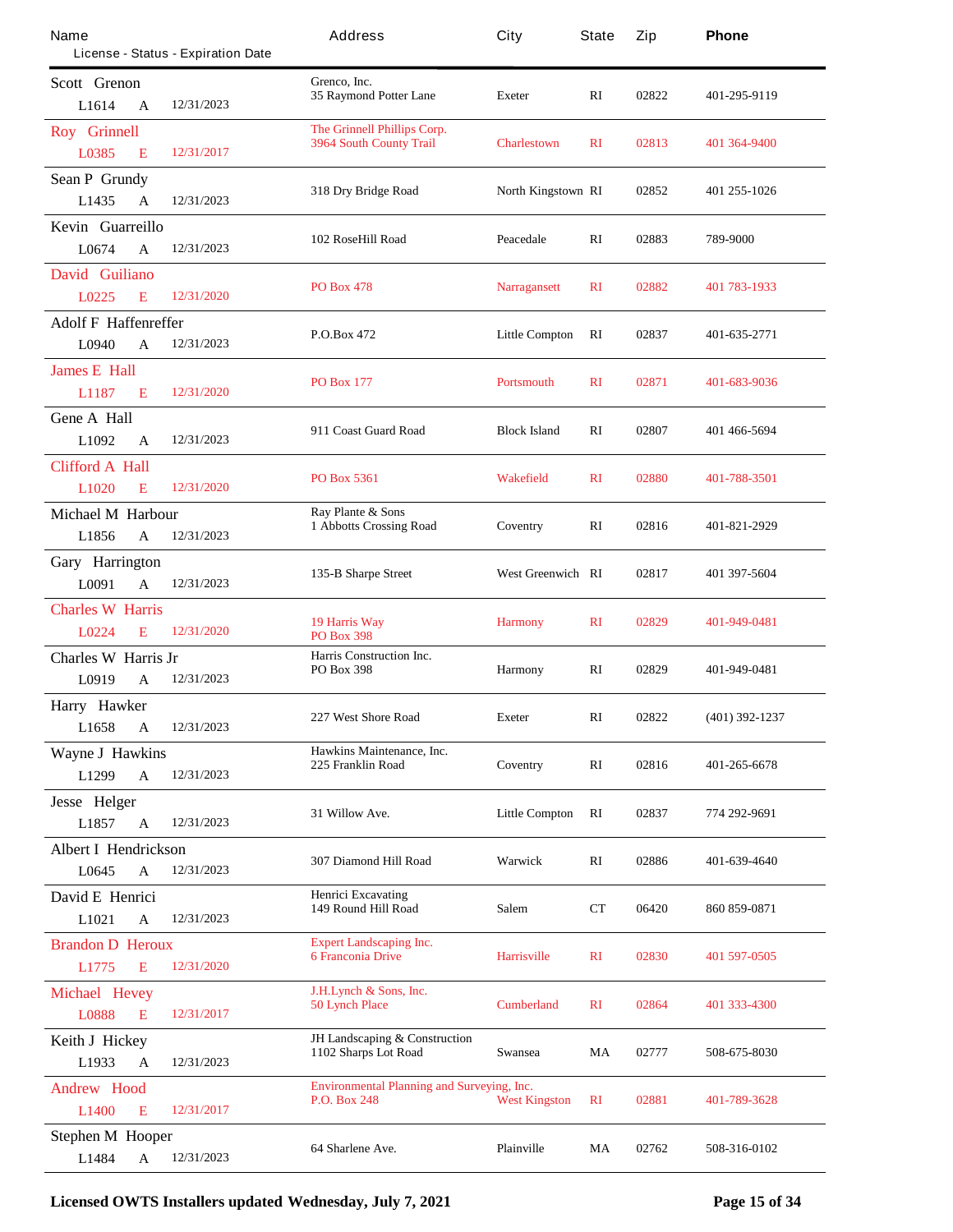| Name                         | License - Status - Expiration Date | Address                                | City                      | State        | Zip   | Phone          |
|------------------------------|------------------------------------|----------------------------------------|---------------------------|--------------|-------|----------------|
| <b>Shamus D Horan</b>        |                                    |                                        |                           |              |       |                |
| L1789                        | 12/31/2020<br>E                    | 1265 Fish Hill Road                    | <b>Coventry</b>           | $\mathbf{R}$ | 02816 | 401 741 - 6411 |
| <b>William Horan</b>         |                                    | <b>PO Box 9334</b>                     | <b>Warwick</b>            | $\mathbf{R}$ | 02889 | 401-692-0338   |
| L0861                        | 12/31/2017<br>E                    |                                        |                           |              |       |                |
| Daniel Houle                 |                                    | PO Box 292                             |                           | RI           | 02814 |                |
| L0222                        | 12/31/2023<br>A                    |                                        | <b>Chepachet</b>          |              |       | 401 640-5400   |
| <b>Michael C Houle</b>       |                                    | 520 Snake Hill Road                    | <b>North Scituate</b>     | $\mathbf{R}$ | 02857 | 401 640-3023   |
| L1713                        | 12/31/2023<br>A                    |                                        |                           |              |       |                |
| <b>Jeff M Houle</b>          |                                    | <b>ALfred Howle</b><br>212 James Trail | <b>Richmond</b>           | RI           | 02892 |                |
| L1457                        | 12/31/2023<br>A                    |                                        |                           |              |       | 401 792-0104   |
| Alfred J Houle, III          |                                    | 212 James Trail                        |                           |              |       |                |
| L0659                        | 12/31/2017<br>E                    |                                        | <b>Richmond</b>           | $\mathbf{R}$ | 02892 | 401-789-6017   |
| Robert A Howard              |                                    | <b>Post Road Park</b>                  |                           |              |       |                |
| L1838                        | 12/31/2023<br>A                    | 6200 Post Road                         | North Kingstown RI        |              | 02852 | 401-885-4150   |
| <b>Steven Howitt</b>         |                                    |                                        |                           |              |       |                |
| L0354                        | 12/31/2020<br>E                    | <b>400 Pine Street</b>                 | <b>Seekonk</b>            | <b>MA</b>    | 02771 | 508 761-4425   |
| <b>Kevin P Hoyt</b>          |                                    | <b>Kevin Hoyt Construction LLC</b>     |                           |              |       |                |
| L1467                        | E<br>12/31/2020                    | <b>PO Box1661</b>                      | <b>Block Island</b>       | $\mathbf{R}$ | 02807 | 401-466-3188   |
| Peter A Ialongo              |                                    |                                        |                           |              |       |                |
| L1790                        | 12/31/2023<br>A                    | <b>249 Wildflower Drive</b>            | <b>Cranston</b>           | RI           | 02921 | 401-447-4264   |
| Jon C Ibbotson               |                                    | Jon C. Ibbotson Exc., Inc.             |                           |              |       |                |
| L0567                        | 12/31/2023<br>A                    | 150 Long Highway                       | <b>Little Compton</b>     | RI           | 02837 | 401-640-4852   |
| <b>Michael J Interlini</b>   |                                    | <b>MJI</b> Construction                |                           |              |       |                |
| L1899                        | 12/31/2020<br>E                    | <b>PO BOX 243</b>                      | <b>Exeter</b>             | $\mathbf{R}$ | 02822 | 401 641-8132   |
| <b>Raymond E</b> Johnson     |                                    |                                        |                           |              |       |                |
| L1839                        | 12/31/2023<br>A                    | 691 Brayton Road                       | <b>Tiverton</b>           | RI           | 02878 | 401 641 - 3707 |
| <b>Colleen M Johnson</b>     |                                    |                                        |                           |              |       |                |
| L1757 E                      | 12/31/2017                         | 60 Jambray Ave                         | <b>Warwick</b>            | $\mathbf{R}$ | 02886 | 401-536-6467   |
| David A Johnson              |                                    | <b>Johnson Construction, LLC</b>       |                           |              |       |                |
| L1887                        | $\mathbf{A}$<br>12/31/2023         | <b>707 Broad Rock Road</b>             | Wakefield                 | RI           | 02879 | 401 644-7907   |
| <b>Glen D</b> Johnson        |                                    |                                        |                           |              |       |                |
| L1204                        | 12/31/2023<br>$\mathbf{A}$         | 9 Sawyer Avenue                        | <b>East Greenwich RI</b>  |              | 02818 | 401-467-4404   |
| <b>Christopher E</b> Johnson |                                    | <b>DBA - J &amp; M Services</b>        |                           |              |       |                |
| L1399                        | E<br>12/31/2020                    | <b>54 Camp Avenue</b>                  | <b>North Kingstown RI</b> |              | 02852 | 401-932-1913   |
| <b>Charles</b> Johnson       |                                    |                                        |                           |              |       |                |
| L0943                        | 12/31/2017<br>E                    | <b>306 Scituate Ave</b>                | <b>Cranston</b>           | $\mathbf{R}$ | 02921 | 401 943-0027   |
| <b>Robert G Johnson</b>      |                                    |                                        |                           |              |       |                |
| L1519                        | 12/31/2023<br>$\mathbf{A}$         | 436 Fish Road                          | <b>Tiverton</b>           | RI           | 02878 | 401-293-0176   |
| <b>Russell E</b> Jones       |                                    |                                        |                           |              |       |                |
| L1714                        | 12/31/2023<br>A                    | <b>735 Washington Street</b>           | Walpole                   | MA           | 02081 | 508 668-7888   |
| <b>Shawn A</b> Jorde         |                                    |                                        |                           |              |       |                |
| L0686                        | 12/31/2020<br>E                    | <b>526 Old Post Road</b>               | <b>North Attleboro</b>    | MA           | 02760 | 508 695-0975   |
| Daniel P Joubert Jr.         |                                    |                                        |                           |              |       |                |
| L1791                        | 12/31/2023<br>A                    | 9 Wall St                              | Charlestown               | RI           | 02813 | 401-363-5353   |
| <b>George K Kasper</b>       |                                    |                                        |                           |              |       |                |
| L1058                        | 12/31/2020<br>E                    | PO Box 597                             | <b>Harrisville</b>        | $\mathbf{R}$ | 02830 | 401 261 - 2552 |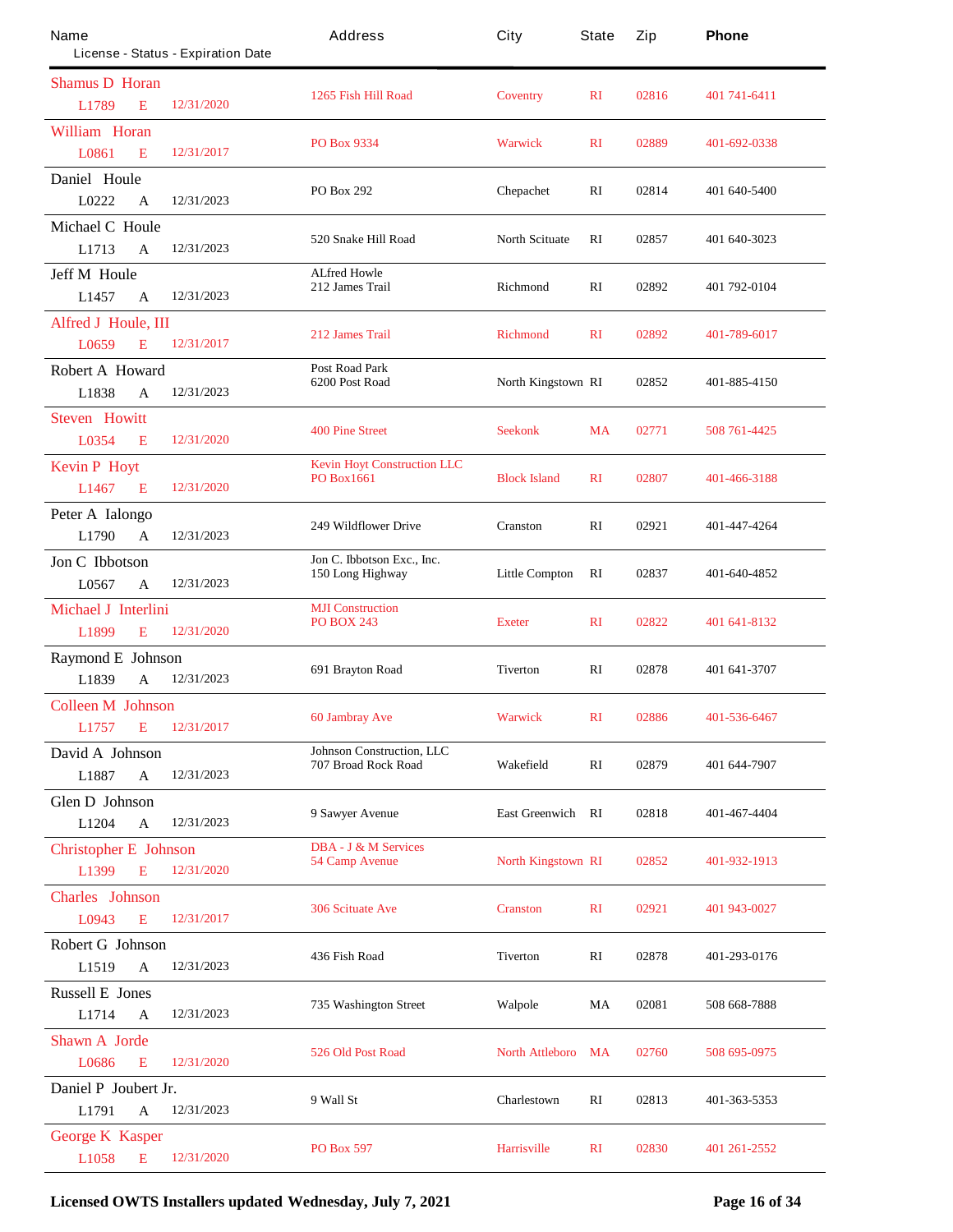| Name                                               | License - Status - Expiration Date | Address                                                        | City                     | State          | Zip   | Phone            |
|----------------------------------------------------|------------------------------------|----------------------------------------------------------------|--------------------------|----------------|-------|------------------|
| Daniel Keating<br>L <sub>1900</sub><br>A           | 12/31/2023                         | Piece Anthony Farm, LLC<br>2503 East Main Road                 | Portsmouth               | RI             | 02871 | 401 847-7090     |
| John Keena<br>L0545<br>E                           | 12/31/2017                         | 114 Post Road                                                  | <b>Westerly</b>          | $\mathbf{R}$   | 02891 | 401 596-2789     |
| Daniel H Keene<br>L1144<br>$\mathbf{A}$            | 12/31/2023                         | D.H. Keene, Inc.<br>1141 Woonsocket Hill Road                  | North Smithfield RI      |                | 02896 | 401-765-3101     |
| David Kehew<br>L0841<br>A                          | 12/31/2023                         | 143 Hedly Street                                               | <b>Portsmouth</b>        | $\mathbf{R}$   | 02871 | 401 683-0362     |
| <b>Robert W Kelliher</b><br>L1146<br>A             | 12/31/2023                         | Thermo Mechanical systems Corp.<br><b>PO Box 516</b>           | <b>Assonet</b>           | MA             | 02702 | 508 644-2228     |
| <b>George W Kellum</b><br>L1840<br>A               | 12/31/2023                         | <b>22 Hollister Street</b>                                     | Seekonk                  | MA             | 02771 | 508 326-6388     |
| <b>Andrew P Kent</b><br>L1025<br>A                 | 12/31/2023                         | 1101 Green End Avenue                                          | Middletown               | RI             | 02842 | 401-849-6541     |
| <b>Christopher M Kent</b><br>L1526<br>$\mathbf{A}$ | 12/31/2023                         | <b>39 Nooseneck Hill Road</b>                                  | <b>West Greenwich RI</b> |                | 02817 | 401 413-2040     |
| <b>Charles D Kenyon</b><br>L0627<br>$\mathbf{A}$   | 12/31/2023                         | <b>C.D. Kenyon Excavating</b><br>71 Old Usquepaug Road         | West Kingston            | RI             | 02892 | 401-789-0458     |
| <b>James L Kesson</b><br>L1616<br>A                | 12/31/2023                         | J.A.M. Construction Co, Inc.<br>202 Chase Road                 | Porstmouth               | RI             | 02871 | 401 683-5656     |
| Hugo Key<br>L1884<br>$\mathbf{A}$                  | 12/31/2023                         | <b>Key Corporation</b><br>170 Fiore Industrial Drive           | Wakefield                | RI             | 02879 | 401 783-8583     |
| Hugo Key, II<br>L <sub>1096</sub><br>E             | 12/31/2017                         | PO Box 6                                                       | <b>Newport</b>           | $\mathbf{R}$   | 02840 | 401 847-7350     |
| <b>Xaysana</b><br>L1858<br>E                       | 12/31/2017                         | <b>Roberts Construction Inc.</b><br><b>47 Mendon Ave</b>       | <b>Pawtucket</b>         | $\mathbf{R}$   | 02861 | 401 556-7770     |
| <b>Kevin M Kilduff</b><br>L1687<br>A               | 12/31/2023                         | 36 Raul Road                                                   | Carolina                 | RI             | 02813 | $(401)$ 741-4555 |
| <b>Jonathan A King</b><br>E<br>L1486               | 12/31/2017                         | <b>J.King Construction</b><br><b>115 Hallville Road</b>        | <b>Exeter</b>            | $\mathbf{R}$   | 02822 | 401-413-1786     |
| Peter A King<br>L1077<br>E                         | 12/31/2020                         | King Construction, Inc.<br><b>36 George Washington Highway</b> | <b>Clayville</b>         | $\mathbf{R}$   | 02815 | 401-647-4448     |
| <b>John T Kirby</b><br>L1191<br>$\mathbf{A}$       | 12/31/2023                         | Kirby Bros. Construction, Inc.<br>132 Shamrock Drive           | Warwick                  | RI             | 02886 | 401 732-0185     |
| <b>Amy S Knowles</b><br>L1568<br>E                 | 12/31/2017                         | <b>Wordens Pond Excavating</b><br>P.O. Box 5475                | <b>Wakefield</b>         | $\mathbf{R}$   | 02879 | 401-741-6414     |
| Donald L Knox<br>L0013<br>$\mathbf A$              | 12/31/2023                         | 34 Shippee School House Road                                   | Foster                   | RI             | 02825 | 401-647-3972     |
| <b>Thomas Koczkodan</b><br>L0910<br>E              | 12/31/2020                         | 100 Arcadia Rd.                                                | <b>Hope Valley</b>       | R <sub>I</sub> | 02832 | 401 539-7029     |
| Daniel W Konuch<br>L1117<br>$\mathbf A$            | 12/31/2023                         | <b>14 Spring Street</b>                                        | <b>Hope Valley</b>       | RI             | 02832 | 401-559-4102     |
| <b>Henry J Kulpa</b><br>L1569<br>A                 | 12/31/2023                         | North Tiverton Water Dept.<br><b>241 Hilton Street</b>         | <b>Tiverton</b>          | RI             | 02878 | 401-624-8432     |
| <b>Kegan P Labonte</b><br>L1934<br>$\mathbf A$     | 12/31/2023                         | <b>Labonte Landscaping Construction</b><br><b>PO Box 116</b>   | Lincoln                  | RI             | 02865 | 401-230-4710     |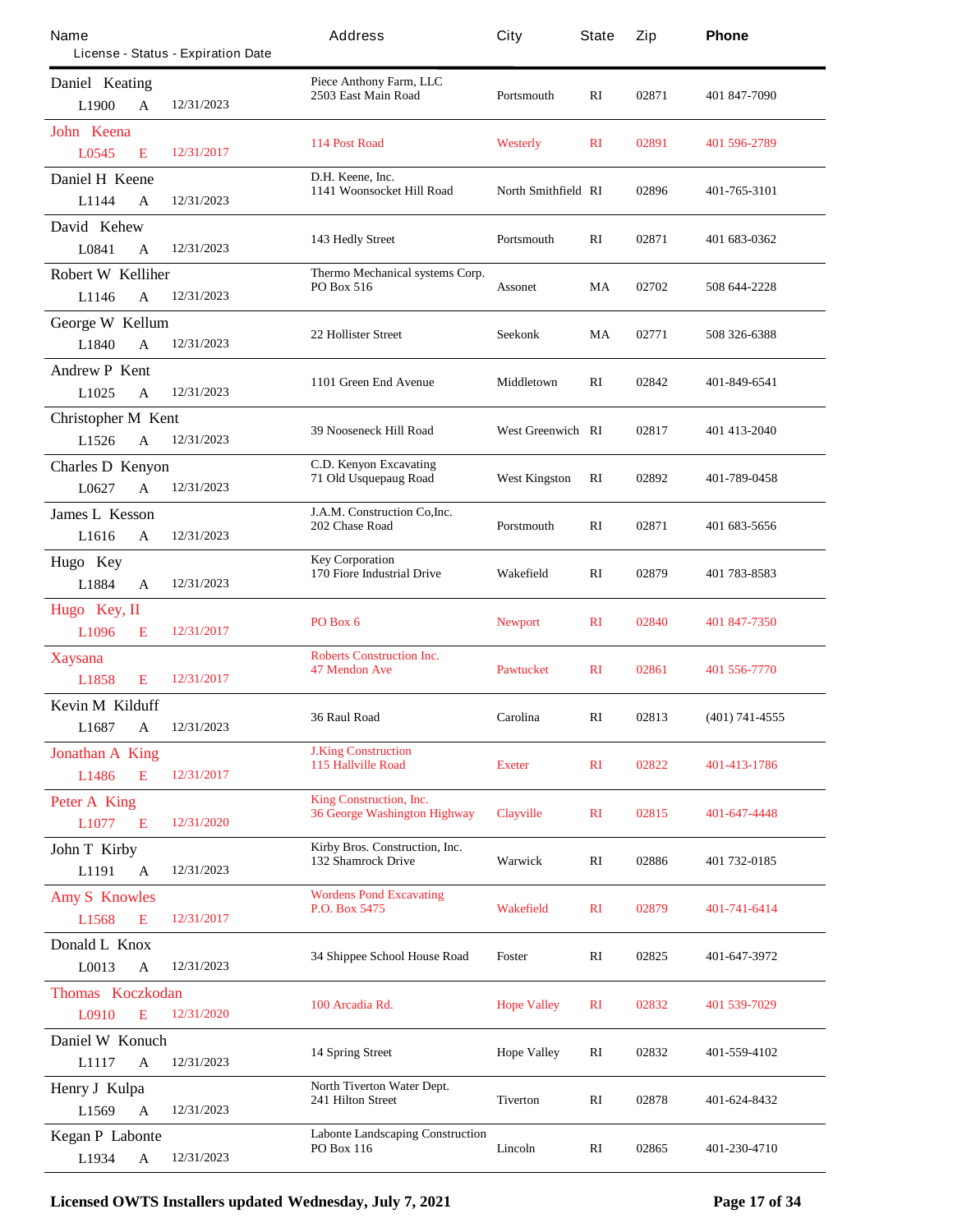| Name                         | License - Status - Expiration Date | Address                                         | City                  | <b>State</b>   | Zip   | Phone               |
|------------------------------|------------------------------------|-------------------------------------------------|-----------------------|----------------|-------|---------------------|
| <b>Richard C LaBrecque</b>   |                                    | D.A. Plante, Inc.                               |                       |                |       |                     |
| L1762<br>A                   | 12/31/2023                         | PO Box 7576                                     | <b>Cumberland</b>     | RI             | 02864 | 401-527-9094        |
| Henry A Lacerda Jr.          |                                    | H. Lacerda Jr. Landscaping & Construction       |                       |                |       |                     |
| E<br>L1072                   | 12/31/2017                         | 465 Oliphant Lane                               | <b>Middletown</b>     | <b>RI</b>      | 02842 | 401-846-4305        |
| <b>Gregory M Lach</b>        |                                    |                                                 |                       |                |       |                     |
| L1716<br>A                   | 12/31/2023                         | 86 Burchard Ave.                                | <b>Little Compton</b> | RI             | 02837 | $(401) 639 - 9027$  |
| <b>Peter W Lachapelle</b>    |                                    | Peter's Excavating & Landscape Constr.          |                       |                |       |                     |
| L1821<br>A                   | 12/31/2023                         | 91 Brayton Road                                 | Tiverton              | RI             | 02878 | <b>401-301-1001</b> |
| <b>Eugene R Lafazia</b>      |                                    | Landscape Plus, Inc.                            |                       |                |       |                     |
| L1192<br>E                   | 12/31/2017                         | <b>29 Armento Street</b>                        | Johnston              | $\mathbf{R}$   | 02919 | 401-233-0970        |
| Michael Laflamme             |                                    |                                                 |                       |                |       |                     |
| L1026<br>A                   | 12/31/2023                         | 206 Hampton Way                                 | Wakefield             | RI             | 02879 | 401-792-0293        |
| <b>Phillip R Laiho</b>       |                                    |                                                 |                       |                |       |                     |
| L0455<br>$\mathbf{A}$        | 12/31/2023                         | 13 Chestnut Hill Road<br><b>PO Box 97</b>       | Chepachet             | RI             | 02814 | 401-641-5000        |
| <b>Kenneth Laing</b>         |                                    | <b>Laing Excavation</b>                         |                       |                |       |                     |
| L1918<br>A                   | 12/31/2023                         | <b>84 Church Street</b>                         | <b>Bradford</b>       | RI             | 02808 | 501 932-2067        |
| <b>Robert J Lake</b>         |                                    | <b>RJ Lake Construction</b>                     |                       |                |       |                     |
| L1901<br>$\mathbf{A}$        | 12/31/2023                         | <b>18 Blue Mist Drive</b>                       | <b>Manville</b>       | RI             | 02838 | 401 651-1123        |
| <b>Benjamin J LaMountain</b> |                                    |                                                 |                       |                |       |                     |
| L1774<br>$\mathbf{A}$        | 12/31/2023                         | 37 Federal Hill Road                            | Oxford                | MA             | 01540 | 508 987-5322        |
| <b>Joel T Lamphere</b>       |                                    |                                                 |                       |                |       |                     |
| L1331<br>E                   | 12/31/2017                         | <b>Post Office Box 28</b><br>279 North Road     | <b>Hopkinton</b>      | $\mathbf{R}$   | 02833 | 401-377-3066        |
| James Lanagan                |                                    | JB Lanagan&Company, Inc.                        |                       |                |       |                     |
| L1859<br>A                   | 12/31/2023                         | 980 Reed Road Unit-A                            | <b>Dartmouth</b>      | MA             | 02747 | 508 984-1668        |
| <b>Charles A Lang</b>        |                                    | <b>Blue Line Septic</b>                         |                       |                |       |                     |
| L1460<br>$\mathbf{A}$        | 12/31/2023                         | <b>PO BOX 889</b>                               | <b>North Scituate</b> | RI             | 02857 | 401 222-9770        |
| Michael Langford             |                                    | Langford Brothers Exc. Inc.                     |                       |                |       |                     |
| L1193<br>$\mathbf A$         | 12/31/2023                         | 212 Hope Road                                   | Cranston              | RI             | 02921 | 401-640-7465        |
| John M Lannan                |                                    |                                                 | <b>Bristol</b>        |                | 02809 |                     |
| L1194<br>A                   | 12/31/2023                         | 3 Doris Ave                                     |                       | RI             |       | 401 254-2500        |
| Robert Lanni                 |                                    |                                                 |                       |                |       |                     |
| L0450<br>A                   | 12/31/2023                         | 321 Twin River Rd                               | Lincoln               | RI             | 02865 | 401-723-8850        |
| <b>Raymond Lavigne</b>       |                                    |                                                 | Coventry              | RI             | 02816 | 401-397-7597        |
| L0944<br>$\mathbf{A}$        | 12/31/2023                         | 270 Shady Valley Rd.                            |                       |                |       |                     |
| <b>Ronald LeBouef</b>        |                                    | <b>600 Joslin Road</b>                          | <b>Harrisville</b>    | $\mathbf{R}$   |       | 401 588-3292        |
| L0865<br>E                   | 12/31/2020                         |                                                 |                       |                |       |                     |
| <b>Joshua E</b> Lebreux      |                                    | Lebreux&Sons Landscaping<br>372 Adamsville Road | Westport              | MA             | 02790 | 508 326-9167        |
| L1877<br>A                   | 12/31/2023                         |                                                 |                       |                |       |                     |
| <b>Joseph Lemois</b>         |                                    |                                                 |                       |                |       |                     |
| L0635<br>E                   | 12/31/2020                         | <b>20 Walker Road</b>                           | <b>Foster</b>         | R <sub>I</sub> | 02825 | 401 461 - 5632      |
| Don A Lemonde                |                                    |                                                 |                       |                |       |                     |
| L1300<br>E                   | 12/31/2020                         | 45 Washington St. Unit-100                      | <b>Plainville</b>     | $\mathbf{R}$   | 02762 | 508 699-4814        |
| <b>Thomas F LePore</b>       |                                    |                                                 |                       |                |       |                     |
| L1099<br>A                   | 12/31/2023                         | 15 Grand Ave                                    | <b>Cumberland</b>     | RI             | 02864 | 401-692-0916        |
| Vincent E Lepore Jr.         |                                    |                                                 |                       |                |       |                     |
| L1147<br>$\mathbf A$         | 12/31/2023                         | <b>PO Box 129</b>                               | Chepachet             | RI             | 02814 | 401-568-0200        |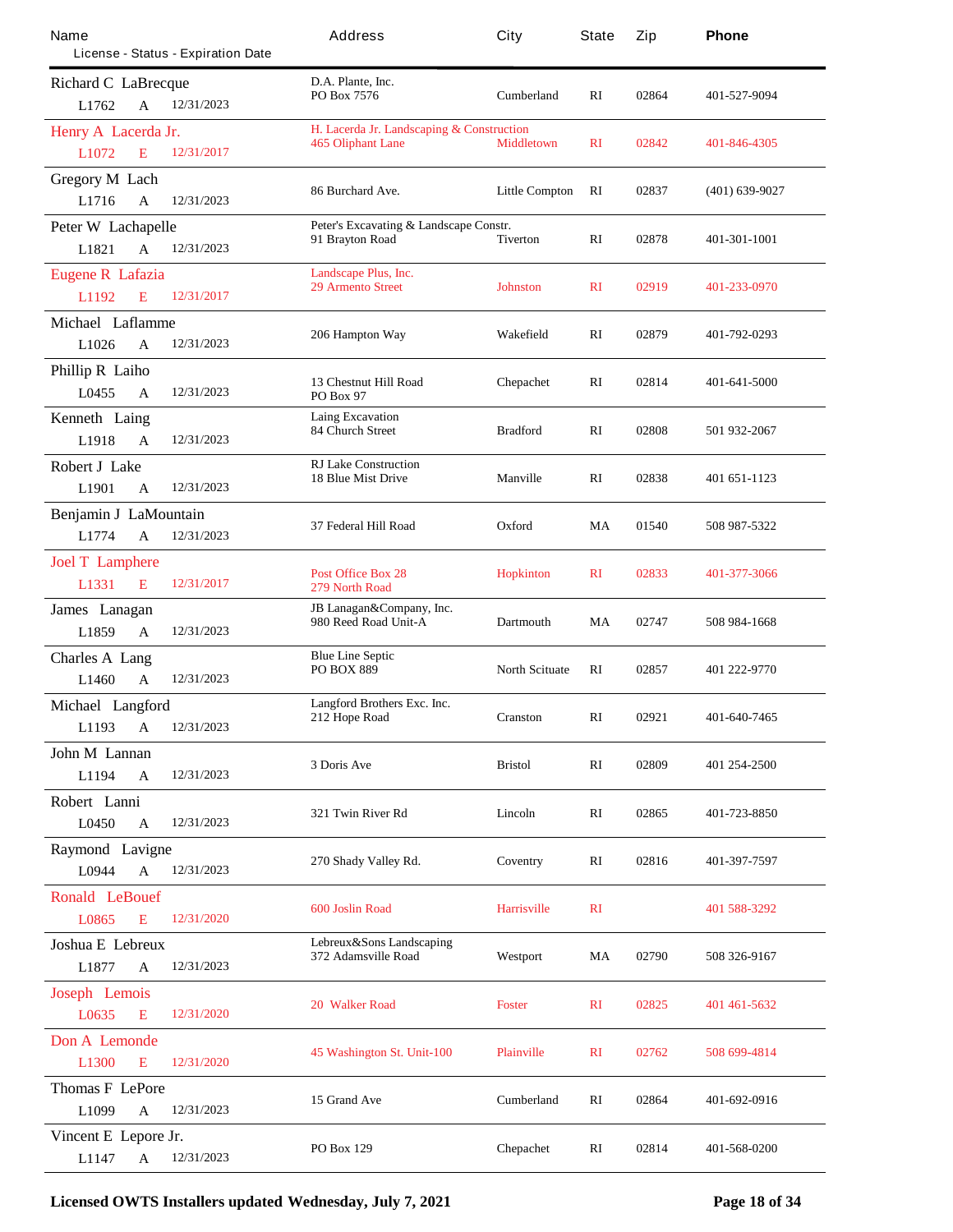| Name                                 | License - Status - Expiration Date | Address                                                              | City                      | State        | Zip   | Phone            |
|--------------------------------------|------------------------------------|----------------------------------------------------------------------|---------------------------|--------------|-------|------------------|
| <b>Frank T</b> Lepore                |                                    |                                                                      |                           |              |       |                  |
| <b>L0371</b><br>E                    | 12/31/2020                         | 97 Tower Hill Road                                                   | <b>Cumberland</b>         | $\mathbf{R}$ | 02864 | 401-333-4982     |
| Vincent Lepore III                   |                                    | <b>Echo Associates Inc</b><br><b>PO Box 129</b>                      | <b>Chepachet</b>          | RI           | 02814 | 401-568-0200     |
| L1841<br>$\mathbf{A}$                | 12/31/2023                         |                                                                      |                           |              |       |                  |
| <b>Nicole L Letendre</b>             | 12/31/2017                         | <b>Watershed Enviornmental Inc</b><br><b>310 Wilbur Avenue</b>       | <b>Swansea</b>            | MA           | 02777 | 508-673-7045     |
| L1375<br>E                           |                                    | Suite 5                                                              |                           |              |       |                  |
| <b>Wallace S Lewis</b><br>L1487<br>A | 12/31/2023                         | 5 Cleo CT                                                            | <b>Pawcatuck</b>          | СT           | 06379 | 860 908-8656     |
| <b>Ronald K Lewis</b>                |                                    |                                                                      |                           |              |       |                  |
| L1522<br>A                           | 12/31/2023                         | 60 Quaker Lane (USDA-NRCS)<br>Suite 46                               | Warwick                   | RI           | 02886 | 401-822-8826     |
| <b>Jeffrey F Lillibridge</b>         |                                    |                                                                      |                           |              |       |                  |
| L0719<br>A                           | 12/31/2023                         | 393 Sand Trail Road                                                  | Wakefield                 | RI           | 02879 | 401-783-0501     |
| Horace Lindo                         |                                    | Lindo Construction, LLC.                                             |                           |              |       |                  |
| L1302<br>A                           | 12/31/2023                         | 542 Flanders Road                                                    | <b>Oakdale</b>            | $_{\rm CT}$  | 06370 | 860-437-7708     |
| <b>Kim E</b> Litchfield              |                                    |                                                                      |                           |              |       |                  |
| L1571<br>A                           | 12/31/2023                         | 154 Holly Circle                                                     | Tiverton                  | RI           | 02878 | 401-835-5401     |
| <b>Ricky A Livermore</b>             |                                    | <b>Riken Construction</b>                                            |                           |              |       |                  |
| L1902<br>E                           | 12/31/2020                         | <b>PO BOX 404</b>                                                    | <b>Coventry</b>           | $\mathbf{R}$ | 02816 | 401 473-5214     |
| <b>Robert M Lohr</b>                 |                                    | Town Line Farm,LLC.                                                  |                           |              |       |                  |
| L <sub>1617</sub><br>A               | 12/31/2023                         | <b>PO Box 331</b><br>45 Walts Way                                    | <b>Chepchet</b>           | RI           | 02814 | 401-578-1287     |
| <b>Robert F Long</b>                 |                                    |                                                                      |                           |              |       |                  |
| L1793<br>$\mathbf{A}$                | 12/31/2023                         | 158 C.L. McCombs Blvd.                                               | <b>New Bedford</b>        | MA           | 02745 | 508 245-3161     |
| <b>Daniel L Longley</b>              |                                    |                                                                      |                           |              | 02852 | 401-225-0623     |
| L1100<br>E                           | 12/31/2020                         | 1279 Stony Lane                                                      | <b>North Kingstown RI</b> |              |       |                  |
| Edward T Lopes Jr.                   |                                    | P.O. Box 4193                                                        | Middletown                | $\mathbf{R}$ | 02842 | 401-842-9231     |
| L0927<br>$\mathbf{A}$                | 12/31/2023                         |                                                                      |                           |              |       |                  |
| <b>Jason E Lowery</b>                |                                    | <b>J.Lowery's General Services</b><br>9 Esek Hopkins Road            | <b>North Scituate</b>     | $\mathbf{R}$ | 02857 | 401 255-9561     |
| <b>L1878</b><br>E                    | 12/31/2020                         |                                                                      |                           |              |       |                  |
| <b>Gregory Ludovici</b>              |                                    | <b>PO Box 281</b>                                                    | <b>E.Killingly</b>        | <b>CT</b>    | 06243 | 401 573-3551     |
| E<br>L1263                           | 12/31/2017                         | <b>114 Slater Hill Road</b>                                          |                           |              |       |                  |
| Paul A Ludovici                      |                                    | <b>REC Construction</b><br>22 Leah Street                            | <b>Johnson</b>            | RI           | 02919 | $(401)$ 617-4165 |
| L1686<br>$\mathbf A$                 | 12/31/2023                         |                                                                      |                           |              |       |                  |
| Joshua G Luther                      |                                    | <b>Luther's Excavation and Wastewater</b><br><b>418 Rixtown Road</b> | Grisword                  | $_{\rm CT}$  | 06351 | 860 961-0657     |
| L1903<br>$\mathbf{A}$                | 12/31/2023                         |                                                                      |                           |              |       |                  |
| <b>Anthony S Macari</b>              |                                    | <b>Macari Construction</b><br>PO Box 6503                            | Providence                | RI           | 02940 | 401-481-1700     |
| L1465<br>$\mathbf{A}$                | 12/31/2023                         |                                                                      |                           |              |       |                  |
| Gennaro Macera                       |                                    | 81 Hartford Pike                                                     | <b>North Scituate</b>     | $\mathbf{R}$ | 02857 | 401 934-1778     |
| L0142<br>$\mathbf A$                 | 12/31/2023                         |                                                                      |                           |              |       |                  |
| <b>Jesse J Mackin</b>                |                                    | 77 Cook Hill Road                                                    | Griswold                  | CT           | 06351 | 860-376-2528     |
| L1225<br>A                           | 12/31/2023                         |                                                                      |                           |              |       |                  |
| <b>Sean M MacLeod</b>                |                                    | 61 Rocky Hill Road                                                   | <b>North Scituate</b>     | RI           | 02854 | 401 692-0141     |
| L1466<br>A                           | 12/31/2023                         |                                                                      |                           |              |       |                  |
| <b>Roland P Macomber</b>             |                                    | <b>Laser Excavation</b><br><b>5 Beaton Street</b>                    | Coventry                  | RI           | 02816 | 401-222-0396     |
| L0731<br>$\mathbf{A}$                | 12/31/2023                         |                                                                      |                           |              |       |                  |
| <b>Gregory P MacPherson</b>          |                                    | O'Heame Home Dev., LLC<br>185 Hanton Road                            | North Smithfield RI       |              | 02896 | 401 632-9856     |
| L1904<br>$\mathbf A$                 | 12/31/2023                         |                                                                      |                           |              |       |                  |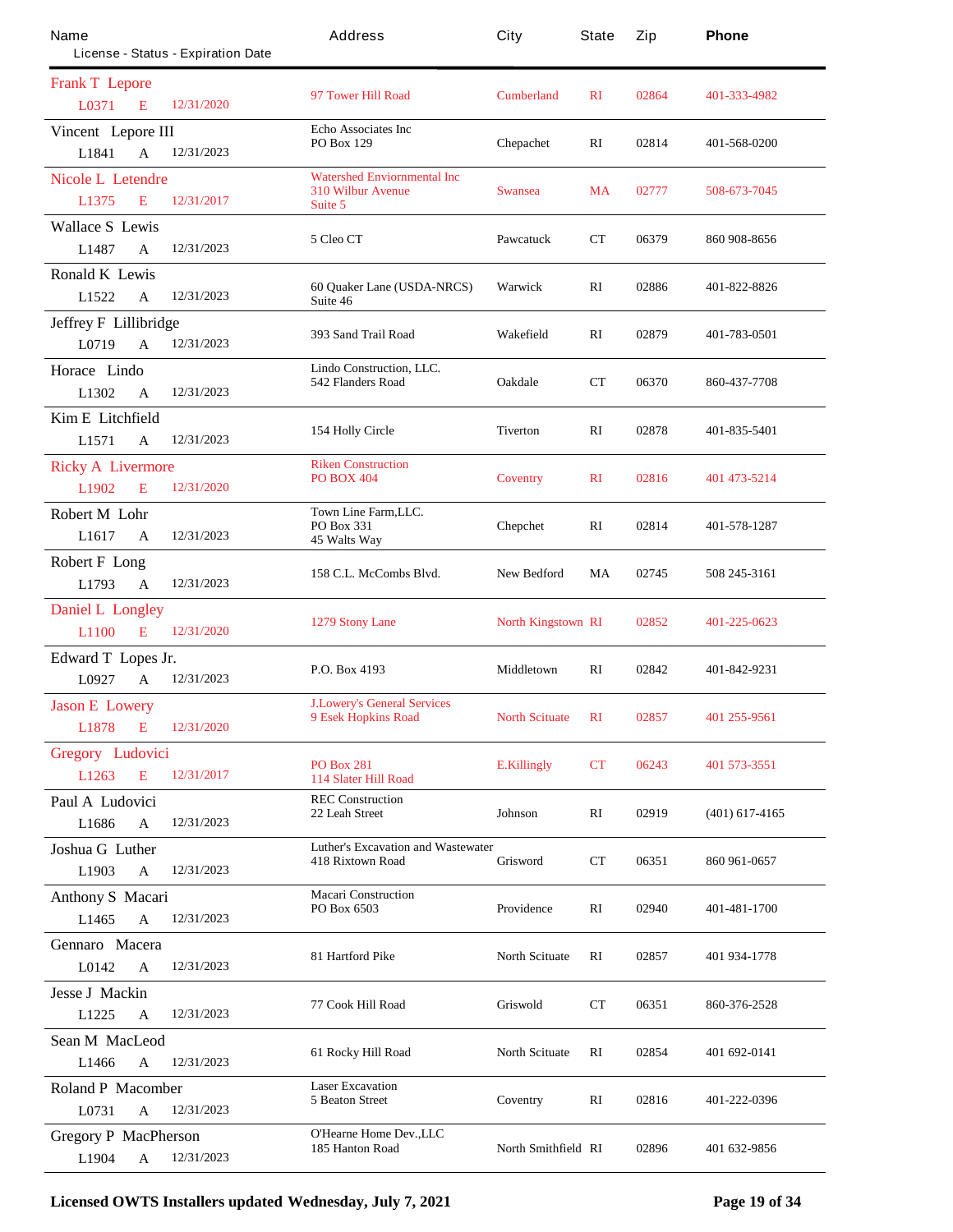| Name                               |              | License - Status - Expiration Date | Address                                                             | City                       | State        | Zip   | Phone            |
|------------------------------------|--------------|------------------------------------|---------------------------------------------------------------------|----------------------------|--------------|-------|------------------|
| Joseph Madonna<br>L0024            | A            | 12/31/2023                         | 3 Ellison Street                                                    | Cranston                   | RI           | 02920 | 401 439-6960     |
| Morris Maglioli<br>L1431           | $\mathbf{A}$ | 12/31/2023                         | 572 Central Avenue                                                  | Johnston                   | RI           | 02919 | 401-500-9035     |
| <b>Timothy P Mahoney</b><br>L1102  | A            | 12/31/2023                         | 230 Dry Bridge Road                                                 | <b>North Kingstown RI</b>  |              | 02852 | 401 741-1875     |
| <b>Philip R Mania</b><br>L0628     | A            | 12/31/2023                         | <b>Philip Mania</b><br>50 Wilderness Trail                          | Wakefield                  | RI           | 02879 | 401-301-1828     |
| <b>James P Manning</b><br>L0711    | A            | 12/31/2023                         | PO Box 3110                                                         | Narragansett               | RI           | 02882 | 401 640-2629     |
| Vincent J Marcantonio Jr.<br>L0974 | E            | 12/31/2020                         | <b>12 Greenwood Lane</b>                                            | <b>North Smithfield RI</b> |              | 02896 | 401-765-3582     |
| <b>Richard J Marcello</b><br>L1303 | A            | 12/31/2023                         | 2505 Boston Neck Road                                               | Saunderstown               | RI           | 02874 | 401-294-2880     |
| <b>Daniel E Marcotte</b><br>L1879  | A            | 12/31/2023                         | Ken's Lawn & Yard Inc.<br>58 Main Street                            | <b>Blackstone</b>          | MA           | 01504 | 508 883-4357     |
| Luigi A Marietti Jr.<br>L1822      | A            | 12/31/2023                         | 641 Seven Mile Road                                                 | Hope                       | RI           | 02831 | 401 265-4162     |
| John L Marietti<br>L1935           | A            | 12/31/2023                         | <b>Marietti Construction LLC</b><br>641 Seven Mile Road             | Hope                       | RI           | 02831 | 401 649-0885     |
| <b>Kyle S Markhart</b><br>L1717    | E            | 12/31/2020                         | <b>1 Pinecrest Road</b>                                             | <b>Richmond</b>            | $\mathbf{R}$ | 02812 | $(401)$ 569-4177 |
| <b>Benjamin A Marks</b><br>L1861   | $\mathbf{A}$ | 12/31/2023                         | <b>All Island Landscape</b><br>2829 East Main Road                  | Portsmouth                 | RI           | 02871 | 401 683-1588     |
| <b>John H Marks</b><br>L1813       | A            | 12/31/2023                         | 24 Highland Road                                                    | Tiverton                   | RI           | 02878 | 774-930-0889     |
| David A Marsh<br>L0715             | E            | 12/31/2020                         | PO Box 7865                                                         | <b>Cumberland</b>          | <b>RI</b>    | 02864 | 401 524-3208     |
| Peter Marsh Jr.<br>L0776           | A            | 12/31/2023                         | 130 Burnt Swamp Road                                                | <b>Cumberland</b>          | RI           | 02864 | 401 524-5892     |
| James F Marsh Jr.<br>L1227         | A            | 12/31/2023                         | <b>75 Nicole Drive</b>                                              | <b>West Warwick</b>        | RI           | 02893 | 401-954-6200     |
| <b>John Marshall</b><br>L0179      | E            | 12/31/2017                         | <b>32 Sweeney Lane</b>                                              | <b>Bristol</b>             | $\mathbf{R}$ | 02809 | 401-595-7474     |
| <b>Albert Marsocci</b><br>L1119    | $\mathbf A$  | 12/31/2023                         | 136 Cardinal Rd                                                     | <b>Cranston</b>            | RI           | 02921 | 401-500-1807     |
| <b>John A Martelly</b><br>L1572    | $\mathbf{A}$ | 12/31/2023                         | <b>Martelly Building &amp; Design</b><br>470 Old Fall River Road    | Swansea                    | MA           | 02777 | 508 676-0957     |
| <b>Michael J Martino</b><br>L1842  | $\mathbf{A}$ | 12/31/2023                         | PO Box 20315                                                        | <b>Cranston</b>            | RI           | 02920 | 401 480-5052     |
| <b>Patrick D Masson</b><br>L1619   | E            | 12/31/2020                         | <b>180 Sand Plain Road</b>                                          | <b>Wakefield</b>           | $\mathbf{R}$ | 02879 | 401 789-1605     |
| <b>Michael R Masson</b><br>L0718   | A            | 12/31/2023                         | 73 Kenyon Woods Way                                                 | Wakefield                  | RI           | 02879 | 401-789-4719     |
| Anthony Mattiello Jr.<br>L1439     | $\mathbf A$  | 12/31/2023                         | <b>Mattiello Construction, Inc.</b><br><b>160 Council Rock Road</b> | <b>Cranston</b>            | RI           | 02921 | 401 741-7267     |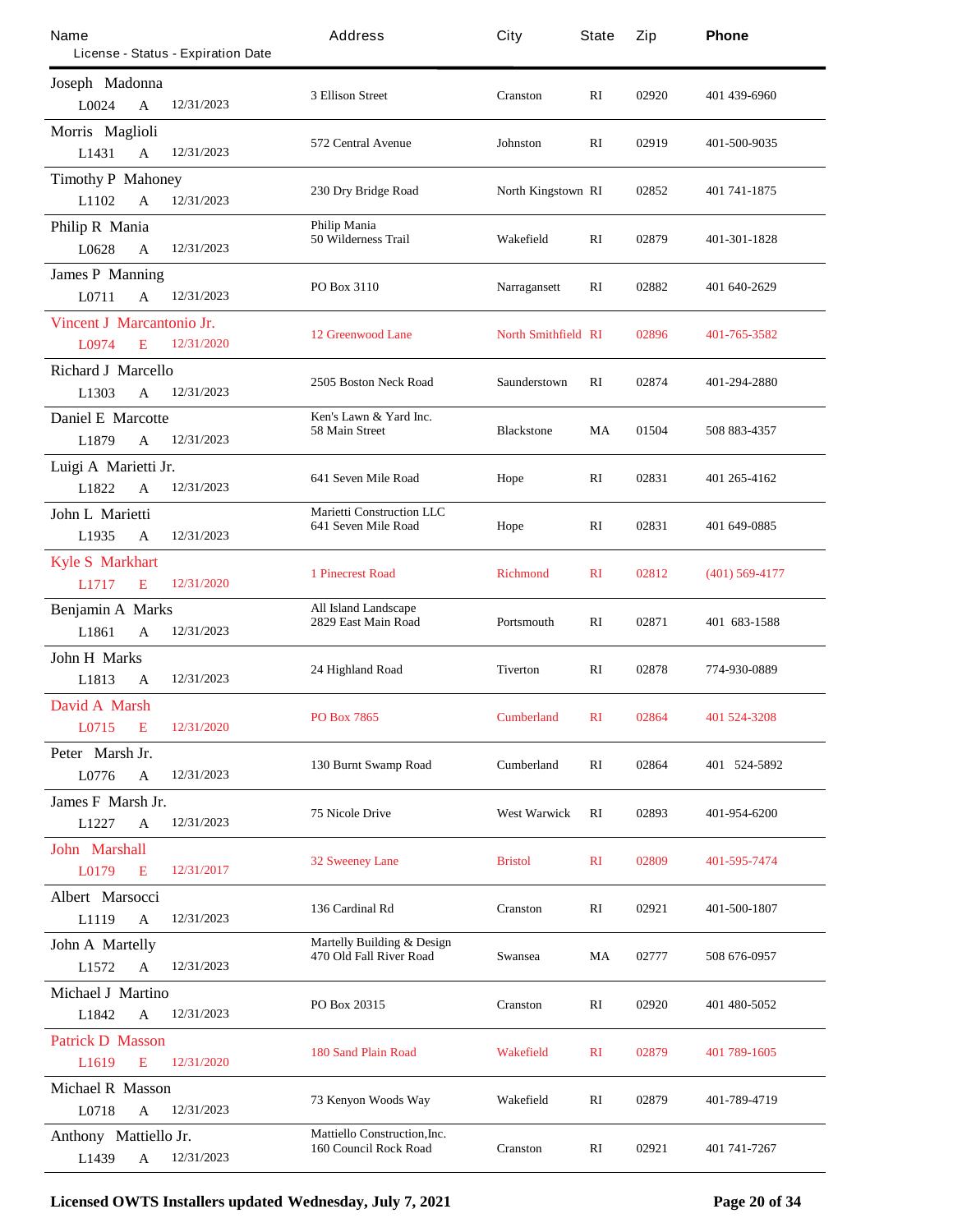| Name<br>License - Status - Expiration Date                       | Address                                                            | City                      | <b>State</b> | Zip   | Phone        |
|------------------------------------------------------------------|--------------------------------------------------------------------|---------------------------|--------------|-------|--------------|
| Paul Mazza<br>12/31/2023<br>L1952<br>A                           | <b>Sambuceta Construction, LLC</b><br>25 Young Street              | <b>Cortlandt Manor NY</b> |              | 10567 | 914 906-6704 |
| Gino A Mazzenga<br>12/31/2023<br>$\mathbf{A}$<br>L1620           | 510 Hope Road                                                      | Hope                      | RI           | 02831 | 401 413-0822 |
| <b>Richard B McCulloch</b><br>12/31/2017<br>L1503<br>E           | <b>35 Nooseneck Hill Road</b>                                      | <b>Wyoming</b>            | $\mathbf{R}$ | 02898 | 401-265-2852 |
| <b>Jason A McCutcheon</b><br>L1794<br>12/31/2023<br>$\mathbf{A}$ | <b>JC Construction LLC</b><br><b>1084 Mount Pleasant Road</b>      | <b>Harrisville</b>        | $\mathbf{R}$ | 02830 | 401 265-5278 |
| <b>Claire</b> McElderry<br>12/31/2020<br>L1468<br>E              | <b>Island Environmental</b><br><b>PO BOX 629</b>                   | <b>Block Island</b>       | $\mathbf{R}$ | 02807 | 401-378-5885 |
| <b>Richard W McGee</b><br>12/31/2023<br>L <sub>1621</sub><br>A   | <b>Rich McGee &amp; Son Excavating</b><br>290 K West Main Road     | <b>Little Compton</b>     | RI           | 02837 | 401 635-1689 |
| <b>Thomas R McGreevy</b><br>L1502<br>12/31/2023<br>$\mathbf{A}$  | 336 Nooseneck Hill Rd.                                             | <b>Exeter</b>             | RI           | 02823 | 401-884-0266 |
| <b>James C McKee</b><br>12/31/2023<br>L1937<br>A                 | <b>Terratin Site Contractors</b><br><b>8 Davis Street</b>          | <b>Cumberland</b>         | RI           | 02864 | 401 465-8971 |
| William B McMahon<br>12/31/2023<br>L1863<br>$\mathbf{A}$         | Robert B. Our Co Inc.<br>24 Great Western Road                     | N.Harwich                 | MA           | 02645 | 508 432-0530 |
| <b>James A McQuaide</b><br>L1953<br>12/31/2023<br>$\mathbf{A}$   | McQuaide M.A.D.E. LLC<br>PO Box 755                                | Charlestown               | RI           | 02813 | 401 741 4639 |
| <b>Edward A McQuaide</b><br>12/31/2023<br>L1926<br>A             | McQuaide & Sons Construction<br>351 Ross Hill Road                 | Charlestown               | $\mathbf{R}$ | 02813 | 401 226-3098 |
| <b>Aaron</b> Medeiros<br>12/31/2023<br>L1865<br>A                | <b>JB LANAGAN &amp;COMPANY</b><br>980 Reed Road Unit-A             | <b>Dartmouth</b>          | MA           | 02747 | 508 984-1668 |
| Justin Medeiros<br>12/31/2023<br>L1860<br>A                      | <b>All Island Landscape</b><br>2829 East Main Road                 | Portsmouth                | $\mathbf{R}$ | 02871 | 401 683-1588 |
| <b>Joseph F Medeiros</b><br>L1574<br>A<br>12/31/2023             | 1700 West Main Road                                                | Middletown                | RI           | 02842 | 401 849-8080 |
| David A Medeiros<br>L1745<br>$\mathbf A$<br>12/31/2023           | <b>151 Russells Mills Road</b>                                     | <b>Dartmouth</b>          | MA           | 02748 | 508 997-4242 |
| Paul A Medeiros<br>12/31/2023<br>L1334<br>A                      | <b>M.D.C Excavation Inc.</b><br><b>149 Chestnut Street</b>         | Seekonk                   | MA           | 02771 | 508 336-4099 |
| Louie Medeiros<br>12/31/2020<br>L1361<br>E                       | <b>Medeiros Landscaping</b><br><b>191 Cornell Road</b>             | <b>Tiverton</b>           | $\mathbf{R}$ | 02828 | 401-641-7846 |
| John R Mello Jr.<br>12/31/2023<br>L1265<br>A                     | <b>Mello Construction Company, Inc.</b><br><b>87 Beacon Street</b> | <b>Middletown</b>         | RI           | 02842 | 401-847-3377 |
| <b>Anthony R Mello Jr.</b><br>E<br>12/31/2020<br>L0739           | 985 County Street                                                  | <b>Seekonk</b>            | <b>MA</b>    | 02771 | 508-336-6973 |
| <b>Thomas F Mello</b><br>L1491<br>12/31/2023<br>A                | 50 Stony Lane                                                      | North Kingstown RI        |              | 02852 | 401 294-9426 |
| <b>James A Mello</b><br>L1795<br>12/31/2017<br>Е                 | <b>1146 Boule Street</b>                                           | <b>Swansea</b>            | <b>MA</b>    | 02777 | 508 767-8025 |
| <b>Carlos</b> Mendes<br>L0909<br>12/31/2023<br>A                 | 50 Estrell Drive                                                   | <b>Riverside</b>          | RI           | 02915 | 401-952-5855 |
| Philip Menici<br>12/31/2023<br>L1921<br>A                        | <b>Menici Corporation</b><br>26 Crestway Road (2)                  | <b>East Boston</b>        | MA           |       | 617 208-9880 |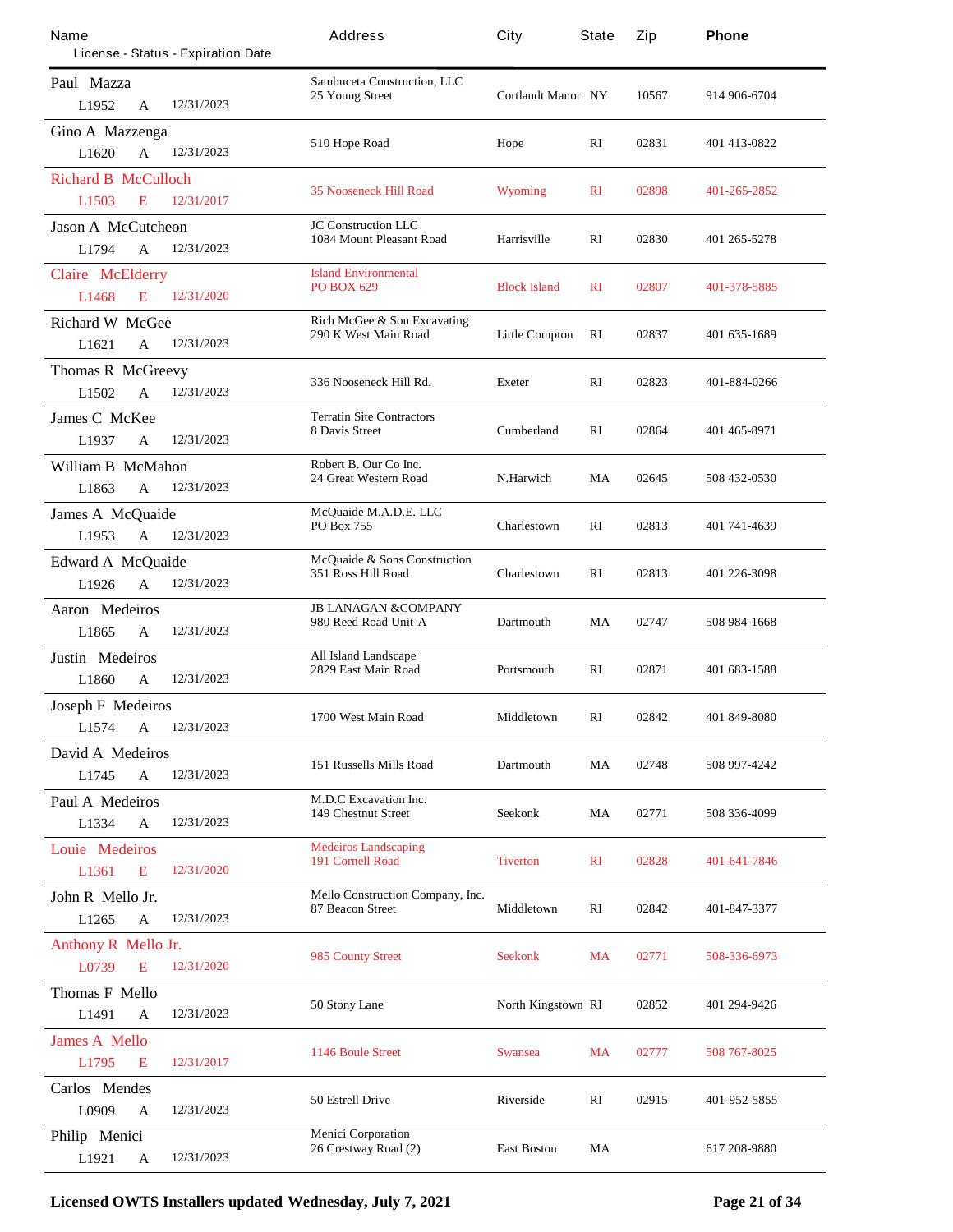| Name                          |                                    | Address                            | City                      | State        | Zip   | Phone            |
|-------------------------------|------------------------------------|------------------------------------|---------------------------|--------------|-------|------------------|
|                               | License - Status - Expiration Date |                                    |                           |              |       |                  |
| <b>Thomas F Menna</b>         |                                    | 741 Greenville Ave.                |                           | RI           | 02919 |                  |
| L0864                         | 12/31/2023<br>A                    |                                    | Johnston                  |              |       | 401 612-6825     |
| Arthur Mercure, III           |                                    |                                    |                           |              |       |                  |
| L1155                         | $\mathbf{A}$<br>12/31/2023         | 344 George Washington Hwy.         | Smithfield                | RI           | 02917 | 401-231-2880     |
| David H Merriam               |                                    | D.H. Merriam Landscaping           |                           |              |       |                  |
| L0658                         | 12/31/2023<br>$\mathbf{A}$         | P.O. Box 8794                      | Warwick                   | RI           | 02888 | 401-952-9007     |
| <b>Mark J Meyers</b>          |                                    | <b>Excavating Contractors, LLC</b> |                           |              |       |                  |
| L1936                         | 12/31/2023<br>A                    | 1632 Old Colchester Road           | <b>Oakdale</b>            | CТ           | 06370 | 860 625-0644     |
| <b>Edward Michael</b>         |                                    | <b>EM Construction</b>             |                           |              |       |                  |
| L1197                         | 12/31/2017<br>E                    | <b>77 Baldwin Street</b>           | <b>Fall River</b>         | <b>MA</b>    | 02720 | 508 567-4239     |
| John A Mignanelli             |                                    | Tum of the century builders        |                           |              |       |                  |
| L1862                         | 12/31/2023<br>A                    | <b>20 Birchwood Drive</b>          | Cranston                  | RI           | 02920 | 401 486-8185     |
| John Miozzi Jr.               |                                    |                                    |                           |              |       |                  |
| L0491                         | 12/31/2023<br>A                    | 80 Compass Circle                  | North Kingstown RI        |              | 02852 | 401-632-6657     |
| <b>Ryan J Mitchel</b>         |                                    | Site Scapes Inc.                   |                           |              |       |                  |
| L1920                         | 12/31/2023<br>A                    | 2440 Mendon Road                   | <b>Cumberland</b>         | RI           | 02825 | 401 658-0200     |
| <b>Joshua C Mombourquette</b> |                                    | <b>Joshua Mombourquette</b>        |                           |              |       |                  |
| L1905                         | E<br>12/31/2020                    | 312 Chopmist Hill Road             | <b>Chepachet</b>          | $\mathbf{R}$ | 02814 | 401 743-4047     |
| <b>Harry Moniz</b>            |                                    |                                    |                           |              |       |                  |
| L1032                         | 12/31/2020<br>E                    | <b>P.O. Box 73</b>                 | <b>Adamsville</b>         | $\mathbf{R}$ | 02801 | 401-635-4606     |
| <b>Terry W Moone</b>          |                                    |                                    |                           |              |       |                  |
| L1062                         | 12/31/2017<br>E                    | <b>401 School Street</b>           | <b>North Kingstown RI</b> |              | 02852 | 401-480-6232     |
| <b>John P Moore</b>           |                                    | John P. Moore                      |                           |              |       |                  |
| L1451                         | 12/31/2023<br>$\mathbf{A}$         | 215 Lambtown Road                  | Ledyard                   | CТ           | 06339 | 401-536-1897     |
| Ronald Moran                  |                                    |                                    |                           |              |       |                  |
| L1764                         | 12/31/2023<br>A                    | <b>293 Market Street</b>           | Warren                    | RI           | 02885 | $(401)$ 289-2252 |
| <b>David M Moreira</b>        |                                    |                                    |                           |              |       |                  |
| L1158<br>$\mathbf{E}$         | 12/31/2017                         | 986 Stafford Road                  | <b>Tiverton</b>           | $\mathbf{R}$ | 02878 | 401-624-2118     |
| <b>Ronald Morency</b>         |                                    | Ronnie's Landscape & Excavation    |                           |              |       |                  |
| L1433                         | $\mathbf{A}$<br>12/31/2023         | 1609 Ten Rod Road                  | <b>Exeter</b>             | RI           | 02822 | 401-295-0415     |
| David D Morrocco              |                                    | DJR Construction, LLC.             |                           |              |       |                  |
| L1880                         | 12/31/2023<br>A                    | <b>46 Pine Hill Ave</b>            | Johnston                  | RI           | 02919 | 954-5760         |
| <b>Michael A Morrone</b>      |                                    |                                    |                           |              |       |                  |
| L1376                         | 12/31/2023<br>A                    | 118 Boombridge Road                | Westely                   | RI           | 02891 | 401-480-2040     |
| <b>Michael Moskowitz</b>      |                                    | <b>MM</b> Contracting              |                           |              |       |                  |
| L1922                         | 12/31/2020<br>E                    | <b>25 Russell Drive</b>            | <b>North Kingstown RI</b> |              | 02852 | 860 305-8075     |
| <b>Jeffrey T Mossey</b>       |                                    |                                    |                           |              |       |                  |
| L1624                         | 12/31/2023<br>$\mathbf{A}$         | <b>56 Hemlock Drive</b>            | <b>Exeter</b>             | RI           | 02822 | 401-742-0432     |
| <b>William P Mulhall</b>      |                                    |                                    |                           |              |       |                  |
| L1820                         | 12/31/2020<br>E                    | <b>1 Echo Brook Lane</b>           | <b>Hopkinton</b>          | $\mathbf{R}$ | 01748 | 508-435-5164     |
| Paul R Mumford Jr.            |                                    | Paul Mumford & Son, Inc.           |                           |              |       |                  |
| L1458                         | 12/31/2023<br>A                    | <b>160 Railroad Avenue</b>         | Saunderstown              | RI           | 02874 | 401-295-8505     |
| Paul R Mumford                |                                    |                                    |                           |              |       |                  |
| L0601                         | 12/31/2023<br>A                    | 160 Railroad Avenue                | Saunderstown              | RI           | 02874 | 401-295-8505     |
| Aaron Muniz                   |                                    | <b>Dennis Diffley &amp;Sons</b>    |                           |              |       |                  |
| L1864                         | 12/31/2023<br>A                    | 2650 Warwick Ave.                  | Warwick                   | RI           | 02889 | 401 737-0560     |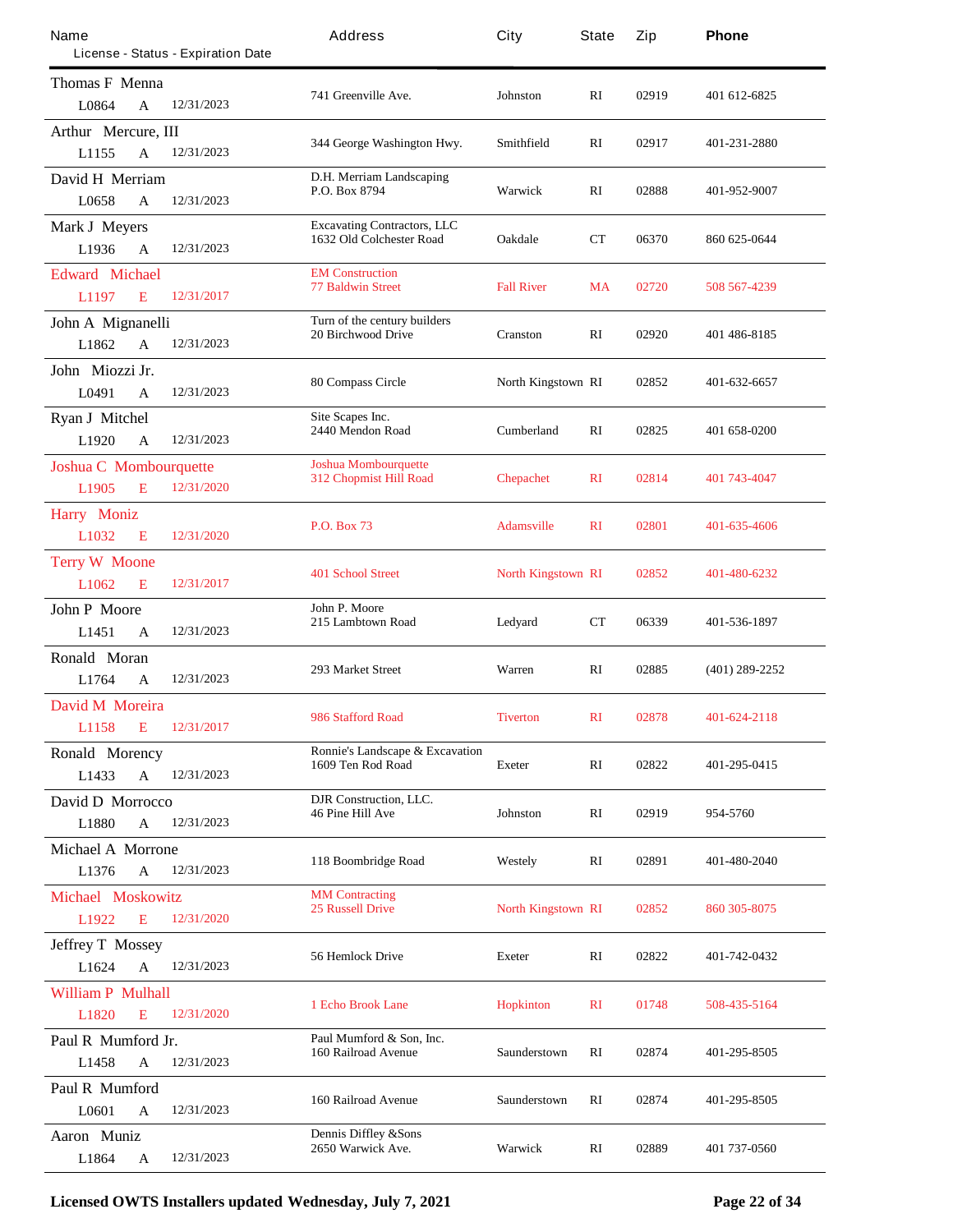| Name                            |              | License - Status - Expiration Date | Address                                            | City                     | <b>State</b>   | Zip   | Phone            |
|---------------------------------|--------------|------------------------------------|----------------------------------------------------|--------------------------|----------------|-------|------------------|
| Nicholas J Murano               |              |                                    |                                                    |                          |                |       |                  |
| L1765                           | A            | 12/31/2023                         | 219 Church Street                                  | <b>Yalesville</b>        | CT             | 06492 | $(203)$ 294-9889 |
| <b>William P Napier</b>         |              |                                    | <b>EJ Exacavating, LLC</b><br>77 Camara Drive      | Portsmouth               | RI             | 02871 | 401-682-2172     |
| L1693                           | $\mathbf{A}$ | 12/31/2023                         |                                                    |                          |                |       |                  |
| Richard Nardella                |              |                                    | 289 Cowesett Ave #14                               | <b>West Warwick</b>      | RI             | 02893 | 401-379-9200     |
| L1033                           | A            | 12/31/2023                         |                                                    |                          |                |       |                  |
| <b>Alfred Nazareth</b><br>L0668 | E            | 12/31/2017                         | <b>68 Canonchet Ave.</b>                           | <b>Warwick</b>           | $\mathbf{R}$   | 02888 | 401-781-4417     |
| <b>Tucker R Neale</b>           |              |                                    |                                                    |                          |                |       |                  |
| L1814                           | A            | 12/31/2023                         | 71 Weeden Lane                                     | Jamestown                | RI             | 02835 | 401 529-8688     |
| <b>Richard Nero</b>             |              |                                    | <b>New England Paving Co.</b>                      |                          |                |       |                  |
| L0724                           | E            | 12/31/2017                         | 36 Capron Road                                     | Smithfield               | $\mathbf{R}$   | 02917 | 401 640-3200     |
| <b>Jeffrey Nero</b>             |              |                                    |                                                    |                          |                |       |                  |
| L0725                           | E            | 12/31/2020                         | <b>340 Town Farm Road</b>                          | <b>Pascoag</b>           | $\mathbf{R}$   | 02859 | 401 641-8927     |
| Michael A Netro                 |              |                                    | 169 Hidcaway Lane                                  | North Kingstown RI       |                | 02852 | 401 474-8926     |
| L1362                           | A            | 12/31/2023                         |                                                    |                          |                |       |                  |
| <b>Brady R Noel</b>             |              |                                    | 2633 Main Road                                     | <b>Tiverton</b>          | $\mathbf{R}$   | 02878 | 401 683-0551     |
| L1766                           | E            | 12/31/2020                         |                                                    |                          |                |       |                  |
| <b>Kenneth J Nott</b>           |              |                                    | <b>84 Willow Lane</b>                              | <b>Portsmouth</b>        | $\mathbf{R}$   | 02871 | $(401)$ 569-4365 |
| L1767                           | E            | 12/31/2017                         |                                                    |                          |                |       |                  |
| <b>Ronald T Nunes</b>           |              |                                    | <b>42 Bailey Drive</b>                             | <b>West Greenwich RI</b> |                | 02817 | 340-821-8693     |
| L1229                           | E            | 12/31/2017                         |                                                    |                          |                |       |                  |
| <b>Gregory A Nunes</b>          |              |                                    | 1 Country Lane                                     | Hope                     | RI             | 02831 | 401 821-4038     |
| L1752                           | $\mathbf{A}$ | 12/31/2023                         |                                                    |                          |                |       |                  |
| <b>Jared R Nunes</b>            |              |                                    | <b>41 Industrial Lane</b>                          | <b>West Warwick</b>      | RI             | 02816 | 401-821-8693     |
| L1576                           | A            | 12/31/2023                         |                                                    |                          |                |       |                  |
| <b>Roderick T Nunes</b>         |              |                                    | <b>Rick Nunes Construction</b><br>1 Country Lane   | Hope                     | RI             | 02831 | 401-821-4038     |
| L0682                           | A            | 12/31/2023                         |                                                    |                          |                |       |                  |
| <b>Michael F O'Connell</b>      |              |                                    | 130 Upland Way                                     | <b>Barrington</b>        | R <sub>I</sub> | 02806 | 307-2600         |
| L1034                           | E            | 12/31/2020                         |                                                    |                          |                |       |                  |
| <b>Scott M O'Connor</b>         |              |                                    | J.H. Lynch & Sons, Inc.<br><b>50 Lynch Place</b>   | <b>Cumberland</b>        | RI             | 02864 | 401-333-4300     |
| L1797                           | A            | 12/31/2023                         |                                                    |                          |                |       |                  |
| John H O'Keefe<br>L1692         | $\mathbf A$  | 12/31/2023                         | <b>7 Lincoln Avenue</b>                            | <b>Pawcatuck</b>         | CТ             | 06379 | 860-599-5228     |
|                                 |              |                                    | <b>O'keefe Trucking&amp;Equipment</b>              |                          |                |       |                  |
| David O'Keefe<br>L0569          | A            | 12/31/2023                         | 2670 Victory Highway                               | <b>Burriville</b>        | RI             | 02830 | 401-568-8580     |
| Cody A O'Rourke                 |              |                                    | <b>North Smithfield Landscaping</b>                |                          |                |       |                  |
| L1906                           | $\mathbf{A}$ | 12/31/2023                         | 25 Manville Hill Road                              | <b>Cumberland</b>        | RI             | 02864 | 401 744-1063     |
| <b>Gary C</b> Oatley            |              |                                    |                                                    |                          |                |       |                  |
| L1796                           | E            | 12/31/2017                         | <b>15 Jonathan Road</b>                            | <b>West Greenwich RI</b> |                | 02817 | 401 286-2189     |
| <b>Simon P</b> Olean            |              |                                    | <b>Aquidneck Services LLC</b><br>113 Hilltop Drive | Portmouth                | RI             | 02871 | 401 524-4134     |
| L1923                           | A            | 12/31/2023                         |                                                    |                          |                |       |                  |
| Stephen J Oliveira              |              |                                    | 217 Stafford Road                                  | <b>Tiverton</b>          | RI             | 02878 | 401-624-4753     |
| L1378                           | A            | 12/31/2023                         |                                                    |                          |                |       |                  |
| <b>Matthew R Olson</b>          |              |                                    | <b>Mathew R. Olson</b><br>676 South Road           | <b>East Greenwich RI</b> |                | 02818 | 401-855-3245     |
| L0642                           | A            | 12/31/2023                         |                                                    |                          |                |       |                  |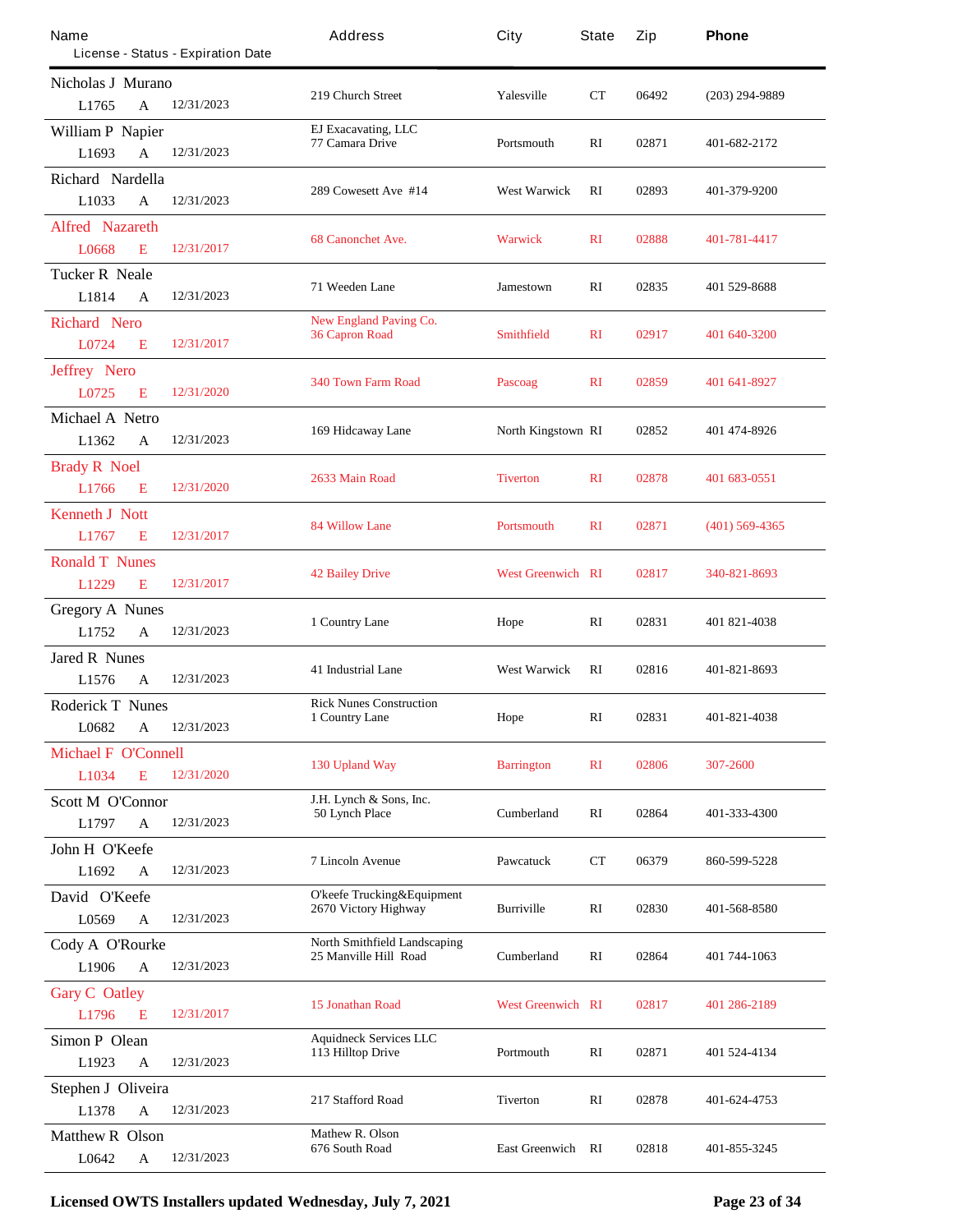| Name<br>License - Status - Expiration Date |            | Address                                                                       | City                     | State        | Zip   | Phone             |
|--------------------------------------------|------------|-------------------------------------------------------------------------------|--------------------------|--------------|-------|-------------------|
|                                            |            |                                                                               |                          |              |       |                   |
| Sid T Ordog<br>L1744<br>E                  | 12/31/2020 | <b>1823 Frenchtown Road</b>                                                   | <b>East Greenwich RI</b> |              | 02818 | 401 742-6866      |
| Joshua Orlandi<br>L1499<br>A               | 12/31/2023 | J & O Plumbing, LLC<br>903 Warwick Ave                                        | Warwick                  | $\mathbf{R}$ | 02888 | 401-996-9440      |
| <b>Mathew N</b> Osborne                    |            | <b>Osborne Septic &amp; Excavation</b>                                        |                          |              |       |                   |
| L1881<br>A                                 | 12/31/2023 | <b>3 Crestwood Drive</b>                                                      | <b>Blackstone</b>        | MA           | 01504 | 508 883-4357      |
| <b>Alan J Ouellette</b><br>L1268<br>A      | 12/31/2023 | <b>A O Construction</b><br>alan@aoconstruction.net<br><b>41 Sweetland Ave</b> | Attleboro                | MA           | 02703 | 508-639-9340      |
| <b>Shawn Pacheco</b>                       |            | <b>JB</b> Lanagan&Company, Inc.                                               |                          |              |       |                   |
| L1866<br>A                                 | 12/31/2023 | 980 Reed Road Unit-A                                                          | <b>Dartmouth</b>         | MA           | 02747 | 508 984-1668      |
| <b>James R Paiva</b>                       |            | <b>Paiva's Construction</b><br><b>24 Danielson Pike</b>                       | Foster                   | RI           | 02825 | 401-647-3400      |
| L1661<br>A                                 | 12/31/2023 |                                                                               |                          |              |       |                   |
| Carmino Paliotta                           |            |                                                                               |                          | RI           | 02919 |                   |
| L1363<br>A                                 | 12/31/2023 | 14 Juniper Lane                                                               | Johnston                 |              |       | 401-378-3444      |
| <b>James S Palmer</b>                      |            |                                                                               |                          |              |       |                   |
| L1691<br>E                                 | 12/31/2020 | <b>31 Roffee Street</b>                                                       | <b>Barrington</b>        | $\mathbf{R}$ | 02806 | 401 524-3002      |
| <b>James</b> Palumbo                       |            |                                                                               |                          |              |       |                   |
| L0134<br>$\mathbf{A}$                      | 12/31/2023 | 31 Roffee Street                                                              | <b>Barrington</b>        | RI           | 02806 | 401 524-3002      |
| <b>Nicholas J Panciera</b>                 |            |                                                                               |                          |              |       |                   |
| L1798<br>E                                 | 12/31/2020 | 10 Woody Hill Ext.                                                            | <b>Bradford</b>          | $\mathbf{R}$ | 02808 | 401-954-1520      |
| <b>David P Paolissi</b>                    |            |                                                                               |                          |              |       |                   |
| L1269<br>E                                 | 12/31/2020 | <b>183 Danielson Pike</b>                                                     | <b>Foster</b>            | $\mathbf{R}$ | 02825 | 401-647-9500      |
| John R Papa                                |            | Kent Excavating, Inc.                                                         |                          |              |       |                   |
| L1161<br>A                                 | 12/31/2023 | <b>159 Staples Avenue</b>                                                     | Warwick                  | RI           | 02886 | 401-639-1507      |
| Richard Pariseault                         |            | Sitework, Inc.                                                                |                          |              |       |                   |
| L1037<br>A                                 | 12/31/2023 | <b>46 Woodridge Drive</b>                                                     | Saunderstown             | RI           | 02874 | 401-439-7006      |
| <b>Howard J Parker</b>                     |            |                                                                               |                          |              |       |                   |
| L1231<br>$\mathbf A$                       | 12/31/2023 | <b>55 Cedar Grove Drive</b>                                                   | <b>Exeter</b>            | RI           | 02822 | 401 633-2370      |
| <b>Gerald A Parrillo</b>                   |            |                                                                               |                          |              |       |                   |
| L1199<br>E                                 | 12/31/2020 | 12 Priscilla Lane                                                             | <b>Johnston</b>          | $\mathbf{R}$ | 02919 | 401-869-1333      |
| Donald Parrillo Jr.                        |            |                                                                               |                          |              |       |                   |
| L1073<br>$\mathbf{A}$                      | 12/31/2023 | 2227 A Street                                                                 | <b>Johnston</b>          | RI           | 02919 | 401-286-9662      |
| Justin Parrillo                            |            |                                                                               |                          |              |       |                   |
| L0688<br>A                                 | 12/31/2023 | 212 Elmdale Road                                                              | <b>North Scituate</b>    | RI           | 02857 | 401-934-3514      |
| Ronald J Parrillo II                       |            |                                                                               |                          |              |       |                   |
| L1107<br>A                                 | 12/31/2023 | 1430 Cranston Street Suite A                                                  | <b>Cranston</b>          | RI           | 02920 | 401 944-2335 *202 |
| Angelo F Pascuzzi                          |            |                                                                               |                          |              |       |                   |
| L1799<br>A                                 | 12/31/2023 | 458 Atlantic Ave.                                                             | Westerly                 | RI           | 02891 | 860 250-2547      |
| Frank N Passarella                         |            |                                                                               |                          |              |       |                   |
| L1641<br>A                                 | 12/31/2023 | 375 Earl Drive<br>North Kingstown RI                                          |                          |              | 02852 | 401 942-4943      |
| Ronald Patalano                            |            |                                                                               |                          |              |       |                   |
| L0926<br>A                                 | 12/31/2023 | 12 Woodbine Lane                                                              | <b>Exeter</b>            | RI           | 02822 | 401-295-5347      |
| <b>Daniel W Patterson</b>                  |            | L.A. Patterson, Inc.                                                          |                          |              |       |                   |
| L0818<br>A                                 | 12/31/2023 | 332 South County Trail                                                        | <b>Exeter</b>            | RI           | 02822 | 401-295-5121      |
| Syl Pauley Jr.                             |            | <b>CivilTech Engineering</b>                                                  |                          |              |       |                   |
| L0554<br>$\mathbf A$                       | 12/31/2023 | P.O. Box 935                                                                  | <b>Dayville</b>          | CT           | 06241 | 860-774-1998      |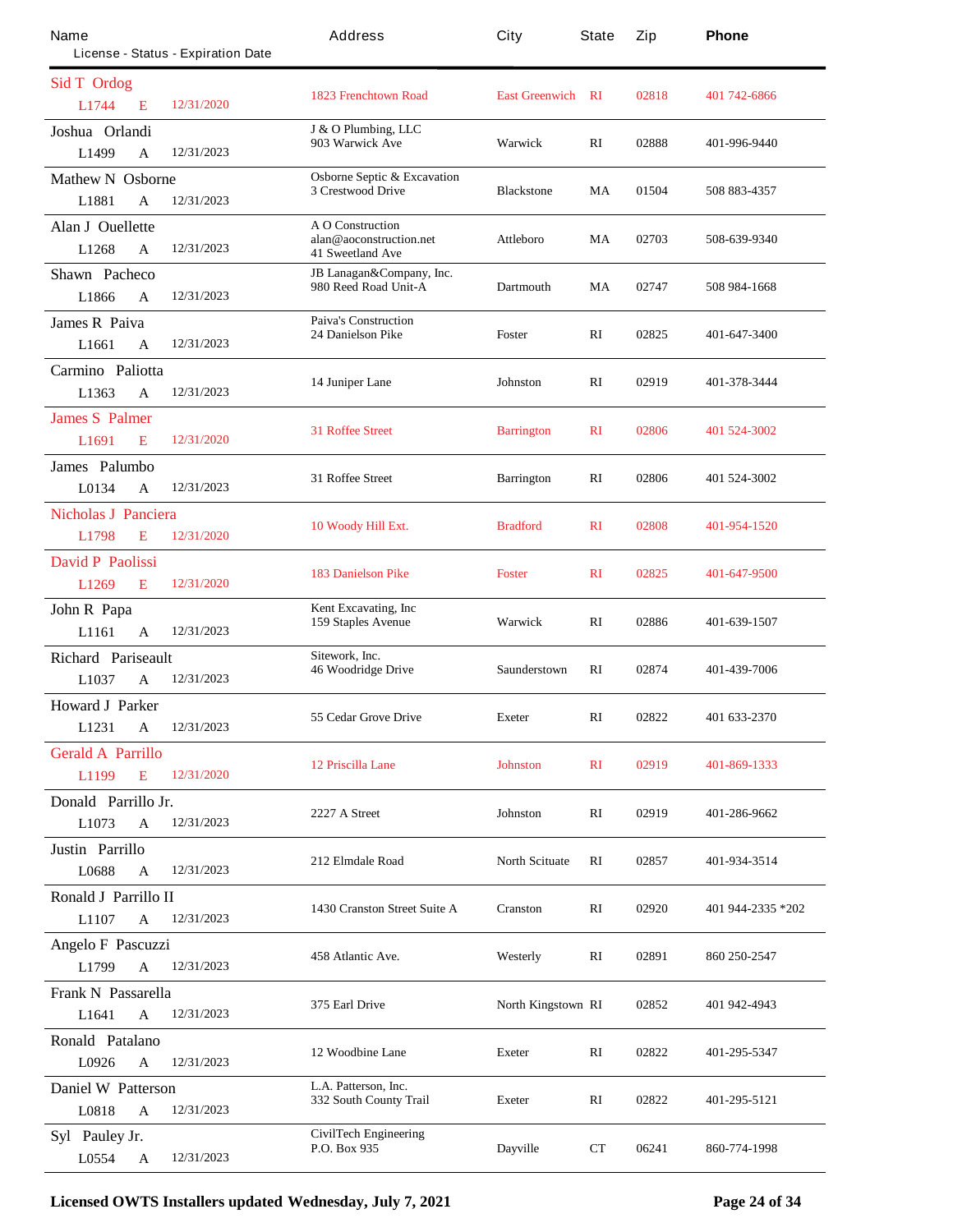| Name                      |                                    | Address                                                     | City             | State        | Zip   | Phone              |
|---------------------------|------------------------------------|-------------------------------------------------------------|------------------|--------------|-------|--------------------|
|                           | License - Status - Expiration Date |                                                             |                  |              |       |                    |
| James Pelletier           |                                    | 409 East Road                                               | <b>Tiverton</b>  | RI           | 02878 | $(401) 640 - 9490$ |
| L1729                     | 12/31/2023<br>A                    |                                                             |                  |              |       |                    |
| <b>Anthony T Pelloni</b>  |                                    | <b>Anthony Pelloni</b><br>PO Box 333                        | Ashaway          | RI           | 02804 | 401-323-1551       |
| L1417                     | 12/31/2023<br>$\mathbf A$          |                                                             |                  |              |       |                    |
| <b>Antonio M Pereira</b>  |                                    | <b>28 Kenwood Street</b>                                    | <b>Cranston</b>  | RI           | 02907 | $(401)$ 942-2244   |
| L1690                     | 12/31/2023<br>A                    |                                                             |                  |              |       |                    |
| John M Perri              |                                    | 537 Sandy Lane                                              | Warwick          | RI           | 02889 | 401 736-8313       |
| L1756                     | 12/31/2023<br>A                    |                                                             |                  |              |       |                    |
| <b>Marc E Perri</b>       |                                    | Michael Perri and Sons, Inc.<br>537 Sandy Lane              | <b>Warwick</b>   | $\mathbf{R}$ | 02889 | 401-736-8313       |
| <b>L1800</b>              | 12/31/2020<br>E                    |                                                             |                  |              |       |                    |
| <b>Thomas R Perry</b>     |                                    | T.Perry&Sons Landscaping<br><b>310 Talcott Street</b>       | Woonsocket       | RI           | 02895 | 401 309-5907       |
| L1882                     | 12/31/2023<br>A                    |                                                             |                  |              |       |                    |
| <b>Jason T Perry</b>      |                                    | <b>241 Hilton Street</b>                                    | <b>Tiverton</b>  | $\mathbf{R}$ | 02878 | 401 624-8432       |
| L1579                     | 12/31/2017<br>E                    |                                                             |                  |              |       |                    |
| Oliver Perry Jr.          |                                    | Perry Excavating Corp.<br>PO Box 409                        | Lincoln          | RI           | 02865 | 401-640-3680       |
| L0685                     | 12/31/2023<br>$\mathbf{A}$         |                                                             |                  |              |       |                    |
| Joseph E Petrangelo Jr.   |                                    | <b>10 Kent Ave</b>                                          | <b>Warwick</b>   | $\mathbf{R}$ | 02886 | 401 738-1709       |
| L <sub>1663</sub>         | 12/31/2017<br>E                    |                                                             |                  |              |       |                    |
| <b>Ronald R Pezzuco</b>   |                                    | <b>28 Kenwood Street</b>                                    | <b>Cranston</b>  | RI           | 02907 | 401 942-2244       |
| L1682                     | 12/31/2023<br>A                    |                                                             |                  |              |       |                    |
| <b>Edward Phillips</b>    |                                    | 767 Sodom Road                                              | Westport         | MA           | 02790 | 508-954-7643       |
| L1341                     | 12/31/2023<br>$\mathbf{A}$         |                                                             |                  |              |       |                    |
| Mark F Pike               |                                    | Level Excavation Inc.<br>217 Lucas Road                     | Warwick          | RI           | 02818 | 401-439-4080       |
| L1272                     | 12/31/2023<br>A                    |                                                             |                  |              |       |                    |
| Raymond L Plante Jr.      |                                    | Ray Plante & Sons, Inc.<br><b>1 Abbotts Crossing Road</b>   | Coventry         | RI           | 02816 | 401-821-2929       |
| L0653                     | 12/31/2023<br>A                    |                                                             |                  |              |       |                    |
| <b>Ronald K Plourd</b>    |                                    | <b>RK Plourd Construction</b><br>120 Brownlee Blvd.         | Warwick          | RI           | 02886 | 401-864-4705       |
| L0928                     | 12/31/2023<br>$\mathbf A$          |                                                             |                  |              |       |                    |
| Nichols Polseno           |                                    | <b>Scituate Nursery and Greenhouse</b><br>767 Hartford Pike | <b>Scituate</b>  | RI           | 02857 | 401 934-0581       |
| L1924                     | 12/31/2023<br>A                    |                                                             |                  |              |       |                    |
| <b>Evaristo M Ponte</b>   |                                    | <b>266 Thelma Avenue</b>                                    | <b>Somerset</b>  | <b>MA</b>    | 02726 | 508 277-4625       |
| L1162                     | 12/31/2020<br>E                    |                                                             |                  |              |       |                    |
| <b>Glenn D</b> Pontes     |                                    | Pontes Excavating Co.<br>1073 Russells Mills Road           | <b>Dartmouth</b> | MA           | 02748 | 508-636-3883       |
| L1768                     | 12/31/2023<br>A                    |                                                             |                  |              |       |                    |
| <b>Frank B Postma</b>     |                                    | <b>102 South Woods Drive</b>                                | <b>Wakefield</b> | $\mathbf{R}$ | 02879 | 443-844-0007       |
| L1722                     | 12/31/2017<br>E                    |                                                             |                  |              |       |                    |
| <b>Leonard F Potter</b>   |                                    | PO BOX                                                      | Westport         | MA           | 02790 | 508 636-2757       |
| L0337                     | 12/31/2020<br>E                    | 604 Main Road                                               |                  |              |       |                    |
| <b>Kurt S</b> Poulton     |                                    | <b>44 Gooseberry Lane</b>                                   | <b>Tiverton</b>  | RI           | 02878 | 401-864-1170       |
| L0785                     | 12/31/2023<br>A                    |                                                             |                  |              |       |                    |
| <b>David J Prenda</b>     |                                    | <b>11 Peter Road</b>                                        | <b>Bristol</b>   | $\mathbf{R}$ | 02809 | 401 253-5580       |
| L0935                     | 12/31/2020<br>E                    |                                                             |                  |              |       |                    |
| <b>Dean M Prendergast</b> |                                    | 202 Chase Road                                              | Portsmouth       | RI           | 02871 | 401-683-5656       |
| L1405                     | 12/31/2023<br>A                    |                                                             |                  |              |       |                    |
| Thomas J Principe Jr.     |                                    | <b>Post Office Box 298</b>                                  | <b>Tiverton</b>  | RI           | 02878 | 401-639-7370       |
| L0842                     | 12/31/2023<br>A                    |                                                             |                  |              |       |                    |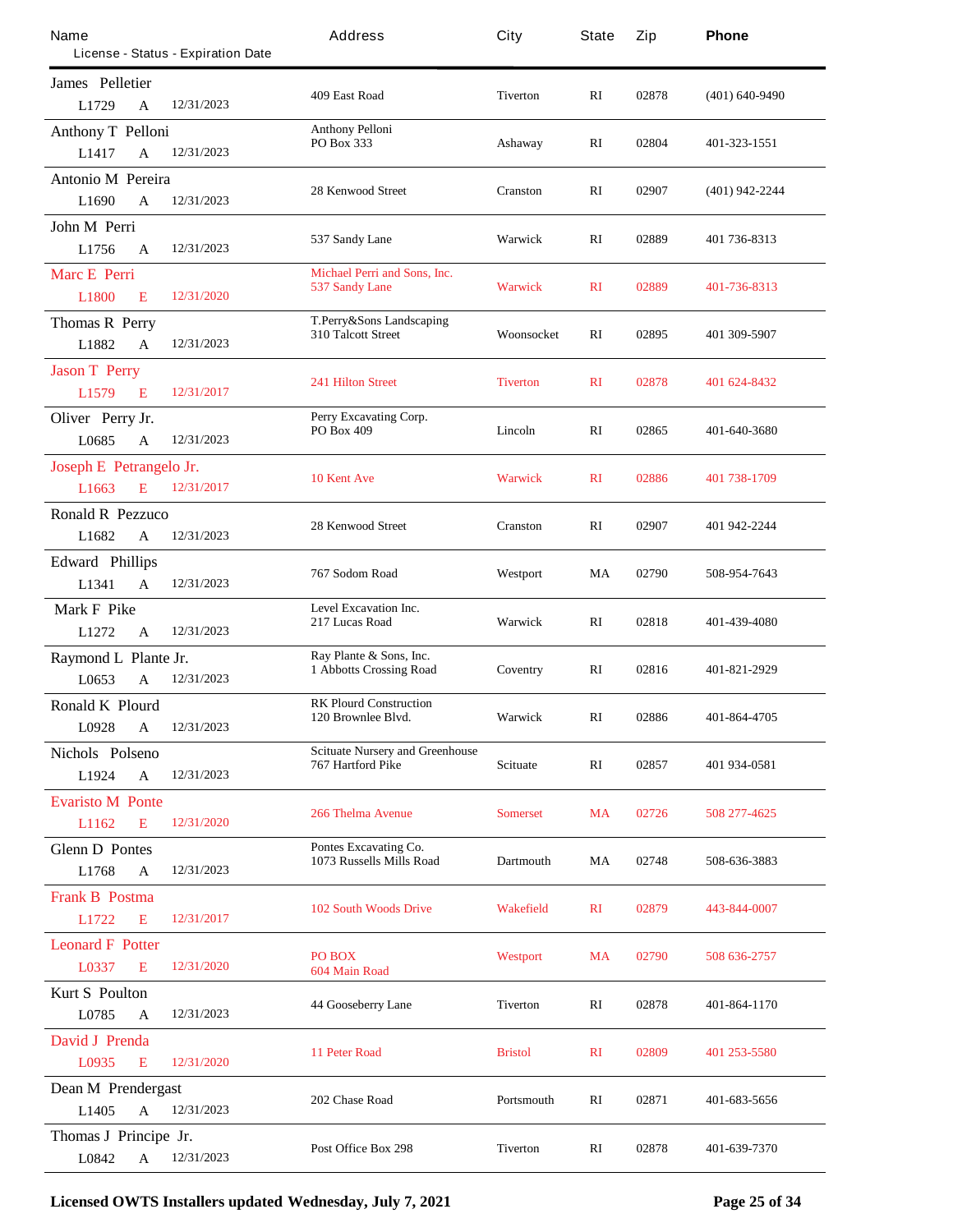| Name                                  | License - Status - Expiration Date | Address                                                       | City                      | State        | Zip   | Phone            |
|---------------------------------------|------------------------------------|---------------------------------------------------------------|---------------------------|--------------|-------|------------------|
| <b>Joseph C Procopio</b>              |                                    | <b>Land Works LLC</b>                                         |                           |              |       |                  |
| L1681<br>A                            | 12/31/2023                         | 41 A Street                                                   | Johnson                   | RI           | 02919 | 401-569-3763     |
| Frank Proto Jr.                       |                                    |                                                               |                           |              |       |                  |
| L0581<br>E                            | 12/31/2020                         | <b>264 Lake Link Road</b>                                     | <b>Winter Haven</b>       | FL           | 33884 | 863-307-3281     |
| <b>Jason Proulx</b>                   |                                    | <b>39 Water Street</b>                                        |                           | $\mathbf{R}$ | 02885 |                  |
| L1843<br>E                            | 12/31/2017                         |                                                               | <b>Warren</b>             |              |       | 401 301 - 1636   |
| <b>Anastas Provatas</b>               |                                    | <b>34 Lincoln Ave</b>                                         | <b>Norwich</b>            | CT           | 06360 | $(860)$ 213-1382 |
| L1815<br>E                            | 12/31/2020                         |                                                               |                           |              |       |                  |
| <b>Philip J Pucino</b>                |                                    | Burnham Excavating, Inc.<br>210 Indian Corner Road            | Saunderstown              | RI           | 02874 | 401 580-3656     |
| L1938<br>A                            | 12/31/2023                         |                                                               |                           |              |       |                  |
| <b>Brian Putnam</b>                   |                                    | 44 Brandy Brook Road                                          | <b>Chepachet</b>          | RI           | 02814 | 401-651-5302     |
| L0900<br>A                            | 12/31/2023                         |                                                               |                           |              |       |                  |
| Sarah J Pytko                         |                                    | <b>Pytko Construction</b><br><b>654 Eddie Dowling Highway</b> | North Smithfield RI       |              | 02896 | 744-9704         |
| L1801<br>A                            | 12/31/2023                         |                                                               |                           |              |       |                  |
| <b>Randy L Quigley</b>                |                                    | 952 Mooresfield Road                                          | Wakefield                 | RI           | 02879 | 401 451 4200     |
| L1680<br>A                            | 12/31/2023                         |                                                               |                           |              |       |                  |
| David Quintal                         |                                    | <b>JDQ Excavating LLC</b><br>125 N Brayton Road               | <b>Tiverton</b>           | RI           | 02878 | 401 266-6721     |
| L1954<br>A                            | 12/31/2023                         |                                                               |                           |              |       |                  |
| <b>Robert Quirk</b>                   |                                    | <b>R.Quirk Excavating</b>                                     | <b>North Kingstown RI</b> |              |       | 401 295-8681     |
| L0573<br>E                            | 12/31/2020                         | 3681 Quaker Lane                                              |                           |              |       |                  |
| <b>Scott P Rabideau</b>               |                                    | <b>Natural Resource Services, Inc.</b><br>P.O. Box 311        | <b>Harrisville</b>        | RI           |       | 401-568-7390     |
| L1379<br>A                            | 12/31/2023                         | 1910 Victory Highway                                          |                           |              |       |                  |
| John L Rainha                         |                                    | JR Enterprises Corp.<br><b>20 Ashton Parkway</b>              | <b>Cumberland</b>         | RI           | 02864 | 401 723-9661     |
| L1940<br>A                            | 12/31/2023                         |                                                               |                           |              |       |                  |
| Dana A Ralph                          | 12/31/2023                         | 110 Homes Road                                                | North Attleboro           | MA           | 02760 | 508 695-0792     |
| L1233<br>A                            |                                    |                                                               |                           |              |       |                  |
| <b>Lionel Ramos</b>                   | 12/31/2023                         | 9 Scott Lane                                                  | <b>Bristol</b>            | RI           | 02809 | 401-253-7722     |
| L0097<br>A                            |                                    |                                                               |                           |              |       |                  |
| <b>Derick M Randall</b><br>L1824<br>E | 12/31/2017                         | <b>71 West Log Bridge Road</b>                                | <b>West Greenwich RI</b>  |              | 02817 | 401 439-0807     |
|                                       |                                    | <b>P.IR Construction</b>                                      |                           |              |       |                  |
| Eric C Raposa<br>L1907<br>A           | 12/31/2023                         | PO Box 898                                                    | Portsmouth                | RI           | 02871 | 401 683-1804     |
| Tony Raposo                           |                                    | William Anthony Excavating Inc.                               |                           |              |       |                  |
| L0989<br>A                            | 12/31/2023                         | 3666 Ouaker Lane                                              | North Kingstown RI        |              | 02852 | 401 294-2320     |
| Daniel R Ray                          |                                    | D.Ray Inc.                                                    |                           |              |       |                  |
| L1629<br>A                            | 12/31/2023                         | PO Box 567                                                    | <b>Albion</b>             | RI           | 02802 | 401 333-1859     |
| <b>Robert C Ray</b>                   |                                    |                                                               |                           |              |       |                  |
| L0461<br>A                            | 12/31/2023                         | 136 Scott Road                                                | <b>Cumberland</b>         | RI           | 02864 | 401-230-3079     |
| <b>Thomas J Ready</b>                 |                                    | <b>Tom Ready and Sons Excavating</b>                          |                           |              |       |                  |
| L0488<br>A                            | 12/31/2023                         | 1196 Shannock Road                                            | Charlestown               | RI           | 02813 | 401-783-0790     |
| Mark N Ready                          |                                    |                                                               |                           |              |       |                  |
| L1721<br>A                            | 12/31/2023                         | 1196 Shannock Road                                            | Charlestown               | RI           | 02813 | $(401)$ 265-7199 |
| <b>Christian D Reeves</b>             |                                    | Reevco LLC                                                    |                           |              |       |                  |
| L1868<br>A                            | 12/31/2023                         | <b>PO BOX 1984</b>                                            | <b>Block Island</b>       | RI           | 02807 | 401-418-2661     |
| Andrew Rego                           |                                    | Rego Earthworks, Inc.                                         |                           |              |       |                  |
| L1867<br>A                            | 12/31/2023                         | 16 K Mullin Hill Road                                         | <b>Little Compton</b>     | RI           | 02837 | 401 835-4957     |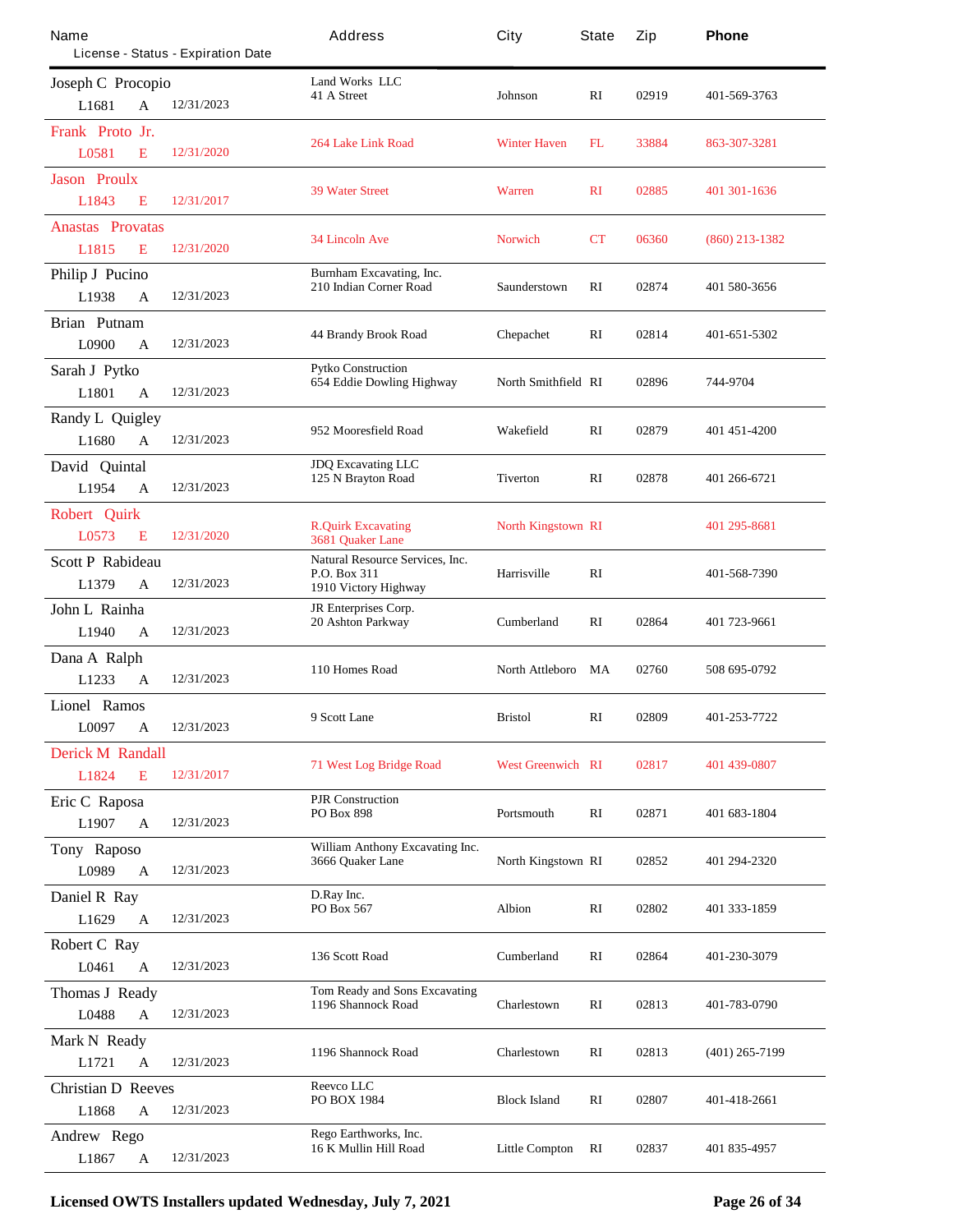| Name                        | License - Status - Expiration Date | Address                                                              | City                  | State          | Zip   | Phone                   |
|-----------------------------|------------------------------------|----------------------------------------------------------------------|-----------------------|----------------|-------|-------------------------|
| <b>Anthony J Rego</b>       |                                    |                                                                      |                       |                |       |                         |
| L1643                       | 12/31/2017<br>E                    | 118 Dighton Ave                                                      | <b>Portsmouth</b>     | $\mathbf{R}$   | 02871 | $(401)$ 847-3240        |
| <b>George Reis</b>          |                                    |                                                                      |                       | RI             | 02837 | 401 635-2093            |
| L0212                       | 12/31/2017<br>E                    | 142y Colebrook Road                                                  | <b>Little Compton</b> |                |       |                         |
| <b>Jason R Reis</b>         |                                    | <b>South Shore Septic</b><br>142Y Colebrook Road                     | <b>Little Compton</b> | RI             | 02837 | 401 644-3061            |
| L1883                       | 12/31/2023<br>$\mathbf{A}$         |                                                                      |                       |                |       |                         |
| <b>Robert Reynolds</b>      |                                    | 677 Cans Trail                                                       | <b>Coventry</b>       | $\mathbf{R}$   | 02816 | 401 323-2425            |
| L0657                       | 12/31/2017<br>E                    |                                                                      |                       |                |       |                         |
| Philip Reynolds             |                                    | 2 Reynolds Ct.                                                       | Coventry              | RI             | 06816 | 401 828-9970            |
| L0114                       | 12/31/2023<br>A                    |                                                                      |                       |                |       |                         |
| <b>Todd A Reynolds</b>      |                                    | <b>Jenlee Excavation Services</b><br>269 Skunk Hill Road             | <b>Exeter</b>         | RI             | 02822 | 401-743-0036            |
| L1234                       | 12/31/2023<br>$\mathbf{A}$         |                                                                      |                       |                |       |                         |
| <b>Tyrel E Rhodes</b>       |                                    | PO Box 507                                                           | Ashaway               | RI             | 02804 | 401-377-0080            |
| L0856                       | 12/31/2023<br>A                    |                                                                      |                       |                |       |                         |
| Armando J Ricci             |                                    | Ricci Drain-Laying Co. Inc.<br>19 Lily Street                        | Providence            | RI             | 02909 | 401-421-6877            |
| L1380                       | 12/31/2023<br>A                    |                                                                      |                       |                |       |                         |
| <b>Frank B Riccio</b>       |                                    | <b>15 Stirling Drive</b>                                             | <b>North Scituate</b> | $\mathbf{R}$   | 02852 | 401 255-7292            |
| L1630                       | 12/31/2023<br>A                    |                                                                      |                       |                |       |                         |
| <b>William S Rice</b>       |                                    | <b>JCB</b> Excavation<br>317 Harkney Hill Road                       | Coventry              | RI             | 02816 | $(401) 662 - 2020$      |
| L <sub>1631</sub>           | 12/31/2023<br>$\mathbf{A}$         |                                                                      |                       |                |       |                         |
| <b>Roy</b> Richmond         |                                    | 348 Waites Comer Rd.                                                 | <b>West Kingston</b>  | R <sub>I</sub> | 02892 | 401 783-8658            |
| L0280                       | 12/31/2020<br>E                    |                                                                      |                       |                |       |                         |
| <b>Howard Richmond</b>      |                                    | <b>21 Sand Plain Road</b>                                            | <b>Charlestown</b>    | $\mathbf{R}$   | 02813 | 401 364-8804            |
| L0438                       | 12/31/2017<br>E                    |                                                                      |                       |                |       |                         |
| Raymond<br>Riel             |                                    | 617 Wood Ave                                                         | Woonsocket            | RI             | 02895 | 401-473-6035            |
| L0625                       | 12/31/2023<br>A                    |                                                                      |                       |                |       |                         |
| <b>Scott R Ringland</b>     |                                    | PO Box 19199                                                         | Johnston              | RI             | 02919 | 401 265-9797            |
| L1494                       | $\mathbf A$<br>12/31/2023          |                                                                      |                       |                |       |                         |
| <b>Richard W Ringler</b>    |                                    | <b>Rick Ringler Backhoe Services</b><br>133 Old Mill Road            | Charlestown           | RI             | 02813 | 401-364-2005            |
| L0606                       | 12/31/2023<br>A                    |                                                                      |                       |                |       |                         |
| <b>Albert R Rivet</b>       |                                    | <b>All-Clear Title 5 Service, Inc.</b><br><b>30 Cedar Hill Drive</b> | <b>Acushnet</b>       | <b>MA</b>      |       | 02743-1300 508-763-4431 |
| L1679                       | 12/31/2017<br>E                    |                                                                      |                       |                |       |                         |
| Mark H Robar                |                                    | <b>Robar Excavation, LLC</b><br>71 Oakland Road                      | <b>Richmond</b>       | RI             | 02892 | 401-539-7171            |
| L1582                       | 12/31/2023<br>$\mathbf{A}$         |                                                                      |                       |                |       |                         |
| Daniel L Roberge            |                                    | <b>CMT Septic Services, LLC</b><br>7 Holten Ave                      | <b>Newport</b>        | RI             | 02840 | 860 490-1605            |
| L1885                       | 12/31/2023<br>A                    |                                                                      |                       |                |       |                         |
| Donald A Roberts            |                                    | 95 Bates Ave                                                         | Coventry              | RI             | 02861 | 401-269-6098            |
| L1869                       | 12/31/2023<br>$\mathbf{A}$         |                                                                      |                       |                |       |                         |
| <b>Alanson M Roberts</b>    |                                    | 17 Miskiania Trail                                                   | <b>Exeter</b>         | $\mathbf{R}$   | 02822 | 401-678-6699            |
| L0805                       | 12/31/2020<br>E                    |                                                                      |                       |                |       |                         |
| <b>James J Rocchio</b>      |                                    | 14 Pine Hill Drive                                                   | Cranston              | RI             | 02921 | 401-640-2758            |
| L1510                       | 12/31/2023<br>A                    |                                                                      |                       |                |       |                         |
| <b>William J Rodenhiser</b> |                                    | <b>Rodenhiser Excavating</b><br><b>70 Bartzak Drive</b>              | <b>Holliston</b>      | MA             | 01746 | 508 429-9553            |
| L1741                       | 12/31/2023<br>A                    |                                                                      |                       |                |       |                         |
| <b>Jariah R Roderick</b>    |                                    | <b>Finish Grade Excavating</b><br>60 Nelson Street                   | Attleboro             | MA             | 02703 | 860 204-1738            |
| L1925                       | 12/31/2023<br>A                    |                                                                      |                       |                |       |                         |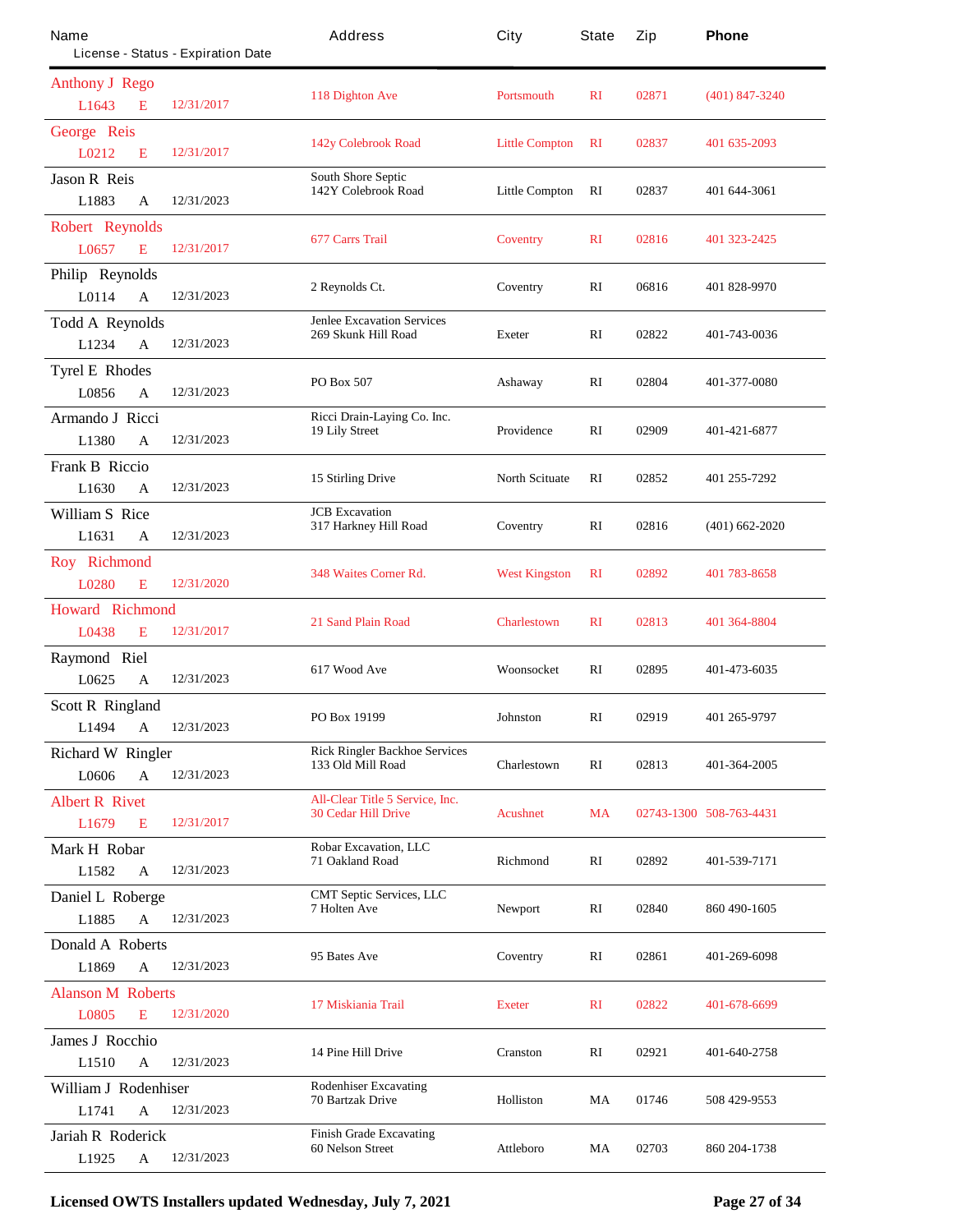| Name<br>License - Status - Expiration Date         | Address                                            | City                       | State        | Zip   | Phone            |
|----------------------------------------------------|----------------------------------------------------|----------------------------|--------------|-------|------------------|
| <b>Albert Rodrigues</b>                            |                                                    |                            |              |       |                  |
| 12/31/2020<br>L1351<br>E                           | <b>P.O. Box 856</b>                                | <b>Portsmouth</b>          | $\mathbf{R}$ | 02871 | 401-339-0824     |
| <b>Gordon E Rogers</b>                             | <b>GTH Bobcats</b>                                 |                            |              |       |                  |
| 12/31/2023<br>L1678<br>$\mathbf{A}$                | 61 Cucumber Hill Road                              | <b>Foster</b>              | RI           | 02825 | 401 255-6357     |
| <b>Justin P Rogers</b>                             | <b>240 Hedly Street</b>                            | <b>Portsmouth</b>          | $\mathbf{R}$ | 02871 | $(401)$ 265-2747 |
| 12/31/2017<br>L1769<br>E                           |                                                    |                            |              |       |                  |
| <b>Richard Romanoff</b>                            | 1 Old Mountain Road                                | <b>Wyoming</b>             | $\mathbf{R}$ | 02898 | 401 539-2000     |
| 12/31/2017<br>L0167<br>E                           |                                                    |                            |              |       |                  |
| <b>William E Ronci</b>                             | 245 Shore Acres Ave.                               | North Kingstown RI         |              | 02852 | 401-294-8111     |
| L1583<br>12/31/2023<br>A                           |                                                    |                            |              |       |                  |
| David M Rose                                       | PO Box 332                                         | <b>Kingston</b>            | RI           | 02881 | 401-783-9584     |
| 12/31/2023<br>L0993<br>A                           |                                                    |                            |              |       |                  |
| <b>Robert E Rose</b><br>12/31/2020<br>L0783<br>E   | PO Box E                                           | <b>Block Island</b>        | $\mathbf{R}$ | 02807 | 401 466-2034     |
|                                                    | P.O. Box 5441                                      |                            |              |       |                  |
| <b>William B Rose</b><br>12/31/2020<br>L1406<br>E  |                                                    | <b>Wakefield</b>           | $\mathbf{R}$ | 02880 | 877 466-9001     |
| <b>Clement Rose</b>                                |                                                    |                            |              |       |                  |
| L0588<br>12/31/2023<br>A                           | 35 South Avenue                                    | <b>Tiverton</b>            | $\mathbf{R}$ | 02878 | 401-624-4427     |
| David E Rose                                       |                                                    |                            |              |       |                  |
| L1306<br>12/31/2023<br>A                           | 35 South Ave.                                      | <b>Tiverton</b>            | RI           | 02878 | 401-624-4427     |
| <b>William J Ross</b>                              | William J. Ross Inc.<br>PO Box 1821                | <b>East Greenwich RI</b>   |              | 02818 | 401 732-4252     |
| 12/31/2023<br>L1632<br>A                           |                                                    |                            |              |       |                  |
| Ronald Rossi                                       | R.Rossi Farm&Excavation, Inc.<br>1936 Phenix Ave.  | <b>Cranston</b>            | RI           | 02921 | 401-573-6525     |
| 12/31/2023<br>L0614<br>A                           |                                                    |                            |              |       |                  |
| David Ruberto                                      | <b>15 Calypso Drive</b>                            | <b>Charlestown</b>         | $\mathbf{R}$ | 02813 | 401-783-0606     |
| L0452<br>12/31/2017<br>E                           | P.O. Box 673                                       |                            |              |       |                  |
| <b>Joseph L Ruisi</b>                              | <b>12 Schilke Drive</b>                            | <b>Westerly</b>            | $\mathbf{R}$ | 02891 | 401 348-5053     |
| L1740<br>E<br>12/31/2020                           |                                                    |                            |              |       |                  |
| <b>Jason M Ruotolo</b><br>L1108<br>E<br>12/31/2020 | <b>260 Pound Hill Road</b>                         | <b>North Smithfield RI</b> |              | 02896 | 401-232-3814     |
| <b>Robert J Russo</b>                              | RJ Russo Excavating, Inc.                          |                            |              |       |                  |
| 12/31/2023<br>L0576<br>A                           | 121 Woodville Alton Road                           | <b>Hope Valley</b>         | RI           | 02832 | 401-595-5573     |
| <b>Karl J Russo</b>                                |                                                    |                            |              |       |                  |
| 12/31/2023<br>L0939<br>A                           | 693 Hartford Pike                                  | <b>North Scituate</b>      | RI           | 02857 | 401-934-3400     |
| John Ruzzo                                         | <b>J&amp;R</b> Contractors Inc.                    |                            |              |       |                  |
| 12/31/2020<br>L0151<br>E                           | 599 Arnold Road                                    | <b>Coventry</b>            | $\mathbf{R}$ | 02816 | 401 828-1163     |
| Michael A Ruzzo                                    |                                                    |                            |              |       |                  |
| L1595<br>12/31/2023<br>$\mathbf A$                 | <b>J&amp;R</b> Contractors Inc.<br>599 Arnold Road | Coventry                   | RI           | 02816 | 401 828-1163     |
| <b>John M Ruzzo</b>                                | <b>J&amp;R</b> Contractors Inc.<br>599 Arnold Road | Coventry                   | RI           | 02816 | 401-828-1163     |
| L1596<br>12/31/2023<br>A                           |                                                    |                            |              |       |                  |
| <b>Scott W Rylah</b>                               | 55 George Eddy Drive                               | Pascoag                    | RI           | 02859 | 401-651-9077     |
| 12/31/2023<br>L0990<br>$\mathbf{A}$                |                                                    |                            |              |       |                  |
| <b>Byron A Rymer</b>                               | All Island Landscape, Inc.<br>2829 East Main Road  | Portsmouth                 | RI           | 02871 | 401 683-1588     |
| L1939<br>12/31/2023<br>$\mathbf{A}$                |                                                    |                            |              |       |                  |
| <b>Peter J Sacco</b><br>12/31/2023<br>L0062<br>A   | PO Box 532                                         | Westerly                   | RI           | 02891 | 401-322-0368     |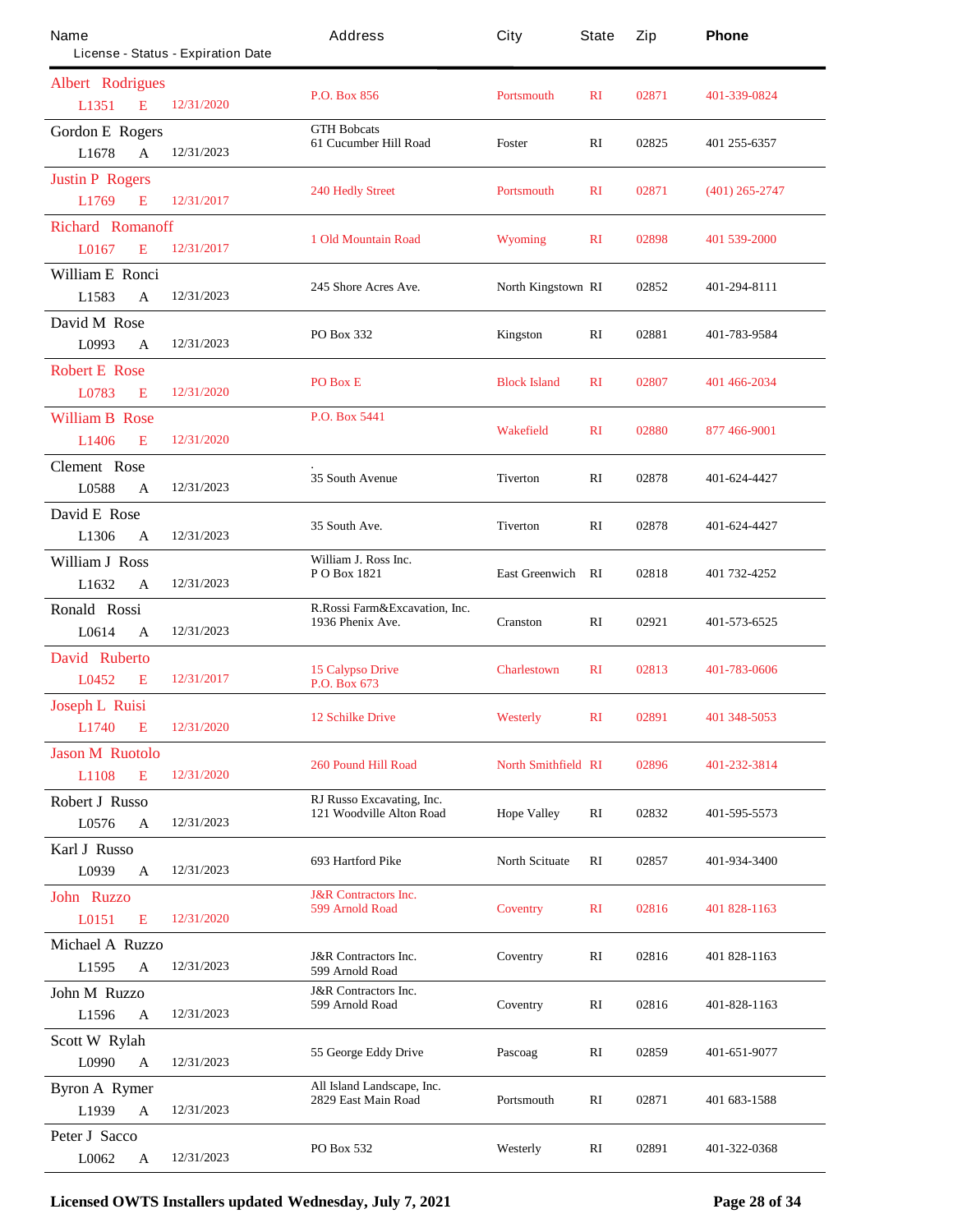| Name<br>License - Status - Expiration Date                       | Address                                                            | City                      | State                 | Zip   | Phone            |
|------------------------------------------------------------------|--------------------------------------------------------------------|---------------------------|-----------------------|-------|------------------|
| Michael T Saccoccia                                              | Saccoccia's Construction & Landscaping LLC<br>2289 Flat River Road | Coventry                  | RI                    | 02816 | 401-828-5005     |
| 12/31/2023<br>L1531<br>A                                         |                                                                    |                           |                       |       |                  |
| <b>Anthony V Santilli</b><br>12/31/2023<br>L0586<br>$\mathbf{A}$ | A. Santilli Excavating<br>55 River Street                          | <b>West Warwick</b>       | $\mathbf{R}$          | 02893 | 401-527-1142     |
| <b>Todd F Santos</b>                                             | R & T Santos, Inc.                                                 |                           |                       |       |                  |
| 12/31/2023<br>L1041<br>A                                         | <b>44 Sawyer Drive</b>                                             | Coventry                  | RI                    | 02816 | 401-640-2537     |
| Fernando Sarmento                                                |                                                                    |                           |                       |       |                  |
| 12/31/2023<br>L1235<br>$\mathbf{A}$                              | 80 Center of N.E Blvd.                                             | Coventry                  | RI                    | 02816 | 401-737-1300     |
| <b>Norman J Schartner</b>                                        | <b>Benchmark Associates</b>                                        |                           |                       |       |                  |
| 12/31/2020<br>L1164<br>Е                                         | <b>One Schartner Place</b>                                         | <b>Exeter</b>             | $\mathbf{R}$          | 02822 | 401-954-0730     |
| <b>Richard M Seymour</b>                                         | <b>Waste Away Septic Services</b>                                  |                           |                       |       |                  |
| 12/31/2023<br>L1407<br>A                                         | 56 Black Plain Road                                                | <b>Exeter</b>             | $\mathbf{R}$          | 02822 | 401-397-7501     |
| Masoud Shakoori                                                  |                                                                    |                           |                       |       |                  |
| L1381<br>12/31/2023<br>$\mathbf{A}$                              | P.O. Box 763                                                       | Wyoming                   | RI                    | 02898 | 401-439-3127     |
| <b>Thomas E Shalvey</b>                                          |                                                                    |                           |                       |       |                  |
| 12/31/2023<br>L1043<br>A                                         | 6 echo Drive                                                       | <b>Warwick</b>            | RI                    | 02886 | 401 921-0222     |
| <b>Robert E</b> Sheldon                                          |                                                                    |                           |                       |       |                  |
| L1735<br>12/31/2023<br>$\mathbf{A}$                              | 27 Sunset Drive                                                    | <b>Hope Valley</b>        | RI                    | 02832 | $(401)$ 480-0048 |
| Stephen Sherman                                                  |                                                                    |                           |                       |       |                  |
| L0899<br>12/31/2023<br>A                                         | 881 Curtis Corner Road                                             | Wakefield                 | RI                    | 02879 | 401 789-6304     |
| Deborah L Sherman-                                               | George Sherman Sand & Gravel Company                               |                           |                       |       |                  |
| 12/31/2023<br>L0788<br>$\mathbf{A}$                              | 881 Curtis Corner Road                                             | Wakefield                 | RI                    | 02879 | 401-789-6304     |
| Carl R Short                                                     |                                                                    |                           |                       |       |                  |
| 12/31/2023<br>L1828<br>A                                         | 252 Barbers Pond Road                                              | <b>West Kingston</b>      | RI                    | 02892 | 401 793-1525     |
| <b>Daniel J Shovlin</b>                                          |                                                                    |                           |                       |       |                  |
| L1274<br>12/31/2020<br>Е                                         | <b>7 Hill Avenue</b>                                               | <b>Smithfield</b>         | $\mathbf{R}$ <b>I</b> | 02917 | 401 349-4916     |
| <b>Francisco M Silva</b>                                         | <b>Yard Gard, Company</b>                                          |                           |                       |       |                  |
| 12/31/2017<br>L0556<br>E                                         | <b>20 East Main Road</b>                                           | <b>Little Compton</b>     | RI                    | 02837 | 401-635-4742     |
| <b>Thomas M Silvia</b>                                           |                                                                    |                           |                       |       |                  |
| L1165<br>$\mathbf{A}$<br>12/31/2023                              | 377 Wilbur Ave.                                                    | <b>Swansea</b>            | MA                    | 02777 | 508-965-5758     |
| <b>Brad J Silvia</b>                                             |                                                                    |                           |                       |       |                  |
| 12/31/2023<br>L1408<br>A                                         | 0341 Mt.Pleasant Ave.                                              | <b>Prudence Island RI</b> |                       | 02872 | 401-487-1710     |
| William G Silvia                                                 |                                                                    |                           |                       |       |                  |
| 12/31/2023<br>L1409<br>$\mathbf{A}$                              | 0341 Mt. Pleasant Ave.<br><b>Prudence Island</b>                   | Portsmouth                | RI                    | 02872 | 617 592-2215     |
| <b>Stanley F Simanski</b>                                        |                                                                    |                           |                       |       |                  |
| 12/31/2017<br>L0030<br>E                                         | <b>730 High Street</b>                                             | <b>Cumberland</b>         | $\mathbf{R}$          | 02864 | 401 725-9535     |
| <b>Edward N</b> Simone                                           | <b>Simone Excavating</b>                                           |                           |                       |       |                  |
| L1109<br>12/31/2023<br>$\mathbf{A}$                              | 153 Ostend Street                                                  | <b>Johnston</b>           | RI                    | 02919 | 401-699-9226     |
| <b>George Simone</b>                                             | <b>Advanced Associates</b>                                         |                           |                       |       |                  |
| L1287<br>E<br>12/31/2020                                         | 9 Hall Hill Road                                                   | <b>Sterling</b>           | CT                    | 06377 | 860-564-5345     |
| Frank Simonelli                                                  |                                                                    |                           |                       |       |                  |
| L0003<br>12/31/2023<br>A                                         | <b>13 Chiswick Road</b>                                            | <b>Greenville</b>         | RI                    | 02828 | 401 231 4700     |
| Jeffrey W Simons Jr.                                             |                                                                    |                           |                       |       |                  |
| $\mathbf{A}$<br>12/31/2023<br>L1365                              | 950 B County Street                                                | <b>Somerset</b>           | MA                    | 02726 | 508 674-2344     |
| <b>Richard R Simpson</b>                                         | <b>DBI</b> Construction Inc.                                       |                           |                       |       |                  |
| 12/31/2023<br>L1276<br>A                                         | PO Box 688                                                         | Wrentham                  | MA                    | 02093 | 508-509-5970     |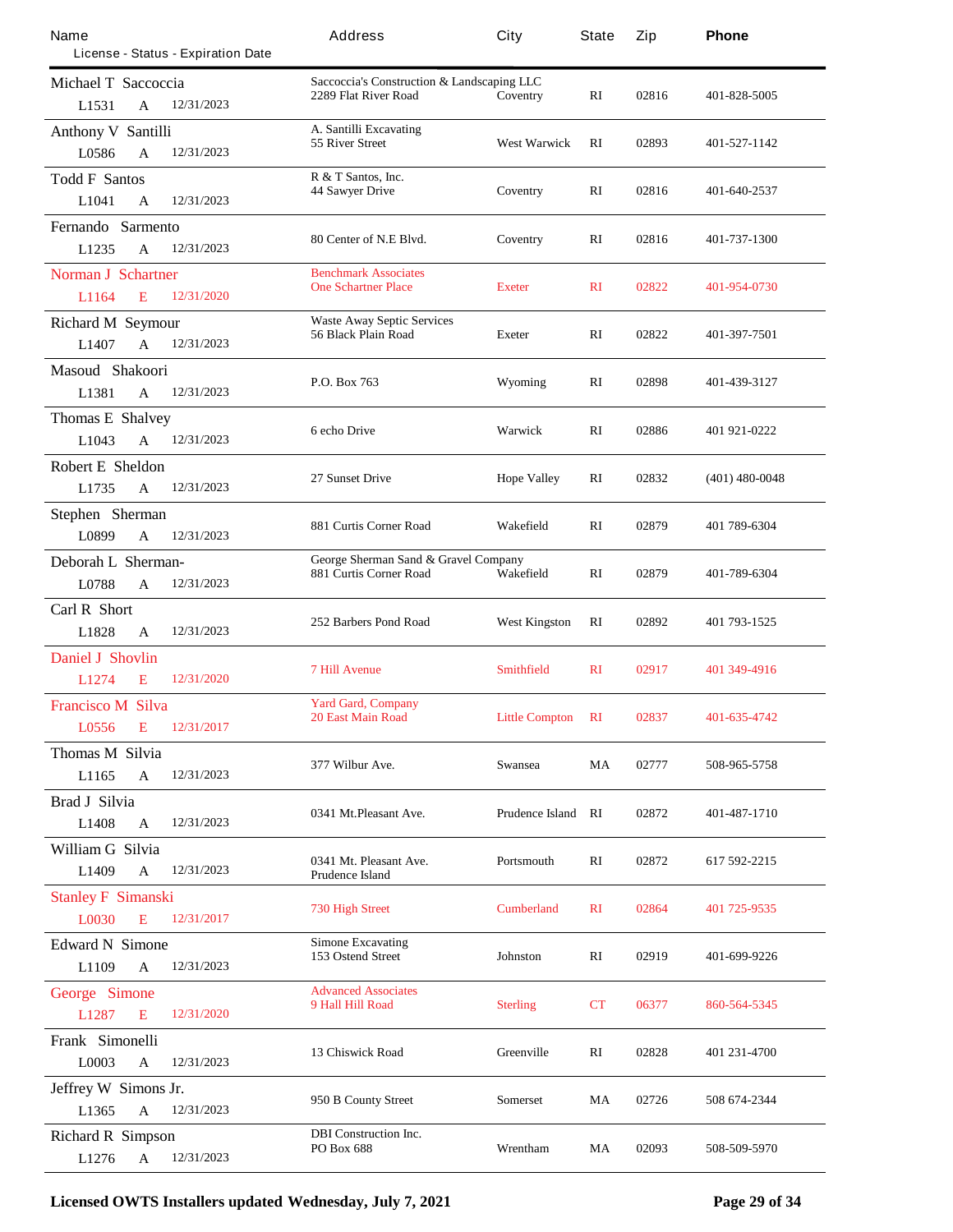| Name                         | License - Status - Expiration Date | Address                                                             | City                  | State        | Zip   | Phone              |
|------------------------------|------------------------------------|---------------------------------------------------------------------|-----------------------|--------------|-------|--------------------|
| <b>Rene W Simis</b>          |                                    |                                                                     |                       |              |       |                    |
| L1597<br>E                   | 12/31/2020                         | <b>2 Sunset Drive</b>                                               | <b>Smithfield</b>     | $\mathbf{R}$ | 02917 | 401 256-8183       |
| David L Sisson               |                                    |                                                                     |                       |              |       |                    |
| L1725<br>A                   | 12/31/2023                         | 64 Pools Lane                                                       | <b>Tiverton</b>       | RI           | 02878 | $(401)$ 226-1983   |
| David L Skaggs               |                                    |                                                                     |                       |              | 02822 | 401 294-8446       |
| L1829<br>A                   | 12/31/2023                         | <b>71 Raymond Potter</b>                                            | <b>Exeter</b>         | RI           |       |                    |
| Thomas Skurka                |                                    | 91 Hill Street                                                      |                       | $\mathbf{R}$ | 02816 | 401-828-0417       |
| L0617<br>E                   | 12/31/2017                         |                                                                     | <b>Coventry</b>       |              |       |                    |
| David J Skurka               |                                    | <b>301 East Greenwich Ave</b>                                       | <b>West Warwick</b>   | RI           | 02893 | 401-457-6500       |
| L0615<br>A                   | 12/31/2023                         |                                                                     |                       |              |       |                    |
| <b>Glen T Skurka</b>         |                                    |                                                                     | Coventry              | RI           | 02816 | 401-486-7463       |
| L1440<br>A                   | 12/31/2023                         | 80 Center of New England                                            |                       |              |       |                    |
| Daniel C Sleboda             |                                    |                                                                     | Smithfield            | RI           | 02917 | 401-232-1123       |
| L1594<br>A                   | 12/31/2023                         | 171 Whipple Road                                                    |                       |              |       |                    |
| Daniel C Sleboda Jr.         |                                    | Dan Sleboda and Son Excavating, Inc.                                | Smithfield            | RI           | 02917 |                    |
| L1816<br>A                   | 12/31/2023                         | 171 Whipple Road                                                    |                       |              |       | 401-265-1481       |
| <b>Michael L Sliney</b>      |                                    | <b>RI Cesspool &amp; RICC Excavation</b><br>315 Nooseneck Hill Road |                       | RI           | 02822 | 401-397-3167       |
| L1111<br>A                   | 12/31/2023                         |                                                                     | <b>Exeter</b>         |              |       |                    |
| Andrew C Smiley Jr.          |                                    | <b>2890 Tower Hill Road</b>                                         | Saunderstown          | RI           | 02874 | 401-641-2263       |
| L1366<br>A                   | 12/31/2023                         |                                                                     |                       |              |       |                    |
| <b>Andrew C Smiley III</b>   |                                    | <b>2890 Tower Hill Road</b>                                         |                       |              | 02874 | 401-295-7781       |
| E<br>L1832                   | 12/31/2017                         |                                                                     | <b>Saunderstown</b>   | $\mathbf{R}$ |       |                    |
| <b>Robert J Smith</b>        |                                    | <b>RJ Smith Construction</b>                                        |                       |              |       |                    |
| L1770<br>A                   | 12/31/2023                         | <b>79 Massasoit Drive</b>                                           | Warwick               | RI           | 02888 | $(401) 692 - 0138$ |
| <b>Gary D</b> Smith          |                                    | D. F. Pray<br><b>25 Anthony Street</b>                              |                       |              | 02771 |                    |
| L1830<br>E                   | 12/31/2020                         |                                                                     | <b>Seekonk</b>        | <b>MA</b>    |       | 508-336-3366       |
| <b>Nelson A Smith</b>        |                                    | <b>SWB</b> Industries Inc.                                          |                       |              |       |                    |
| <b>L1870</b><br>$\mathbf{E}$ | 12/31/2017                         | <b>23 Spruce Drive</b>                                              | <b>Hope</b>           | $\mathbf{R}$ | 02831 | 401 439-6100       |
| <b>Todd Smith</b>            |                                    | 510 Gardner Road                                                    | <b>West. Kingston</b> |              |       | 401 294-3039       |
| L1367<br>A                   | 12/31/2023                         |                                                                     |                       | RI           | 02892 |                    |
| <b>James J Smith</b>         |                                    | 510 Gardiner Road                                                   |                       | RI           |       |                    |
| L1382<br>A                   | 12/31/2023                         |                                                                     | <b>Richmond</b>       |              | 02892 | 401 294-3039       |
| <b>Arthur F Smith Jr</b>     |                                    | 70 Jacqueline Way                                                   | <b>Tiverton</b>       | RI           | 02878 | 401-625-5122       |
| L1587<br>$\mathbf A$         | 12/31/2023                         |                                                                     |                       |              |       |                    |
| <b>Kevin P Smith</b>         |                                    | <b>10 Sagamore Drive</b>                                            | <b>Charlestown</b>    | $\mathbf{R}$ | 02813 | 401-364-6095       |
| L1411<br>E                   | 12/31/2017                         |                                                                     |                       |              |       |                    |
| Charles B Smith Jr.          |                                    | 34 C Smith Lane                                                     | <b>Hope Valley</b>    | RI           | 02832 | 401-539-2810       |
| L0318<br>$\mathbf A$         | 12/31/2023                         | P. O. Box 415                                                       |                       |              |       |                    |
| <b>Stephen A Smith</b>       |                                    | <b>298 Reservoir Ave.</b>                                           | <b>Lincoln</b>        | $\mathbf{R}$ | 02865 | 401-722-8995       |
| L0401<br>E                   | 12/31/2020                         |                                                                     |                       |              |       |                    |
| <b>Arthur Smith</b>          |                                    | <b>Arthur Smith</b><br>3626 Main Road                               | <b>Tiverton</b>       | $\mathbf{R}$ | 92878 | 401 318-5148       |
| L0432<br>E                   | 12/31/2017                         |                                                                     |                       |              |       |                    |
| <b>Brian D Snow</b>          |                                    | 23 Arrowhead Trail                                                  | <b>North Scituate</b> | RI           | 02857 | 401 413-3243       |
| L1844<br>A                   | 12/31/2023                         |                                                                     |                       |              |       |                    |
| Joseph Soares Jr.            |                                    | 301 Arcada Road                                                     | <b>Hope Valley</b>    | RI           | 02832 | 401 316-6139       |
| L0597<br>A                   | 12/31/2023                         |                                                                     |                       |              |       |                    |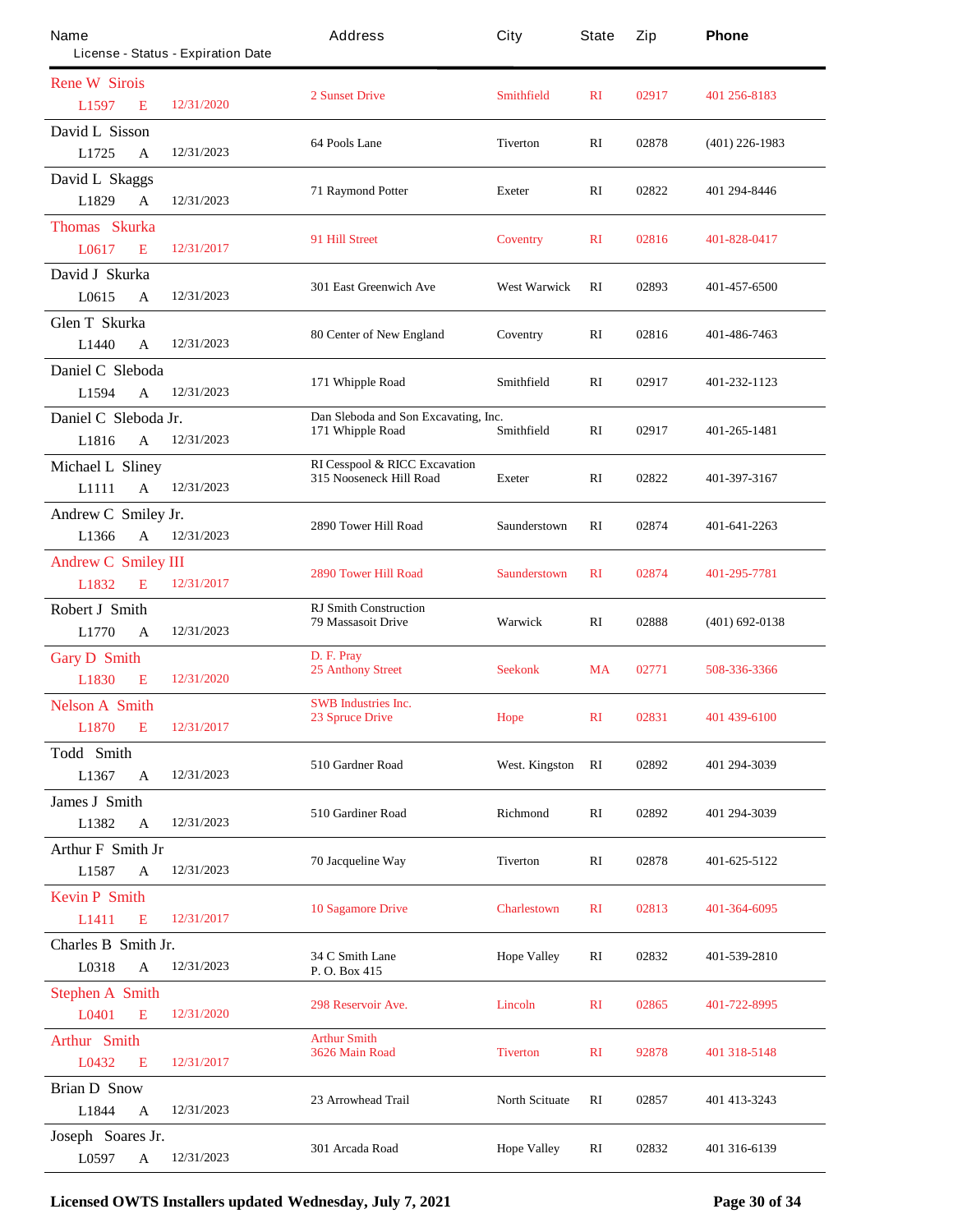| Name                           |              | License - Status - Expiration Date | Address                                                             | City                      | State        | Zip   | Phone            |  |
|--------------------------------|--------------|------------------------------------|---------------------------------------------------------------------|---------------------------|--------------|-------|------------------|--|
| <b>Gregory B Soscia</b>        |              |                                    |                                                                     |                           |              |       |                  |  |
| L1727                          | $\mathbf{A}$ | 12/31/2023                         | 120 Barbs Hill Road                                                 | Greene                    | RI           | 02827 | $(401)$ 439-1381 |  |
| <b>John Sousa</b><br>L0109     | E            | 12/31/2020                         | Dig Build Inc.<br><b>81 Cherry Hill Road</b>                        | <b>Johnston</b>           | $\mathbf{R}$ | 02919 | 401 641-5553     |  |
| <b>James A</b> Sousa           |              |                                    | <b>Atlantic Shorelandscraping, LLC</b><br><b>265 Prescott Drive</b> | <b>Somerset</b>           | MA           | 02726 | 508 567-1799     |  |
| L1886                          | E            | 12/31/2020                         |                                                                     |                           |              |       |                  |  |
| <b>Alfred A Sousa</b><br>L1872 | A            | 12/31/2023                         | Freds Tree & Design Inc.<br>51 King Road                            | <b>Tiverton</b>           | RI           | 02878 | 401-418-1137     |  |
| <b>Jeffery A Souza</b>         |              |                                    |                                                                     |                           |              |       |                  |  |
| L0988                          | E            | 12/31/2017                         | <b>200 Grove Avenue</b>                                             | <b>Somerset</b>           | <b>MA</b>    | 02726 | 774-263-5387     |  |
| <b>Donald F Spencer</b>        |              |                                    |                                                                     |                           |              |       |                  |  |
| L0918                          | $\mathbf{A}$ | 12/31/2023                         | P.O. Box 1494                                                       | Westerly                  | RI           | 02891 | 860-885-9955     |  |
| <b>Hunter R Sperry</b>         |              |                                    | Newport Septic and Constructioniello's Excavation LLC.              |                           |              |       |                  |  |
| L1955                          | $\mathbf{A}$ | 12/31/2023                         | <b>PO BOX 22</b>                                                    | Portsmouth                | RI           | 02871 | 401 236-4805     |  |
| Ronnie J Sposato               |              |                                    |                                                                     |                           |              |       |                  |  |
| L0814                          | A            | 12/31/2023                         | <b>40 Maxson Hill Road</b>                                          | Ashaway                   | RI           | 02804 | 401-595-4817     |  |
| Lee A Sprague                  |              |                                    |                                                                     |                           |              |       |                  |  |
| L0950                          | E            | 12/31/2020                         | 101 Commercial Way                                                  | <b>East Providence RI</b> |              | 02914 | 401-438-6900     |  |
| A. Joseph Sprague              |              |                                    |                                                                     |                           |              |       |                  |  |
| L0630                          | A            | 12/31/2023                         | <b>PO Box 988</b>                                                   | <b>Block Island</b>       | $\mathbf{R}$ | 02807 | 401 466-2885     |  |
| <b>Justin P St. Laurent</b>    |              |                                    | <b>JPS</b> Landscaping & Excavating                                 |                           |              | 02878 | 401-640-5334     |  |
| L1665                          | $\mathbf{A}$ | 12/31/2023                         | <b>58 Wildrose Drive</b>                                            | <b>Tiverton</b>           | RI           |       |                  |  |
| Donald J St.Ours               |              |                                    |                                                                     |                           |              |       | 508-669-6518     |  |
| L <sub>1517</sub>              | A            | 12/31/2023                         | P.O. Box 184                                                        | <b>Dighton</b>            | MA           | 02715 |                  |  |
| <b>Timothy A Stasiunas</b>     |              |                                    | <b>Stasiunas Construction, Inc.</b>                                 |                           |              |       |                  |  |
| L0830                          | $\mathbf{A}$ | 12/31/2023                         | P.O. Box 177                                                        | <b>Charlestown</b>        | RI           | 02813 | 401-364-0300     |  |
| John E Stedman                 |              |                                    |                                                                     |                           |              |       |                  |  |
| L0665                          | A            | 12/31/2023                         | 140 Stoney Acres Way                                                | <b>South Kingstown RI</b> |              | 02879 | 401-789-6322     |  |
| Linda M Stedman                |              |                                    |                                                                     |                           |              |       |                  |  |
| L0698                          | A            | 12/31/2023                         | 140 Stoney Acres Way                                                | <b>South Kingstown RI</b> |              | 02879 | 401-789-6322     |  |
| John E Stedman Jr              |              |                                    |                                                                     |                           |              |       |                  |  |
| L1506                          | A            | 12/31/2023                         | 140 Stoney Acres Way                                                | <b>South Kingstown RI</b> |              | 02879 | 401-789-6322     |  |
| George O Steere Jr.            |              |                                    | Steere Farm, Inc.                                                   |                           |              |       |                  |  |
| L0485                          | $\mathbf A$  | 12/31/2023                         | <b>Victory Highway</b><br>P.O. Box 669                              | <b>Chepachet</b>          | RI           | 02814 | 401-568-1988     |  |
| <b>Nicholas Stenhouse</b>      |              |                                    | <b>Ocean View Contracting, Inc.</b>                                 |                           |              |       |                  |  |
| L0723                          | E            | 12/31/2020                         | 2 Comanche Court                                                    | <b>Westerly</b>           | $\mathbf{R}$ | 02891 | 401-596-4702     |  |
| Thomas Stratford               |              |                                    | Mid State Sewerage Inc.                                             |                           |              |       |                  |  |
| L1066                          | A            | 12/31/2023                         | 237 Riverlin Street                                                 | <b>Millbury</b>           | MA           | 01527 | 508-865-6989     |  |
| Gary Studley                   |              |                                    |                                                                     |                           |              |       |                  |  |
| L0467                          | A            | 12/31/2023                         | 189 Weaver Hill Road                                                | <b>West Greenwich RI</b>  |              | 02817 | 401 397-6677     |  |
| Robert A Studley Jr.           |              |                                    |                                                                     |                           |              |       |                  |  |
| L0468                          | A            | 12/31/2023                         | 189 Weaver Hill Road                                                | <b>West Greenwich RI</b>  |              | 02817 | 401 397-6677     |  |
| Wayne Suprenant                |              |                                    |                                                                     |                           |              |       |                  |  |
| L1047                          | A            | 12/31/2023                         | 705 Cooperhill Road                                                 | <b>Mapleville</b>         | RI           | 02839 | 401 465-8367     |  |
| Paul Surabian                  |              |                                    | 90 Douglas Pike                                                     | Smithfield                | RI           | 02917 | 401 232-3700     |  |
| L0584                          | A            | 12/31/2023                         |                                                                     |                           |              |       |                  |  |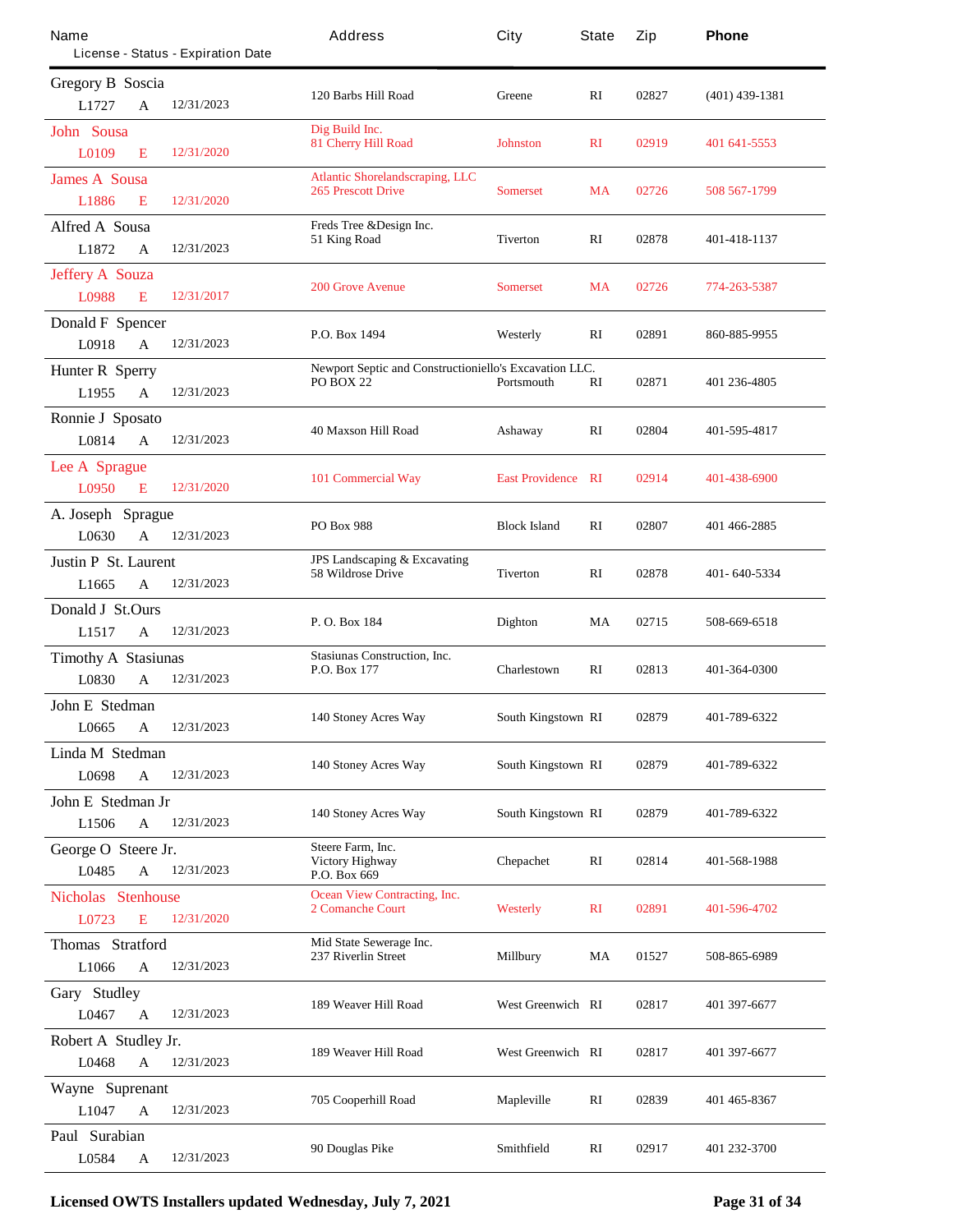| Name                       |                                    | Address                                                     | City                     | State        | Zip   | Phone                 |
|----------------------------|------------------------------------|-------------------------------------------------------------|--------------------------|--------------|-------|-----------------------|
|                            | License - Status - Expiration Date |                                                             |                          |              |       |                       |
| <b>Michael W Susi</b>      |                                    | 289 Borden Avenue                                           | Johnston                 | RI           | 02919 | 401-663-4404          |
| L0986<br>A                 | 12/31/2023                         |                                                             |                          |              |       |                       |
| <b>Christian B Sutter</b>  |                                    | <b>DiPrete Engineering</b><br>2 Stafford Ct.                | Cranston                 | RI           | 02920 | $(401)$ 943-1000 x209 |
| L1739<br>$\mathbf A$       | 12/31/2023                         |                                                             |                          |              |       |                       |
| Leon J Sylvia              |                                    | 3998 Main Road                                              | Tiverton                 | RI           | 02878 | 401-625-2413          |
| L <sub>1508</sub><br>A     | 12/31/2023                         |                                                             |                          |              |       |                       |
| <b>James C Tafta</b>       |                                    | 1189 Warden Pond Road                                       | Charlestown              | RI           | 02813 | 401-486-5727          |
| L1437<br>A                 | 12/31/2023                         |                                                             |                          |              |       |                       |
| <b>James B Taglione</b>    |                                    | Apple Valley Sand & Gravel, Corp.<br>33 Cedar Swamp Road    | Smithfield               | RI           | 02917 | 401 641 6444          |
| L0604<br>A                 | 12/31/2023                         |                                                             |                          |              |       |                       |
| <b>George O Tashjian</b>   |                                    | <b>21 Washington Drive</b>                                  | Johnston                 | RI           | 02919 | 401-639-9400          |
| L1236<br>A                 | 12/31/2023                         |                                                             |                          |              |       |                       |
| <b>Maurice J Tate</b>      |                                    | <b>10 Soap House Lane</b>                                   | <b>Hope Valley</b>       | $\mathbf{R}$ | 02832 | 401 491 - 9894        |
| L1516<br>E                 | 12/31/2020                         |                                                             |                          |              |       |                       |
| Robert Tatro               |                                    | 177 Twin River Road                                         | Lincoln                  | RI           | 02865 | 401 728-5603          |
| L1353<br>A                 | 12/31/2023                         |                                                             |                          |              |       |                       |
| James Taylor               |                                    | 226 Tripps Corner Road                                      | <b>Exeter</b>            | RI           | 02822 | 401-640-2231          |
| L0067<br>A                 | 12/31/2023                         |                                                             |                          |              |       |                       |
| Stephen J Teixeira         |                                    | 331 Albion Road                                             | Lincoln                  | RI           | 02865 | 401-640-5582          |
| L1525<br>A                 | 12/31/2023                         |                                                             |                          |              |       |                       |
| <b>Kenneth G Terranova</b> |                                    | We Lease It.<br>PO Box 7                                    | Peacedale                | RI           | 02883 | $(401)789-9000$       |
| L1523<br>A                 | 12/31/2023                         |                                                             |                          |              |       |                       |
| <b>Denis A Tetreault</b>   |                                    | <b>Project Solution Services</b><br><b>1551 Main Street</b> | <b>Acushnet</b>          | <b>MA</b>    | 02743 | 508 274-4396          |
| L1676<br>E                 | 12/31/2017                         |                                                             |                          |              |       |                       |
| <b>Dennis E Tetreault</b>  |                                    | <b>11 Lovell Street</b>                                     | <b>Mendon</b>            | MA           | 01756 | 508 473-9384          |
| L1201<br>Е                 | 12/31/2020                         |                                                             |                          |              |       |                       |
| Michael Thatcher           |                                    | <b>Cranston Builders</b><br>15 Cedar Street                 | Cranston                 | RI           | 02910 | 401 639-2204          |
| L0699<br>$\mathbf{A}$      | 12/31/2023                         |                                                             |                          |              |       |                       |
| <b>Kevin L Theroux</b>     |                                    | <b>Theroux Properties Inc.</b><br>111 Hudson Pond Road      | <b>West Greenwich RI</b> |              | 02817 | 401-474-4993          |
| L0782<br>$\mathbf A$       | 12/31/2023                         |                                                             |                          |              |       |                       |
| <b>Raymond G Thibault</b>  |                                    | <b>Raymond G. Thibault</b><br><b>11 South Woodland Road</b> | <b>North Scituate</b>    | RI           | 02857 | 401 263-1963          |
| L1908<br>A                 | 12/31/2023                         |                                                             |                          |              |       |                       |
| <b>Gary G Tikoian</b>      |                                    | <b>Tikoiam Corporation</b><br><b>6 Elmhurst Drive</b>       | Smithfield               | RI           | 02828 | 401 641 8871          |
| L0693<br>$\mathbf{A}$      | 12/31/2023                         |                                                             |                          |              |       |                       |
| <b>John H Tillinghast</b>  |                                    | <b>RTE.44</b><br><b>PO BOX 26</b>                           |                          | RI           | 02814 | 401 568-8890          |
| L0463<br>$\mathbf A$       | 12/31/2023                         |                                                             | <b>Chepachet</b>         |              |       |                       |
| <b>John D Timpson</b>      |                                    | 96 Rose Hill Road                                           |                          |              |       |                       |
| L1280<br>$\mathbf A$       | 12/31/2023                         |                                                             | Wakefield                | RI           | 02879 | 401-783-3031          |
| James L Titus              |                                    |                                                             |                          |              |       |                       |
| L1067<br>A                 | 12/31/2023                         | 160 Liberty Hill Road                                       | <b>West Greenwich RI</b> |              | 02817 | 401-556-4366          |
| Larry Torti                |                                    | <b>Torti Services Inc.</b>                                  |                          |              |       |                       |
| L1909<br>E                 | 12/31/2020                         | <b>PO BOX 100</b>                                           | <b>Harmony</b>           | $\mathbf{R}$ | 02929 | 401 568-5805          |
| Joseph P Toscano Jr.       |                                    |                                                             |                          |              |       |                       |
| L0543<br>A                 | 12/31/2023                         | <b>PO BOX 2131</b>                                          | Westerly                 | RI           | 02891 | 401-596-2824          |
| <b>Michael R Tougas</b>    |                                    | Denali Corp.                                                |                          |              |       |                       |
| L1956<br>A                 | 12/31/2023                         | <b>43 Barolay Drive</b>                                     | North Kingstown RI       |              | 02852 | 401 400-7900          |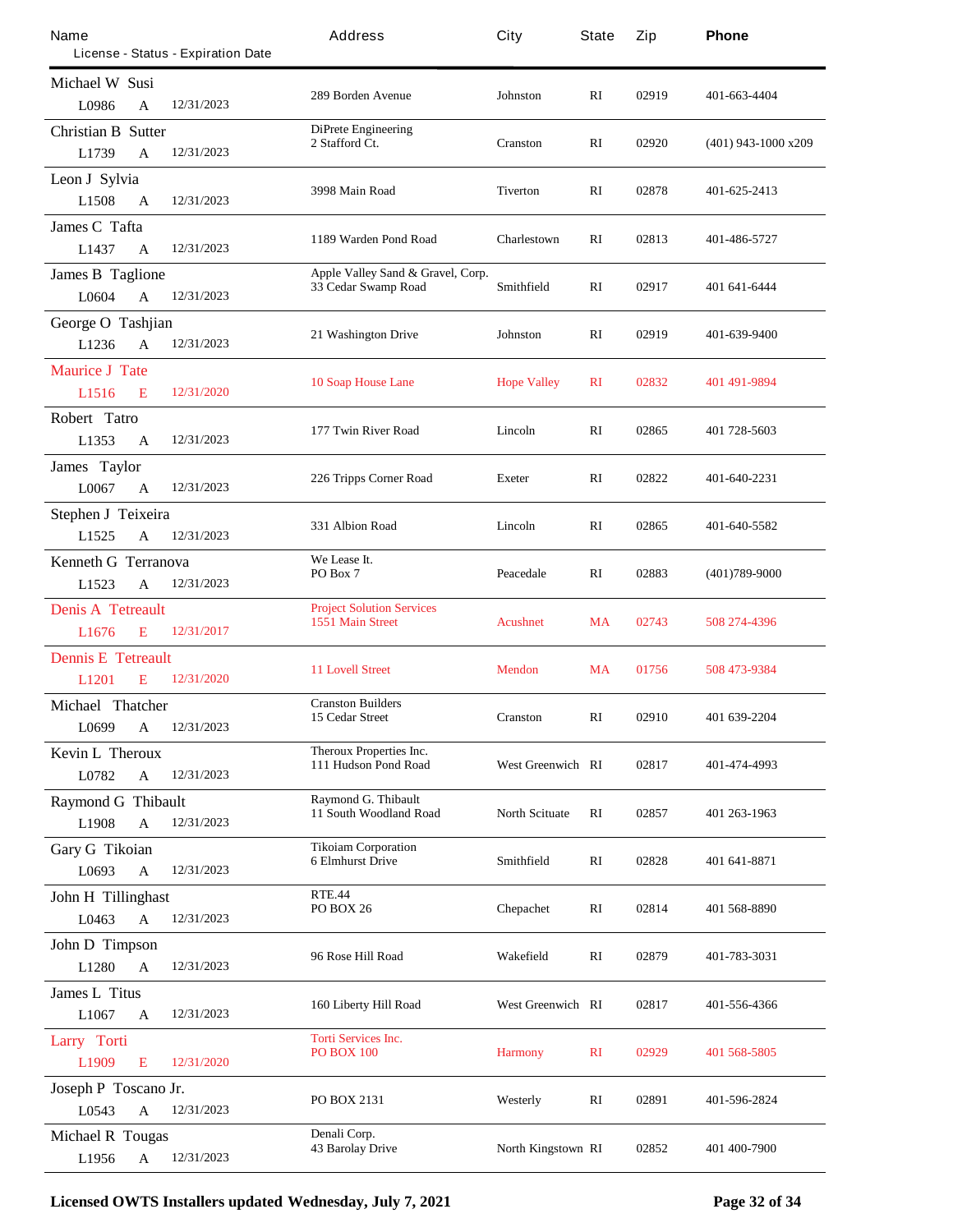| Name                         |              | License - Status - Expiration Date | Address                                | City                      | State        | Zip   | Phone                   |
|------------------------------|--------------|------------------------------------|----------------------------------------|---------------------------|--------------|-------|-------------------------|
| David L Towle                |              |                                    | davidtowle@sonsexcavating              |                           |              |       |                         |
| L1910                        | A            | 12/31/2023                         | <b>42 Tower Hill Road</b>              | <b>Cumberland</b>         | RI           | 02864 | 401 265-8764            |
| Monique Towle                |              |                                    | David Towle & Sons Excavating          |                           |              |       |                         |
| L1831                        | A            | 12/31/2023                         | <b>42 Tower Hill Road</b>              | <b>Cumberland</b>         | $\mathbf{R}$ | 02864 | 401-333-1909            |
| <b>Bain R Transue</b>        |              |                                    | <b>A.Transue Corporation</b>           |                           |              |       |                         |
| L1771                        | A            | 12/31/2023                         | PO Box 1558<br>100 Ocean Ave.          | <b>Block Island</b>       | RI           | 02807 | 401 466-5907            |
| <b>Andrew R Transue</b>      |              |                                    | <b>A. Transue Corporation</b>          |                           |              |       |                         |
| L0181                        | E            | 12/31/2020                         | 139 High street                        | <b>Block Island</b>       | $\mathbf{R}$ |       | 02807-1558 401-466-5907 |
| <b>Steven G Treml</b>        |              |                                    |                                        |                           |              |       |                         |
| L1674                        | A            | 12/31/2023                         | <b>7 Bayfield Drive</b>                | Wakefield                 | RI           | 02879 | 401 641-7138            |
| <b>Joseph N Turco</b>        |              |                                    |                                        |                           |              |       |                         |
| L0971                        | E            | 12/31/2020                         | <b>183 Post Road</b>                   | <b>Westerly</b>           | $\mathbf{R}$ | 02891 | 401 932-2439            |
| <b>Christian D Turner</b>    |              |                                    |                                        |                           |              |       |                         |
| L1282                        | E            | 12/31/2020                         | <b>108 Cameron Way</b>                 | <b>Rehoboth</b>           | <b>MA</b>    | 02769 | 774 406-0587            |
| <b>Jathan M Turner</b>       |              |                                    |                                        |                           |              |       |                         |
| L1871                        | A            | 12/31/2023                         | <b>172 Pleasant Street</b>             | <b>Rehoboth</b>           | MA           | 02769 | 774-406-0587            |
| Frank A Turrisi              |              |                                    |                                        |                           |              |       |                         |
| L0790                        | A            | 12/31/2023                         | 12 North Road                          | <b>Pawcatuck</b>          | CТ           | 06379 | 401 696-5543            |
| <b>James V</b> Tusino        |              |                                    | <b>GBI</b>                             |                           |              |       |                         |
| L0799                        | A            | 12/31/2023                         | <b>14 West Street</b>                  | <b>Douglas</b>            | MA           | 01516 | 508 476-1500            |
| <b>Jeffrey E Umrysz</b>      |              |                                    |                                        |                           |              |       |                         |
| L1413                        | $\mathbf{A}$ | 12/31/2023                         | 62 Yetter Road                         | Mystic                    |              | 06355 | 860 536-0400            |
| <b>Shawn L VanLuven</b>      |              |                                    |                                        |                           |              |       |                         |
| L1817                        | E            | 12/31/2017                         | <b>257 F Mishnock Road</b>             | <b>West Greenwich RI</b>  |              | 02817 | 401-480-6783            |
| <b>Richard L Vaughn</b>      |              |                                    | RL Vaughn Co., LLC                     |                           |              |       |                         |
| L0956                        | A            | 12/31/2023                         | <b>660 Hope Furnace Road</b>           | Hope                      | RI           | 02831 | 401-639-2850            |
| <b>Raymond A Venticinque</b> |              |                                    |                                        |                           |              |       |                         |
| L <sub>1385</sub>            | E            | 12/31/2017                         | <b>144 Woodstock Lane</b>              | <b>Cranston</b>           | RI           | 02920 | 401-523-2470            |
| <b>Gerald Verna</b>          |              |                                    |                                        |                           |              |       |                         |
| L1589                        | E            | 12/31/2020                         | <b>North Plains Industrial Road</b>    | <b>Wallingford</b>        | CT           | 06492 | 203-269-4968            |
| Michael Viglotti             |              |                                    |                                        |                           |              |       |                         |
| L0322                        | E            | 12/31/2020                         | <b>8 Zoar Street</b>                   | <b>Johnston</b>           | $\mathbf{R}$ | 02919 | 401 272-4741            |
| <b>Lyford N Warren</b>       |              |                                    |                                        |                           |              |       |                         |
| L1732                        | E            | 12/31/2017                         | <b>20 Christine Road</b>               | <b>Middletown</b>         | $\mathbf{R}$ | 02842 | $(401)$ 265-2910        |
| <b>Frederick W Weber</b>     |              |                                    |                                        |                           |              |       |                         |
| L1673                        | E            | 12/31/2020                         | 4749 Old Post Road                     | <b>Charlestown</b>        | $\mathbf{R}$ | 02813 | $(401)$ 364-1294        |
| <b>Adam S</b> White          |              |                                    | <b>Town of North Kingstown</b>         |                           |              |       |                         |
| L1772                        | A            | 12/31/2023                         | 2050 Davisville Road                   | <b>North Kingstown RI</b> |              | 02852 | 401-268-1500            |
| <b>James C Whitley</b>       |              |                                    | <b>Whitley Excavation/Construction</b> |                           |              |       |                         |
| L1911                        | $\mathbf A$  | 12/31/2023                         | <b>108 Bishop Street</b>               | Pawtucket                 | RI           | 02860 | 401 855-2119            |
| Kevin Wilbur                 |              |                                    |                                        |                           |              |       |                         |
| L0838                        | A            | 12/31/2023                         | 35 Tripoli Street                      | Providence                | RI           | 02909 | 401-634-1622            |
| William J Wilbur             |              |                                    |                                        |                           |              |       |                         |
| L0839                        | A            | 12/31/2023                         | 300 Jefferson Blvd. Suite 211          | Warwick                   | RI           | 02888 | 401 463 6600            |
| <b>John E Wilcox</b>         |              |                                    |                                        |                           |              |       |                         |
| L1738                        | E            | 12/31/2017                         | <b>259 Bowen Hill Road</b>             | <b>Coventry</b>           | $\mathbf{R}$ | 02816 | 401 749-8299            |

**Licensed OWTS Installers updated Wednesday, July 7, 2021 Page 33 of 34**